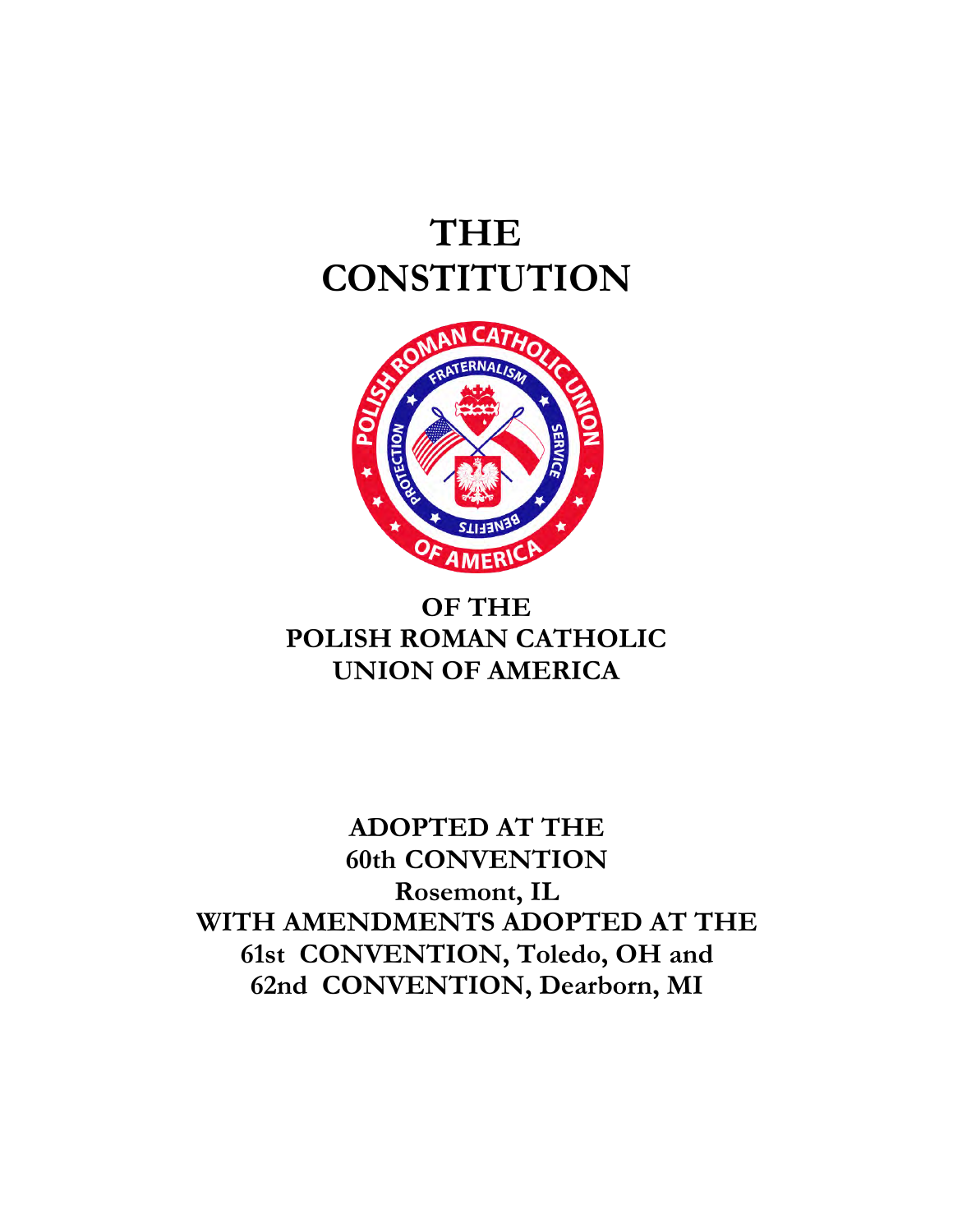**2** | P a g e Constitution of the Polish Roman Catholic Union of America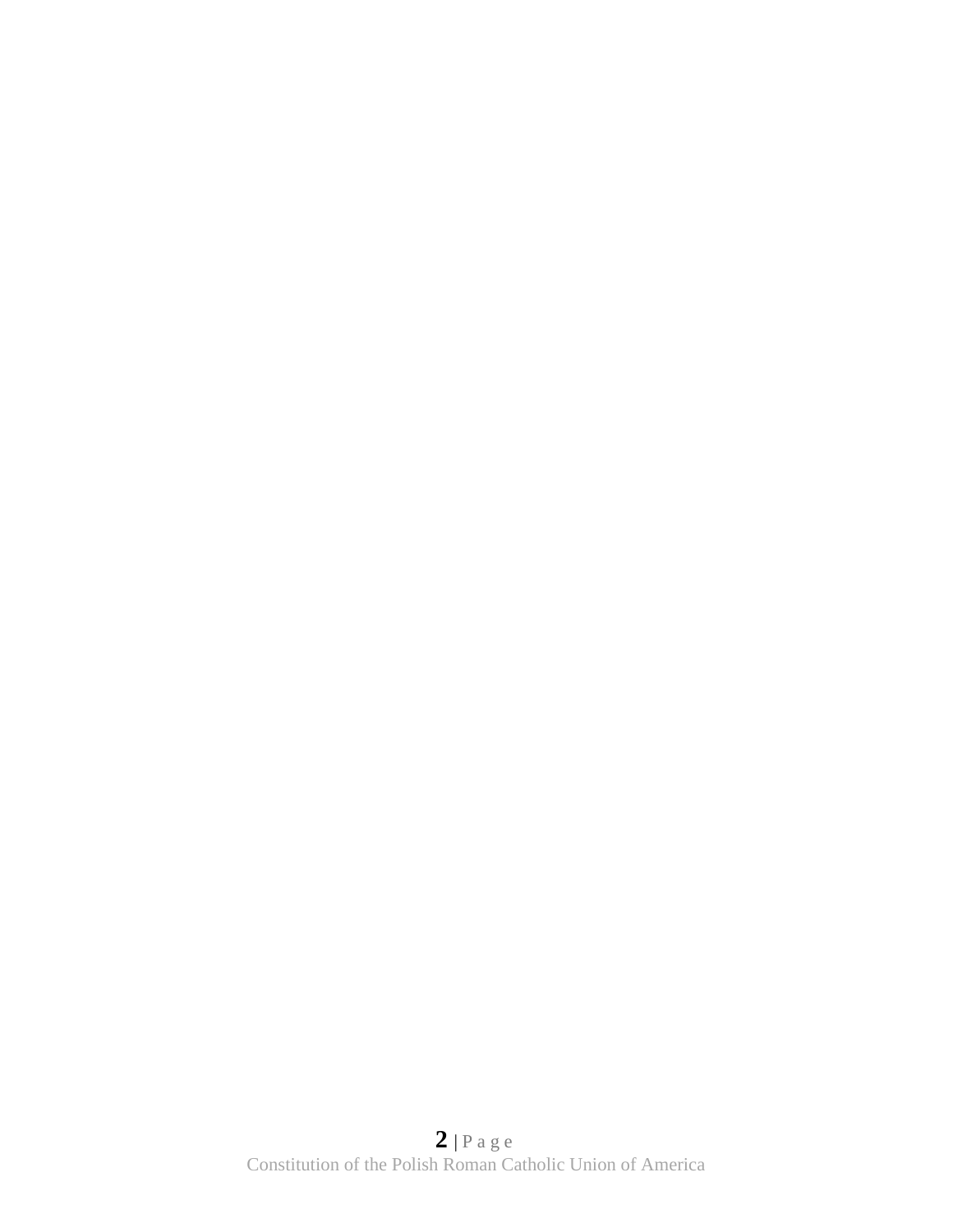# Table of Contents

#### **CONSTITUTION**

### **[SECTION ONE](#page-6-0)**

| Article 1B |  |
|------------|--|
| Article 1C |  |
| Article 1D |  |
| Article 1E |  |
| Article 1F |  |

#### **[SECTION TWO – MEMBERSHIP](#page-8-0)**

| Article 2B |  |
|------------|--|
|            |  |

#### **[SECTION THREE – CONVENTION](#page-10-0)**

| Article 3A |                                                        |  |
|------------|--------------------------------------------------------|--|
| Article 3B |                                                        |  |
| Article 3C |                                                        |  |
| Article 3D |                                                        |  |
| Article 3E |                                                        |  |
| Article 3F | Qualifications of Delegates - Credentials14            |  |
| Article 3G |                                                        |  |
| Article 3H |                                                        |  |
| Article 3I |                                                        |  |
| Article 3J |                                                        |  |
| Article 3K |                                                        |  |
| Article 3L |                                                        |  |
| Article 3M | Standing Committees and Committees of the Convention20 |  |

#### **[SECTION FOUR – SUPREME GOVERNING BODY](#page-21-0)**

| Article 4A |                                                             |  |
|------------|-------------------------------------------------------------|--|
| Article 4B | Amending the Constitution, By-Laws and Articles of          |  |
|            |                                                             |  |
| Article 4C |                                                             |  |
| Article 4D |                                                             |  |
| Article 4E |                                                             |  |
| Article 4F |                                                             |  |
| Article 4G | Resolution of Matters Dealing with Constitution Disputes 27 |  |
| Article 4H | Resolution of Matters Dealing with Fraternal Disputes 27    |  |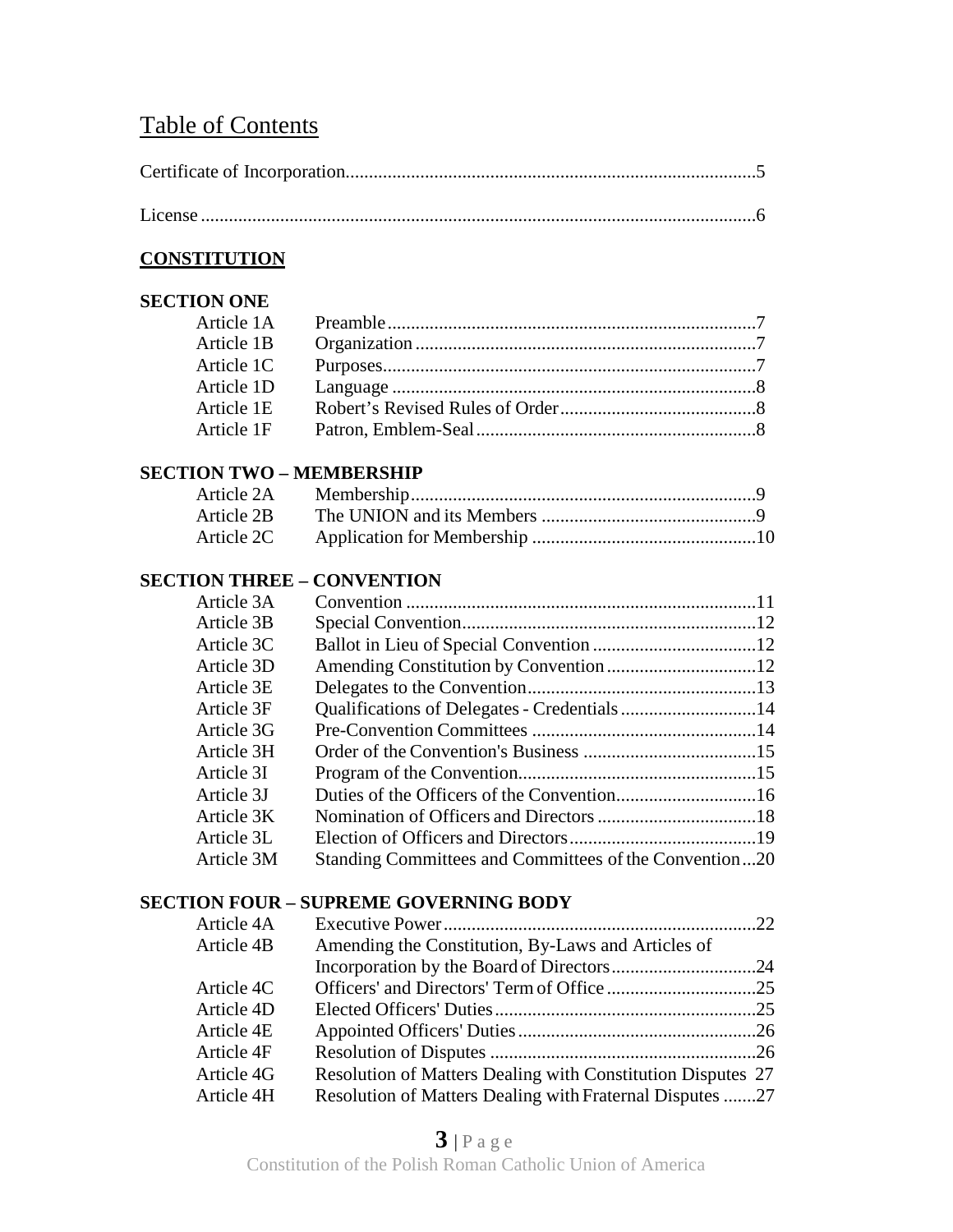| Article 4I | Resolution of Matters Dealing with Insurance Disputes28 |  |
|------------|---------------------------------------------------------|--|
| Article 4J |                                                         |  |
| Article 4K | Limitation of Director Liability and Indemnification29  |  |
| Article 4L |                                                         |  |
| Article 4M |                                                         |  |

### **[SECTION FIVE – DISTRICTS, CIRCUITS AND REGIONS](#page-31-0)**

| Article 5B |  |
|------------|--|
|            |  |

### **[SECTION SIX – SOCIETIES](#page-33-0)**

| Article 6A |                                                  |  |
|------------|--------------------------------------------------|--|
| Article 6B | Societies, Their Suspension and Reinstatement 34 |  |
| Article 6C |                                                  |  |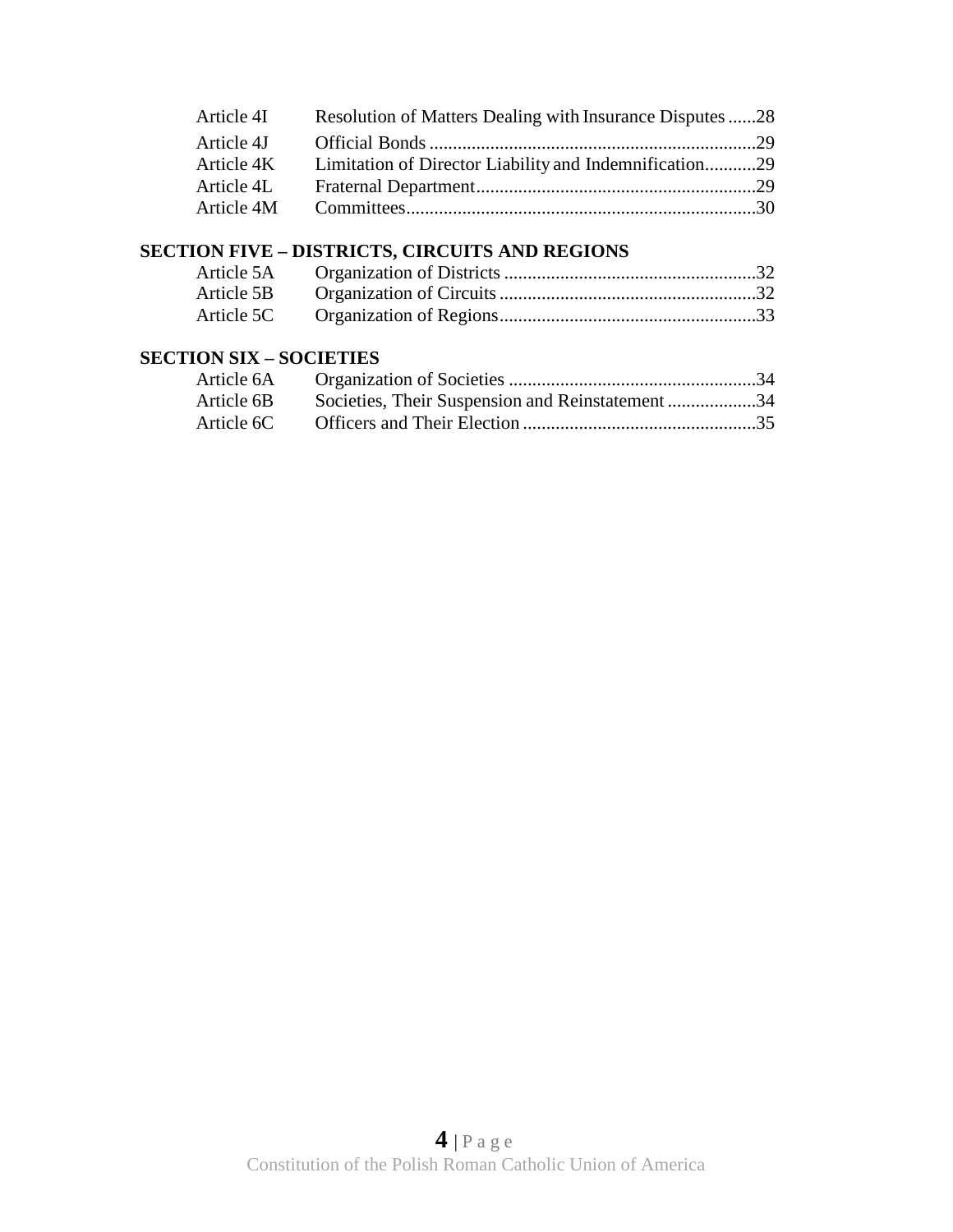### **CERTIFICATE OF INCORPORATION**

<span id="page-4-0"></span>STATE OF ILLINOIS Department of State Henry D. Dement, Secretary of State

#### TO ALL TO WHOM THESE PRESENTS SHALL COME, GREETINGS:

WHEREAS, a Certificate duly signed and acknowledged having been filed in the Office of the Secretary of State, on the 16th day of December, A.D. 1887, for the organization of the

#### POLISH ROMAN CATHOLIC UNION OF AMERICA

under and in accordance with the provisions of "an Act concerning Corporation" approved April 18, 1872, and in force July 1, 1872, a copy of which certificate is hereto attached.

Now, therefore, I, Henry D. Dement, Secretary of the State of Illinois, by virtue of the powers and duties vested in me by law, do hereby certify that the said POLISH ROMAN CATHOLIC UNION OF AMERICA is a legally organized corporation under the laws of this State.

IN TESTIMONY WHEREOF, I hereto set my hand and cause to be affixed the great Seal of State. Done at the City of Springfield, this 16th day of December, in the year of our Lord, one thousand eight hundred and eighty seven, of the Independence of the United States the one hundred and twelfth.

> HENRY D. DEMENT Secretary of State

Recorded in Cook County, Illinois, July 16, 1889 Doc. 1129263, Book 30, Corporation Records page 602.

> WILLY S. SCRIBNER, Recorder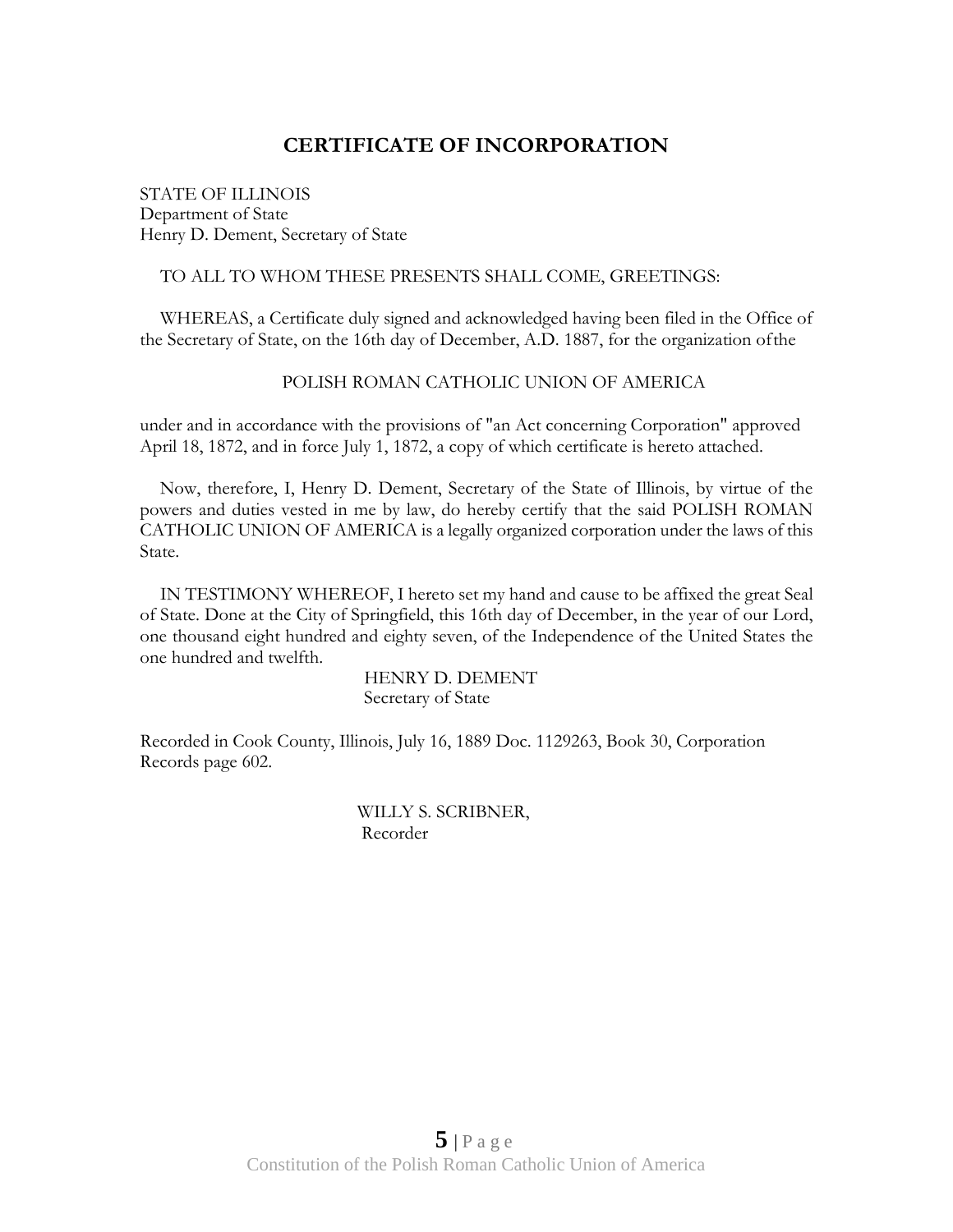#### **LICENSE**

<span id="page-5-0"></span>STATE OF ILLINOIS Insurance Department

Springfield, September 17, 1898

WHEREAS, the POLISH ROMAN CATHOLIC UNION OF AMERICA, located at Chicago in the State of Illinois, a fraternal beneficiary society, has made application for permission to continue to transact business within this State under the provisions of an act of the General Assembly of the State of Illinois entitled "An Act to provide for the organization and management of fraternal benefit societies for the purpose of furnishing life indemnity of pecuniary benefits to the beneficiaries of deceased members, or accident or permanent indemnity disability to members thereof; and to control such societies of this State, and of other States, doing business in this State, and providing and fixing the punishment for violation of the provisions thereof, and to repeal all laws now existing which conflict herewith." Approved and in force June 22, 1895. And has otherwise complied with the requirements of the said act which are applicable to said Society.

Now, therefore, I, James R.B. Van Cleave, Insurance Superintendent of the State of Illinois, by virtue of the power vested in me and the duties imposed upon me by the act aforesaid, do hereby authorize and grant permission to said POLISH ROMAN CATHOLIC UNION OF AMERICA to transact business in the State of Illinois as a fraternal beneficiary society in conformity with the provisions, requirements and conditions of the act aforesaid.

IN TESTIMONY WHEREOF, I hereunto subscribe my name and affix the seal of my office at Springfield, the day and year first above written.

> JAMES R.B. VAN CLEAVE, Insurance Superintendent.

(SEAL)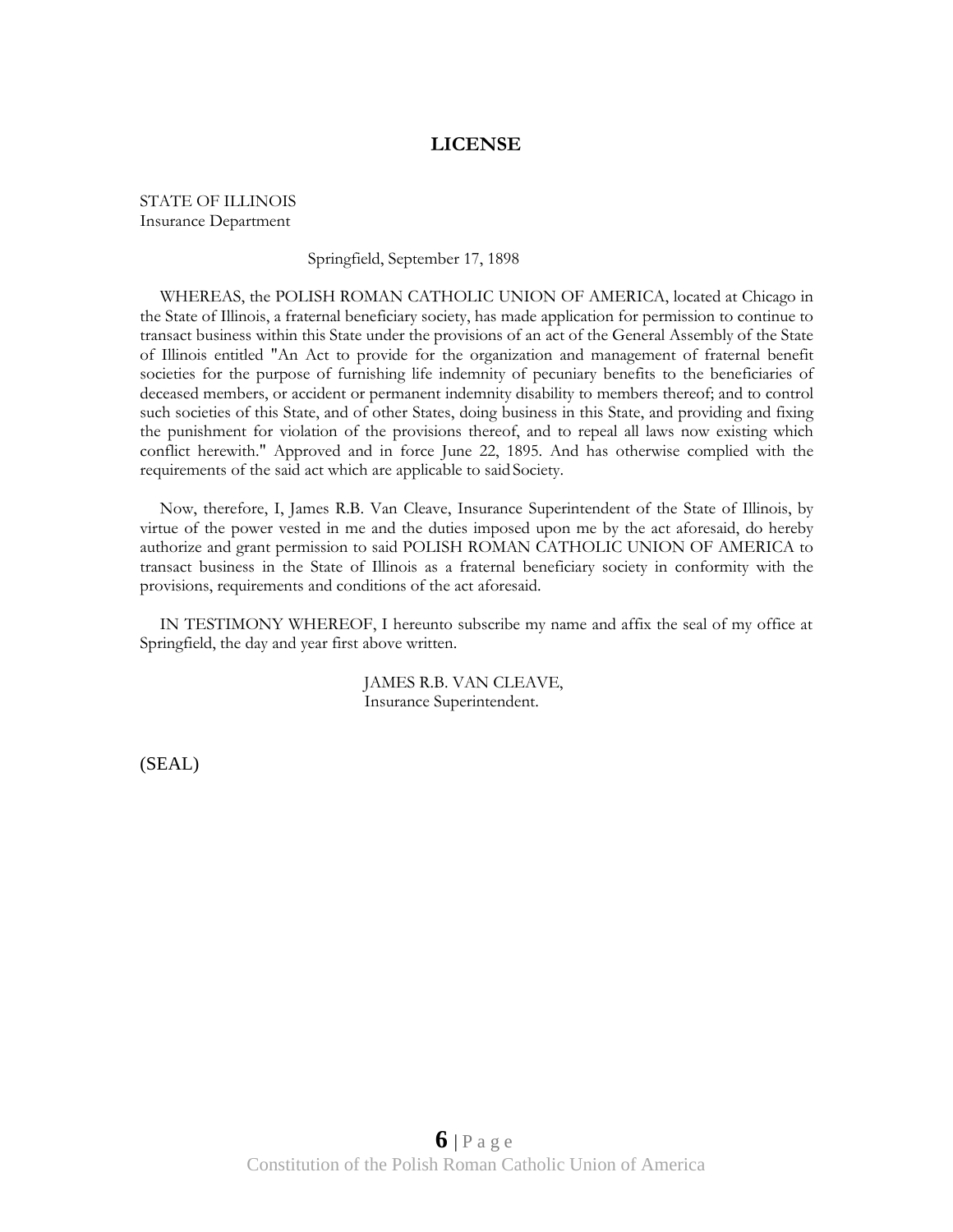### **SECTION ONE**

### <span id="page-6-0"></span>**Article 01A Preamble**

1. The Polish Roman Catholic Union of America is incorporated under the laws of the State of Illinois, and its principal office is located in Chicago, Illinois. It was organized on the 3rd day of October, 1873, granted a Charter by the State of Illinois on December 16, 1887, which was recorded in Cook County, State of Illinois, on July 16, 1889. It will be hereinafter referred to as the UNION.

### **Article 01B Organization**

- 1. The UNION is a Fraternal Benefit Society maintaining a Life Insurance Department and operating a Fraternal Department for the benefit of its members.
- 2. The UNION is a Catholic Society, and maintains a close bond with the Roman Catholic Church. It also maintains moral and cultural union with Poland, the country of our forefathers.

### **Article 01C Purposes**

- 1. The objects and purposes of this Fraternal Benefit Society, which exists solely for the benefit of the members of the UNION, and their beneficiaries, shall be:
	- a. To unite its members fraternally for social, cultural, religious, benevolent and intellectual improvement, in accordance with the Constitution and By-Laws of the UNION;
	- b. To engage in the insurance business and in any other business reasonably incidental to the insurance business and to form or acquire subsidiaries to the extent permissible under state laws;
	- c. To engage in any lawful social, cultural, religious, benevolent, intellectual, educational, charitable, moral, fraternal, or patriotic activity for the benefit of the members of this UNION or the public as the Board of Directors may determine;
	- d. As a Fraternal Benefit Society, to operate and maintain a Life Insurance Department for the benefit of its members;
	- e. To promote the spirit of charity by assisting worthwhile endeavors and financially assisting them whenever possible;
	- f. To arrange patriotic gatherings commemorating American and Polish national and religious affairs;
	- g. To publish the publication known as NAROD POLSKI.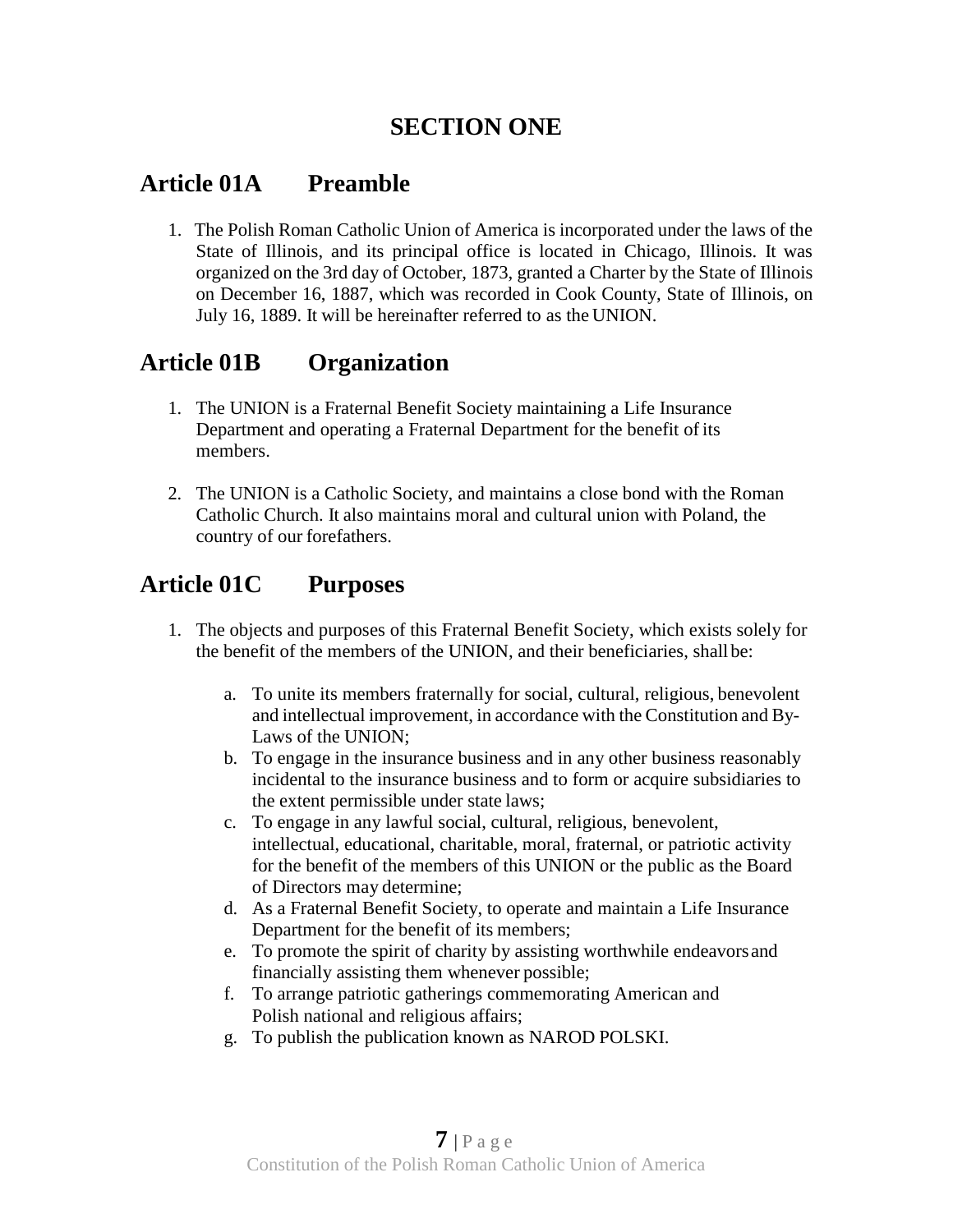### **Article 01D Language**

- 1. The UNION is bilingual in character and has two official languages, namely, the Polish and English languages. However, the minutes and records of the Convention, the Board of Directors, and Executive Committee shall be officially kept in English and any in Polish will be considered translations.
- 2. All pronouns and any variations thereof are deemed to refer to the masculine, feminine, neuter, singular or plural as the identity of the person, persons, or entity may require.

### **Article 01E Robert's Revised Rules of Order**

1. ROBERT'S REVISED RULES OF ORDER shall govern except where otherwise specifically provided in the Articles of Incorporation and the Constitution and By-Laws of the UNION.

### **Article 01F Patron, Emblem-Seal**

1. The Patron of the UNION is the Sacred Heart of Jesus. The emblem of the UNION shall be in the form of a disc surrounded by a thick blue border in which shall be written in white, capital letters: FRATERNALISM in the upper quadrant, SERVICE in the right quadrant, BENEFITS in the lower quadrant, facing upward, and PROTECTION in the left quadrant with one white star between each word. This shall be surrounded by a thick red border in which is written in capital letters: POLISH ROMAN CATHOLIC UNION \*\*\* OF AMERICA \*\*\* and in the center there shall appear the shibboleth of Jesus in the upper quadrant, the Polish flag in the right quadrant, the Polish eagle with crown on a shield in the lower quadrant and the American flag in the left quadrant. All symbols in the center shall be red, except the flag poles and field of stars in the American flag, which shall be blue. This is the only emblem that shall be used by the UNION, though it may also be printed in Polish when needed.

When printed in Polish the wording shall be:

- a. Polish Roman Catholic Union of America Zjednoczenie Polskie Rzymsko-Katolickie w Ameryce
- b. Fraternalism Braterstwo
- c. Protection Bezpieczenstwo
- d. Service Usluga
- e. Benefits Korzyści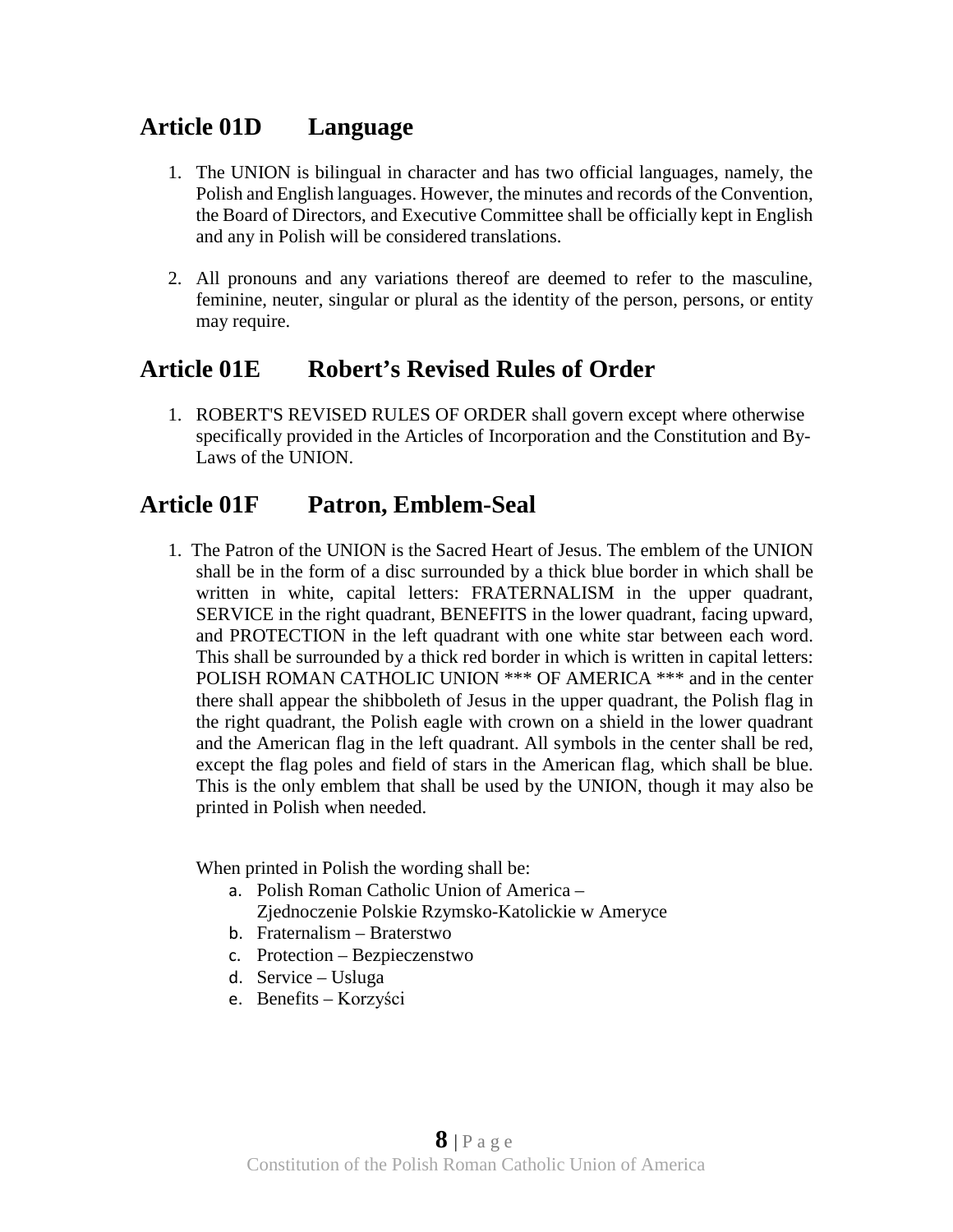# **SECTION TWO – MEMBERSHIP**

# <span id="page-8-0"></span>**Article 02A Membership**

1. Individuals, whether adult or juvenile, of Polish ancestry or those who support the purpose of the UNION, may be eligible for membership in the organization if they meet the requirements for membership established by the UNION, apply for membership upon a form in use by the UNION, and are accepted into membership in accordance with the rules, procedures and rituals of the UNION.

# **Article 02B The UNION and its Members**

- 1. Membership of the UNION is limited to insured, social and honorary members and shall be considered adult members unless they meet criteria of being a juvenile member.
- 2. An insured member shall be defined as follows:
	- a. Any member who pays his insurance premium to his Society or annuity deposit to the Home Office, Society dues, and who upholds the Constitution and By-Laws of the UNION,
	- b. Any member whose Benefit Certificate is "PAID UP", or who has a Single Premium Certificate, and continues to pay his dues to his Society, and who upholds the Constitution and By-Laws of the UNION.
- 3. A social member is one who pays his dues to the Society and who upholds the Constitution and By-Laws of the UNION. This member currently has no Benefit Certificate. Social members shall have the privileges of membership, except for:
	- a. matters pertaining to insurance,
	- b. participation in Nationally Subsidized Programs offered by the UNION unless approved by the Board of Directors,
	- c. holding office,
	- d. voting for Officers, Directors or Delegates,
	- e. cannot be a Delegate to the Convention from his Society.
- 4. An honorary member is a distinguished personage whom the Convention or the Board of Directors has deemed fit to select because of his unusual recognition in the UNION or among the Polish people. Such member shall only have the privileges expressly granted by the Convention or Board of Directors and no others.
- 5. Membership Juvenile. Certificates in force in the Juvenile Division of the UNION shall be issued upon the lives of children for whose support and maintenance a member of the UNION or one eligible to be a member of the UNION is responsible.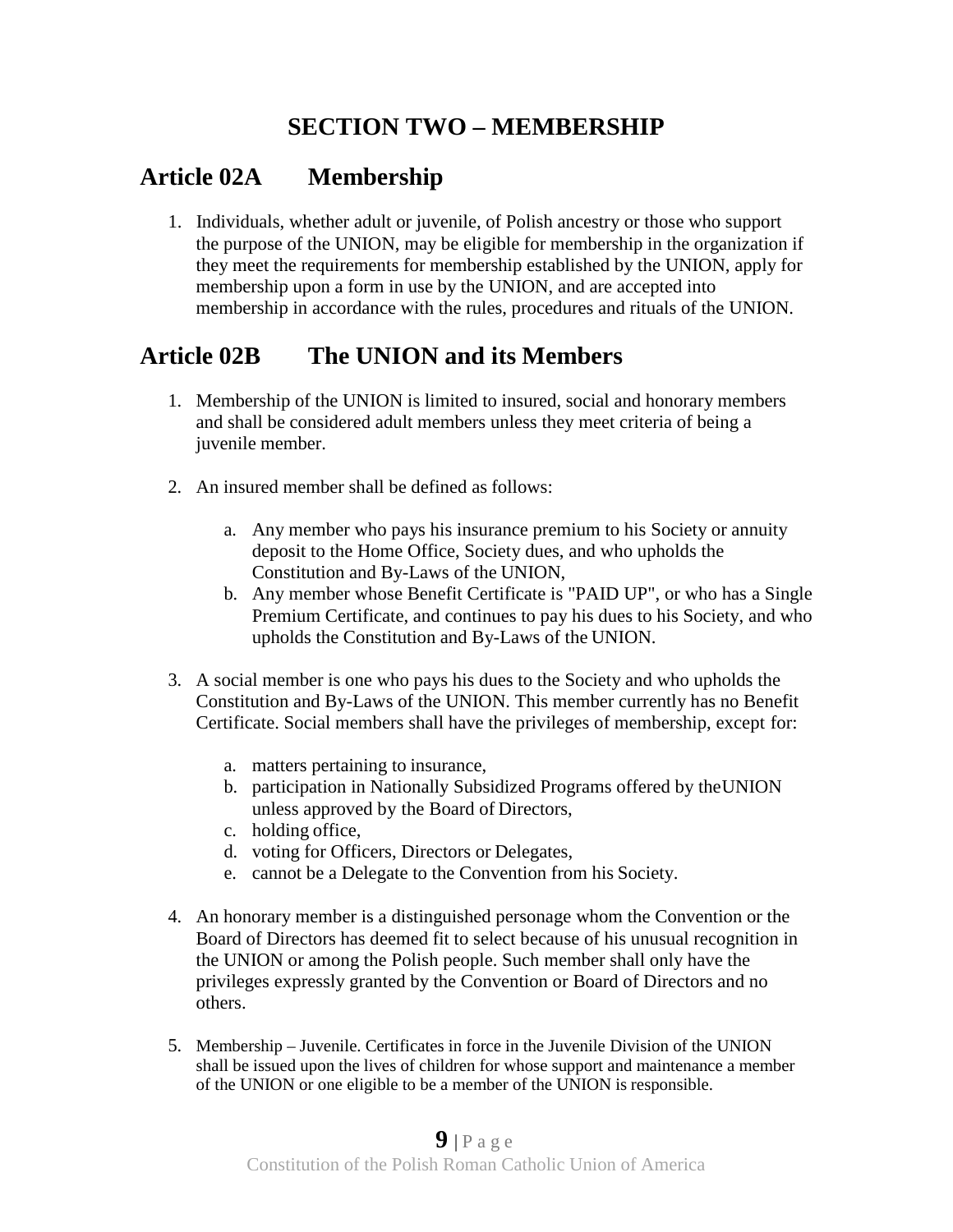Children may be admitted from birth until attained age of sixteen (16) next birthday and will become an adult member at the age of sixteen (16).

- a. When the ownership provision is selected at the time of completion of the original application, an applicant on a Juvenile member Certificate or the duly appointed successor of the applicant will have control and continue to be the owner of the insurance Certificate until such time as the applicant or duly appointed successor deems it appropriate to transfer ownership of the Certificate to the Juvenile member. If no ownership provision is elected at the time of completion of the original application, then the applicant will be the owner of the insurance Certificate until the adult attained age of the Juvenile member. At that time, ownership is automatically transferred to the insured member.
- b. In the state of New York, when such Juvenile members attain the age of sixteen (16), they shall be transferred to and become members of the Adult Division of the UNION, as required by Article 45, 4507 (c) of the Insurance Law of the state of New York.

# **Article 02C Application for Membership**

- 1. One may become a member of the UNION only by joining a Society already in existence or one being organized.
- 2. A candidate shall be entitled social member status, if Society dues are paid, until his application is approved.
- 3. Initiation fees and dues to the Society are left to the discretion of the Society.The Society may abolish the initiation fee temporarily or permanently.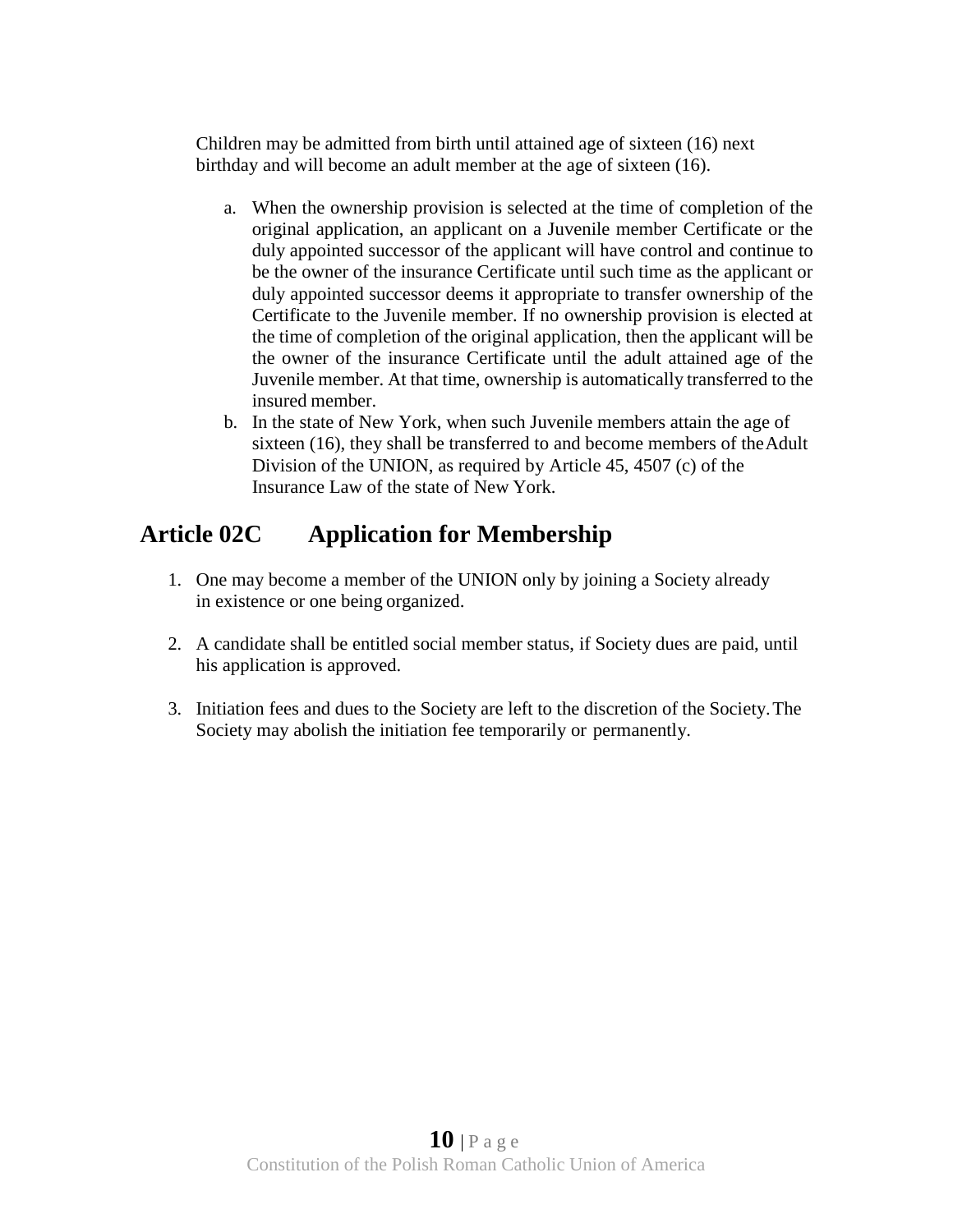### **SECTION THREE – CONVENTION**

### <span id="page-10-0"></span>**Article 03A Convention**

- 1. The Supreme Legislative, Judicial and Executive power of the UNION, its Constitution and By-Laws and Articles shall be vested in the Convention as set forth in the Articles of Incorporation as amended.
- 2. The Convention shall meet every four (4) years commencing not later than the second Sunday in August 1982, and each quadrennial thereafter, at a place fixed by the preceding Convention. If the last Convention has failed to fix the place, then the site shall be chosen by the Executive Committee and approved by the Board of Directors no less than one (1) year prior to the Convention.
- 3. The President convokes the Convention by a proclamation in March of the Convention year.
- 4. One-third (1/3) of the legally elected Delegates present at the Convention shall constitute a quorum. A session of the Convention not having a quorum shall, however, have the right to adjourn sessions and to compel absentees to be present at the session under fine to be imposed in each case.
- 5. The Convention, among other things, shall have the power:
	- a. to pass and levy assessments;
	- b. to prescribe the ways of collecting same;
	- c. to create and abolish Departments and Committees;
	- d. to establish all offices and define the manner in which they shall be filled;
	- e. to declare and interpret rules of conduct for the Societies, Departments, Branches, Officers and Officials;
	- f. to correct, change and improve the Constitution and By-Laws;
	- g. to hear the Officers' reports;
	- h. to elect the Officers and Directors;
	- i. to fix the salary of the Officers and Officials;
	- j. to give instructions to the Board of Directors;
	- k. to change and improve on the order of deliberations;
	- l. to sit as a court and to render decisions;
	- m. in short, to do everything that will accrue to the welfare and development of the UNION within the limits of legal statutes and limitations.
- 6. The Convention shall elect the following:
	- a. President,
	- b. Vice-President,
	- c. Secretary-Treasurer,
	- d. National Chaplain

### **11** | P a g e

Constitution of the Polish Roman Catholic Union of America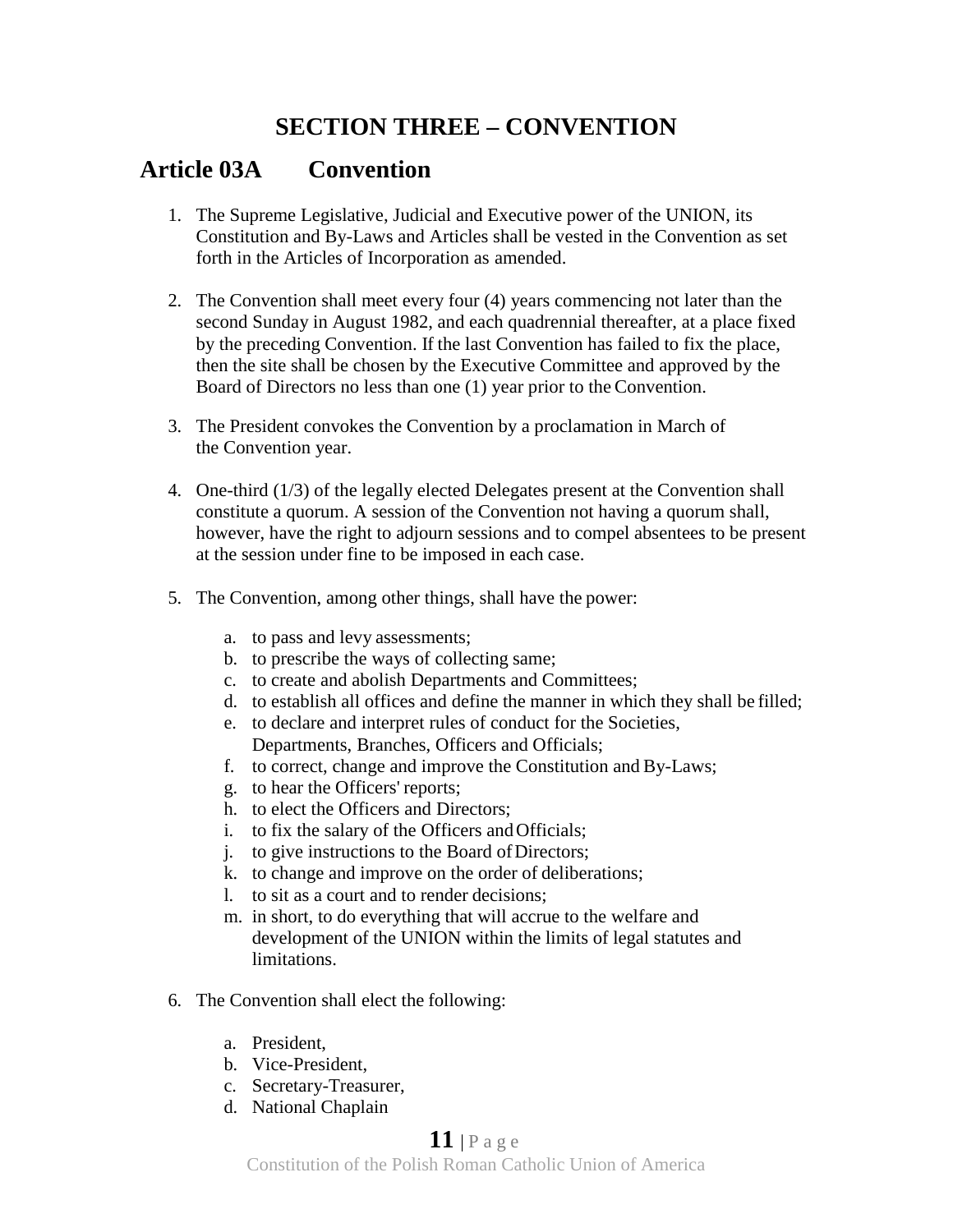e. Directors – each District - as created per the Constitution Article 05A shall have the number of directors as follows:

| i.             | District 1  | <b>One Director</b>  |
|----------------|-------------|----------------------|
| ij.            | District 2  | One Director         |
| iii.           | District 3  | <b>Two Directors</b> |
| iv.            | District 4  | <b>One Director</b>  |
| V.             | District 5  | <b>Two Directors</b> |
| vi.            | District 6  | <b>One Director</b>  |
| vii.           | District 7  | <b>Two Directors</b> |
| viii.          | District 8  | <b>Two Directors</b> |
| ix.            | District 9  | <b>One Director</b>  |
| $\mathbf{x}$ . | District 10 | <b>Two Directors</b> |

### **Article 03B Special Convention**

1. A Special Convention may be called into session by a two-thirds (2/3) vote of the entire Board of Directors at a Board Session and a proclamation by the President, whenever the circumstances are so critical that the welfare, progress, peace or existence of the UNION is placed in jeopardy. Reasonable notice shall be given to eligible Delegates to the Special Convention. The Special Convention shall be composed of the Delegates or their Alternates and Officers of the preceding Convention and of newly elected Delegates or Alternates to fill vacancies. Each Society shall have the same number of Delegates as at the preceding Regular Convention. No business may be taken up at such Special Convention except for the purpose for which called, which purpose shall be clearly and distinctly set forth in the call for the Special Convention.

### **Article 03C Ballot in Lieu of Special Convention**

1. In lieu of calling a Special Convention, the Board of Directors may send a ballot to all the Delegates for a Special Convention. Each Society shall have the same number of Delegates as at the preceding Regular Convention. A resolution shall be deemed adopted upon receipt of signed ballots with votes equal to the number of votes that would have been needed to adopt the resolution at a Special Convention at which all Delegates were present.

### **Article 03D Amending Constitution by Convention**

- 1. To add or to change the Constitution requires the approval of two-thirds (2/3) of the accredited Delegates at the Convention.
- 2. Any change to the Constitution enacted becomes effective thirty (30) days after it has been approved by all required State Insurance Commissioners.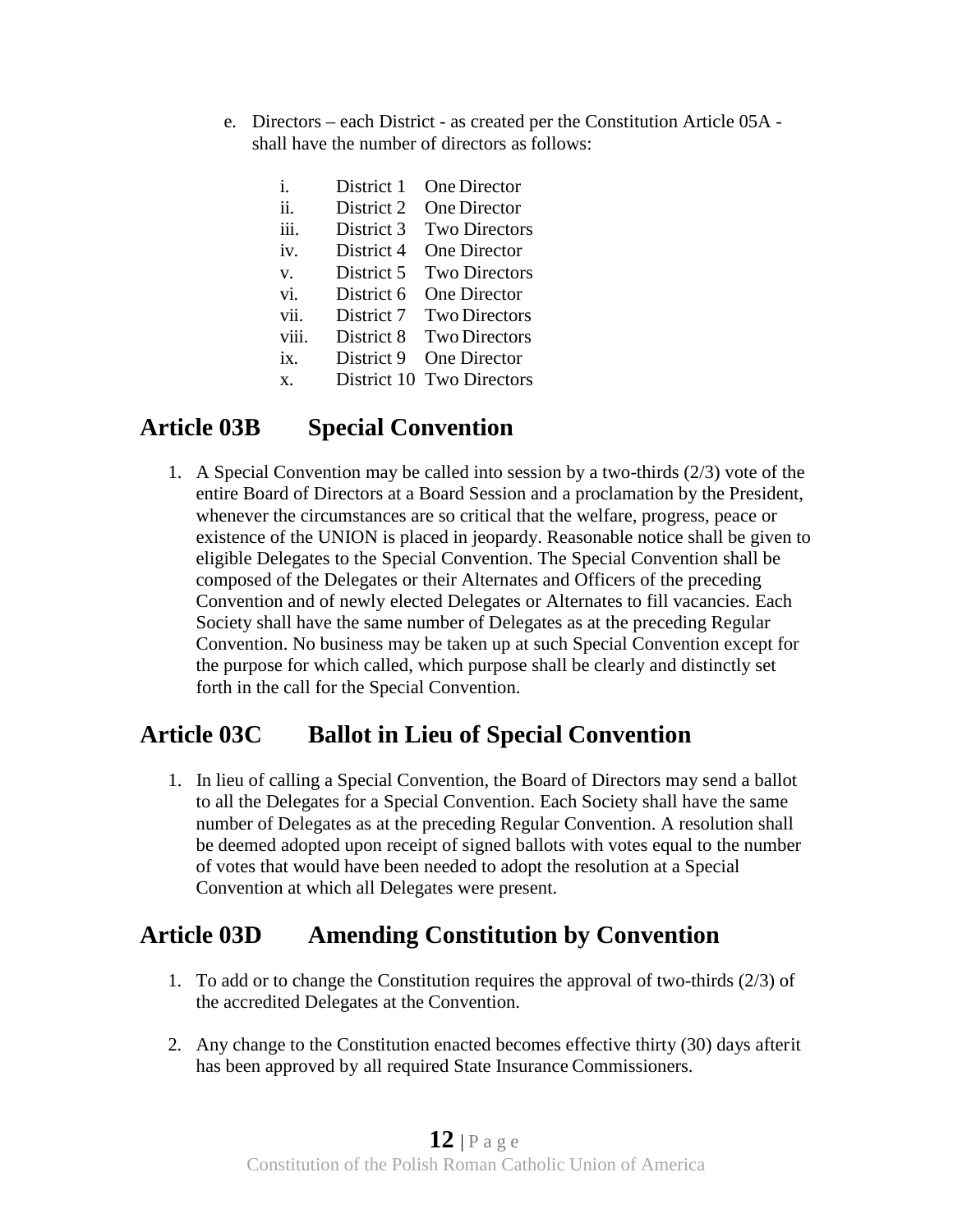### **Article 03E Delegates to the Convention**

- 1. The Convention of the UNION shall be composed of the Delegates or their Alternates elected by the Societies.
- 2. A Society that does not send a Delegate to the Convention may submit matters to the Convention in writing or through a Delegate of a different Society.
- 3. Societies who do not meet the requirements of being an active Society as defined by the By-Laws of the UNION by the date of the Proclamation of Convention are not allowed to submit Delegates to the Convention.
- 4. A Society delinquent to the UNION more than two (2) months in its assessments loses its rights to representation at the Convention.
- 5. No Officer or Chaplain of the central body of any other Fraternal Society or Insurance Company or an Officer of any of its branches or a Delegate to any other Fraternal Benefit Society Convention can be a Delegate to any of the Conventions of the UNION. This prohibition does not apply to any Officer of an Insurance Company or any of its branches, in which the UNION has a financial investment and interest, and such Officer may be a Delegate to the Convention of the UNION.
- 6. A member delinquent to the UNION more than two (2) months in his assessments has no rights to be voted in as a Delegate and if elected as a Delegate, loses his rights to be a Delegate.
- 7. All National Officers, Chaplains, Directors during their term and Past National Officers, Directors, and Chaplains are automatically Delegates to the National Convention. This does not reduce the Delegate count of the Societies in which they belong. They are Delegates-at-Large.
- 8. The Society shall issue to each Delegate credentials signed by the President and Financial Secretary of the Society. A duplicate of the Delegate's credentials shall be forwarded to the Secretary-Treasurer of the UNION.
- 9. Every Society shall elect an equal number of Alternates, who, in case the Delegate fails to present himself at the Convention, shall fill his or her place with the same rights. No Delegates may vote on behalf of more than one Society. The Society has the right to rotate Alternates, however a list of succession shall be forwarded to the Secretary-Treasurer of the UNION. Furthermore, if the Delegate is unable to attend all sessions of the Convention and must leave, he must surrender his credentials to the Alternate, if the Alternate is at the Convention. The Alternate may serve as a Delegate for the remainder of the sessions with full rights as a Delegate upon verification by the Credentials Committee and after taking the oath of a Delegate.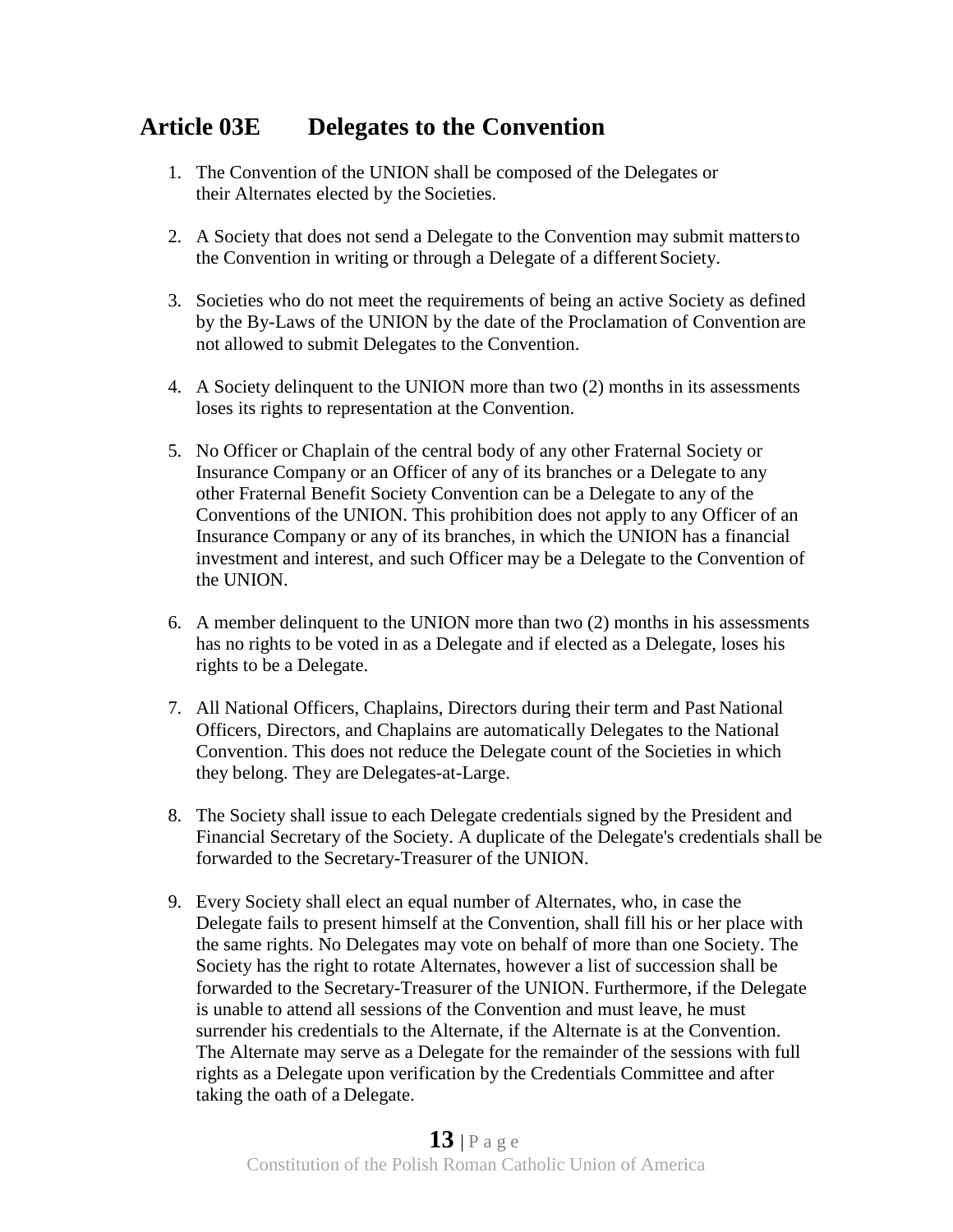- 10. A Society having from eleven (11) to one hundred (100) insured members has the right to one Delegate; Societies having more than one hundred (100) insured members have the right to one additional Delegate for each additional one hundred (100) insured members or fraction thereof. The number of insured members in each Society shall be the number indicated in the Premium Statement of April 1st of the Convention year.
- 11. Societies having less than eleven (11) insured members shall be combined by the Board of Directors into groups comprising as nearly as possible one hundred (100) insured members, and each such group shall be instructed at the appropriate time for the election of Delegates that they are to convene and elect one Delegate for each such group comprising one hundred (100) insured members or less. The number of insured members in each Society shall be the number indicated in the Premium Statement of April 1st of the Convention year.
- 12. Every Delegate has full rights as a member of the Convention. He may, however, for cause be deprived of his rights by the Convention.
- 13. All Credentials, either for the Delegate or Alternate, and the list of succession for Alternates must be postmarked by May 30 of the Convention year. All Credentials not postmarked by May 30 of the Convention year nor having the signatures of the President and Treasurer of the Society, shall be presented to the Convention for approval or disapproval of the member's Delegate application.

### **Article 03F Qualifications of Delegates - Credentials**

1. Every member of the Adult Division with a Benefit Certificate, may become a Delegate to the Convention provided he or she has been a member of the UNION and Society for at least one year on the opening date of the following Regular Convention, provided the member fulfills all of the obligations of the UNION as outlined by the Constitution and By-Laws.

### **Article 03G Pre-Convention Committees**

1. The President nominates the Arrangements Committee and the Committee on Credentials, and presents such nominations to the Board of Directors for its approval or rejection. Both of these Committees will work within the scope set forth within the Constitution and By-Laws of the UNION and Mandates set forth from previous Conventions.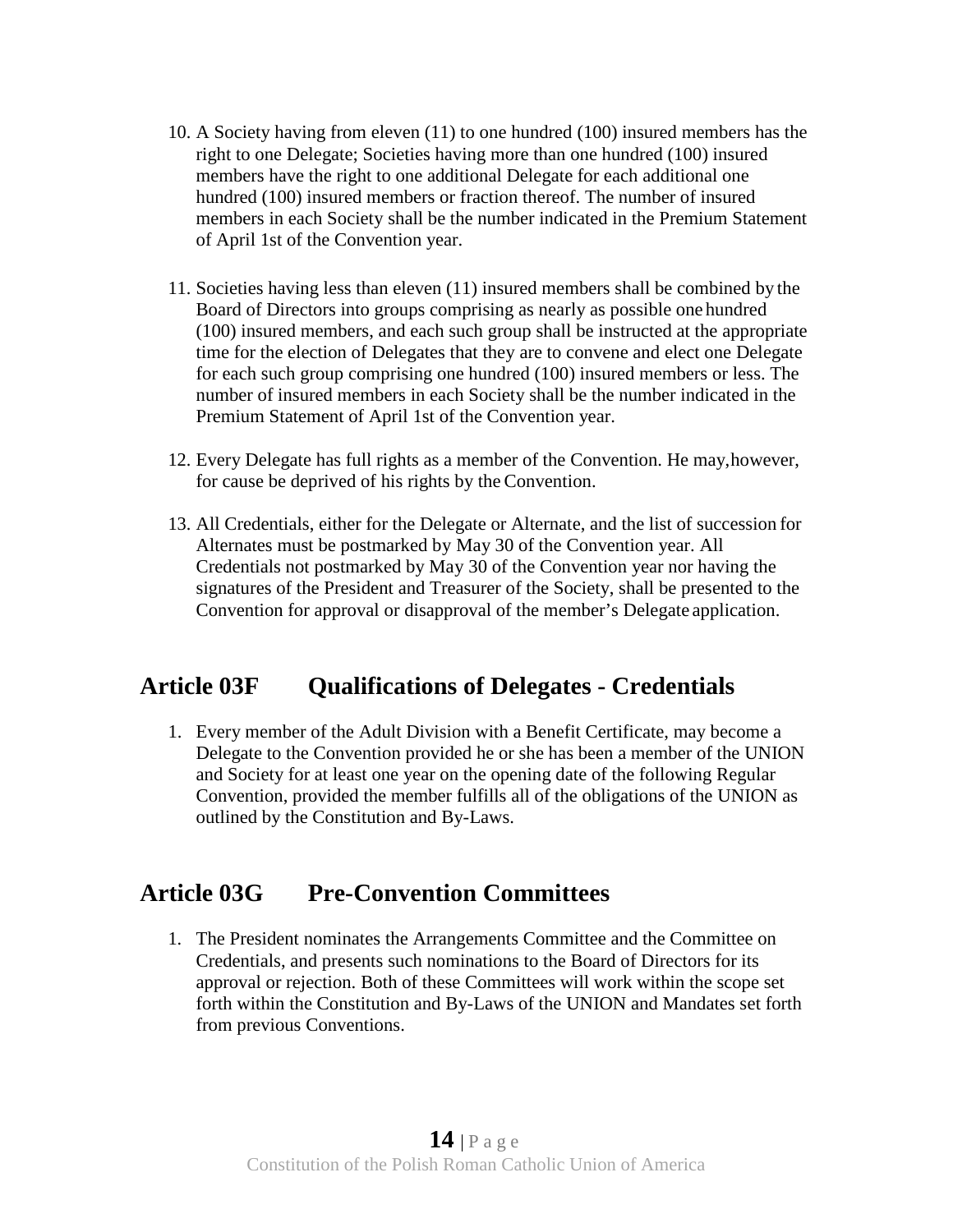2. It shall be the duty of the Committee on Credentials, composed of three (3) members, to verify the credentials, to prepare an accurate list of all the Delegates and to report thereon at the first session of the Convention. The Secretary-Treasurer of the UNION shall furnish the Committee with duplicates of all the credentials and all information necessary to verify said credentials. The Committee begins its duty not later than six (6) weeks before the Convention. Its first meeting is called by the President of the UNION.

### **Article 03H Order of the Convention's Business**

1. On the first day of the Convention before the opening of the first session of business, the Delegates shall attend Holy Mass in the most convenient Polish Roman Catholic Church. During the Convention, a Memorial Mass will be held for the deceased members at a place and time convenient to the Convention's Schedule.

### **Article 03I Program of the Convention**

- 1. Opening of the Convention by the President of the UNION, who acts as Chair until the election of a Chair of the Convention.
- 2. The Secretary-Treasurer of the UNION acts in the meantime, as the Secretary of the Convention.
- 3. Invocation by the Chaplain of the UNION.
- 4. Report of the Committee on Credentials.
- 5. Roll Call.
- 6. Administration of Oath to the Delegates.
- 7. Determination of the number of Vice-Chairmen, the number of Assistants to the Secretary of the Convention and the number of Assistants to the Sergeant-at-Arms.
- 8. Voting on compensation for the Chair, Vice-Chairmen, Secretary, Assistant Secretaries, Sergeant-at-Arms and Assistant Sergeants-at-Arms.
- 9. Appointment by the Chair of an Election Committee of five (5) Delegates to conduct the election.
- 10. Nomination and election of a Chair, Vice-Chair, and Secretary of the Convention.
- 11. If, for any position of Convention Chair, Vice-Chair and Secretary, there is no more than one candidate, then in that case, upon appropriate motion, duly

#### **15** | P a g e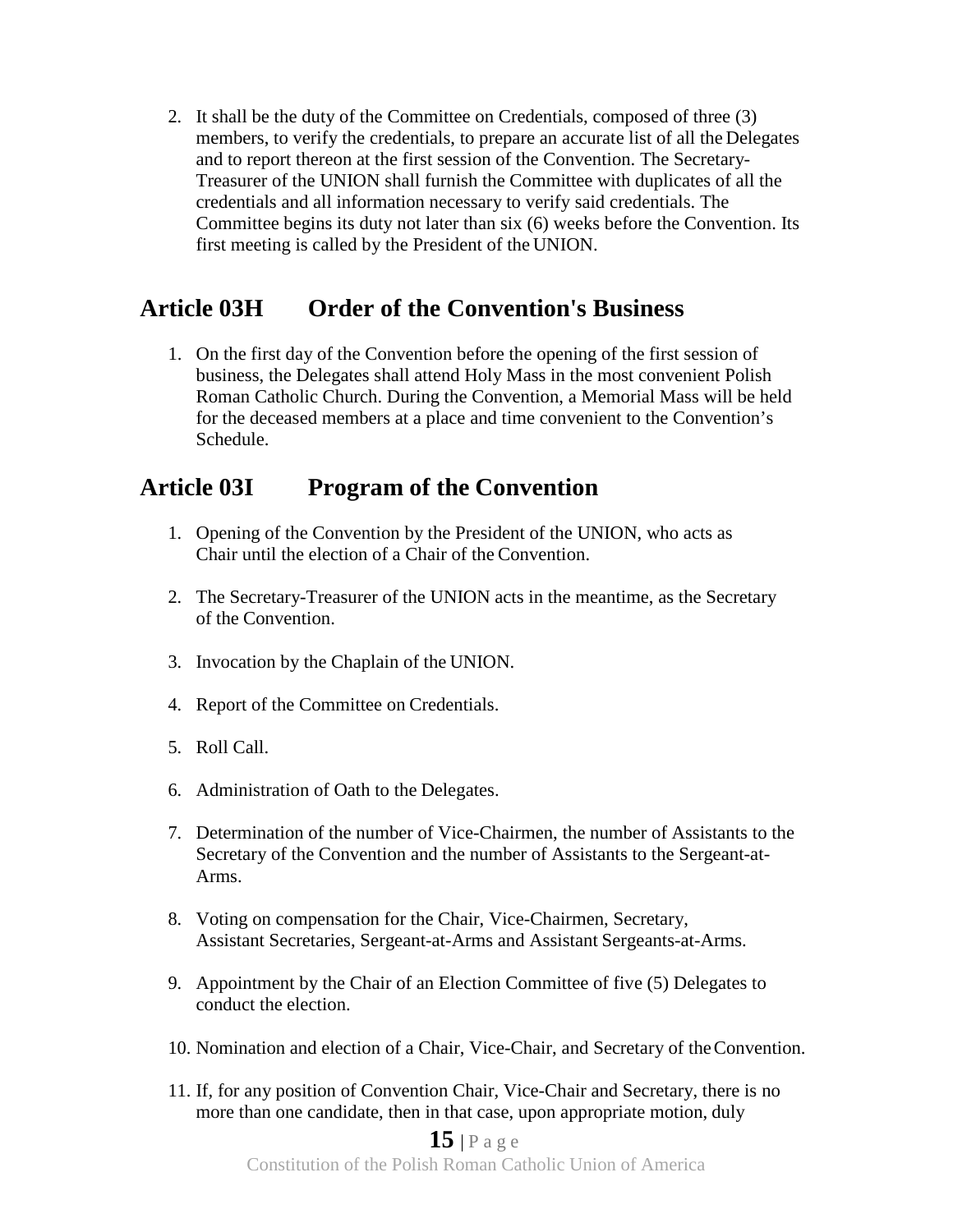seconded and passed, the Acting Secretary of the Convention shall be directed to cast a unanimous ballot for that candidate, and the office and the candidate's name shall not be printed or appear on the ballot in any form.

- 12. Election of Officers of the Convention should be by ballot in conformity with the voting requirements as prescribed in this Section of the Constitution.
- 13. Announcement of the results of the election by the Chair of the Election Committee.
- 14. Officers of the Convention take the Oath of Office.
- 15. Handing over of the gavel by the President of the UNION to the elected Chair of the Convention.
- 16. Appointment of Assistant Secretaries to the Secretary of the Convention and the appointment of Sergeant-at-Arms and Assistants shall be made by the Chair of the Convention.
- 17. Other Committees of the Convention are appointed and announced by the Chair of the Convention.
- 18. Appointment of the Committee on Rules and Order by the Chair of the Convention.
- 19. Adjournment of session.
- 20. Program of the succeeding sessions is arranged by the Committee on Rules and Order. The Committee on Rules and Order shall order that all corrections and amendments to the Articles of Incorporation and the Constitution and By-Laws be presented on the second day of the Convention and be disposed of before the nomination of Officers of the UNION be opened.
- 21. During the regular order of business at the first session, the Chair may call upon guests to address the Convention.
- 22. Each session of the Convention shall be recorded by stenographic means by a certified stenographer and additionally by what technologically acceptable recording methods are available at the time of the Convention.

### **Article 03J Duties of the Officers of the Convention**

1. The Executive Committee of the Convention consists of the Chair, Vice-Chair and Secretary.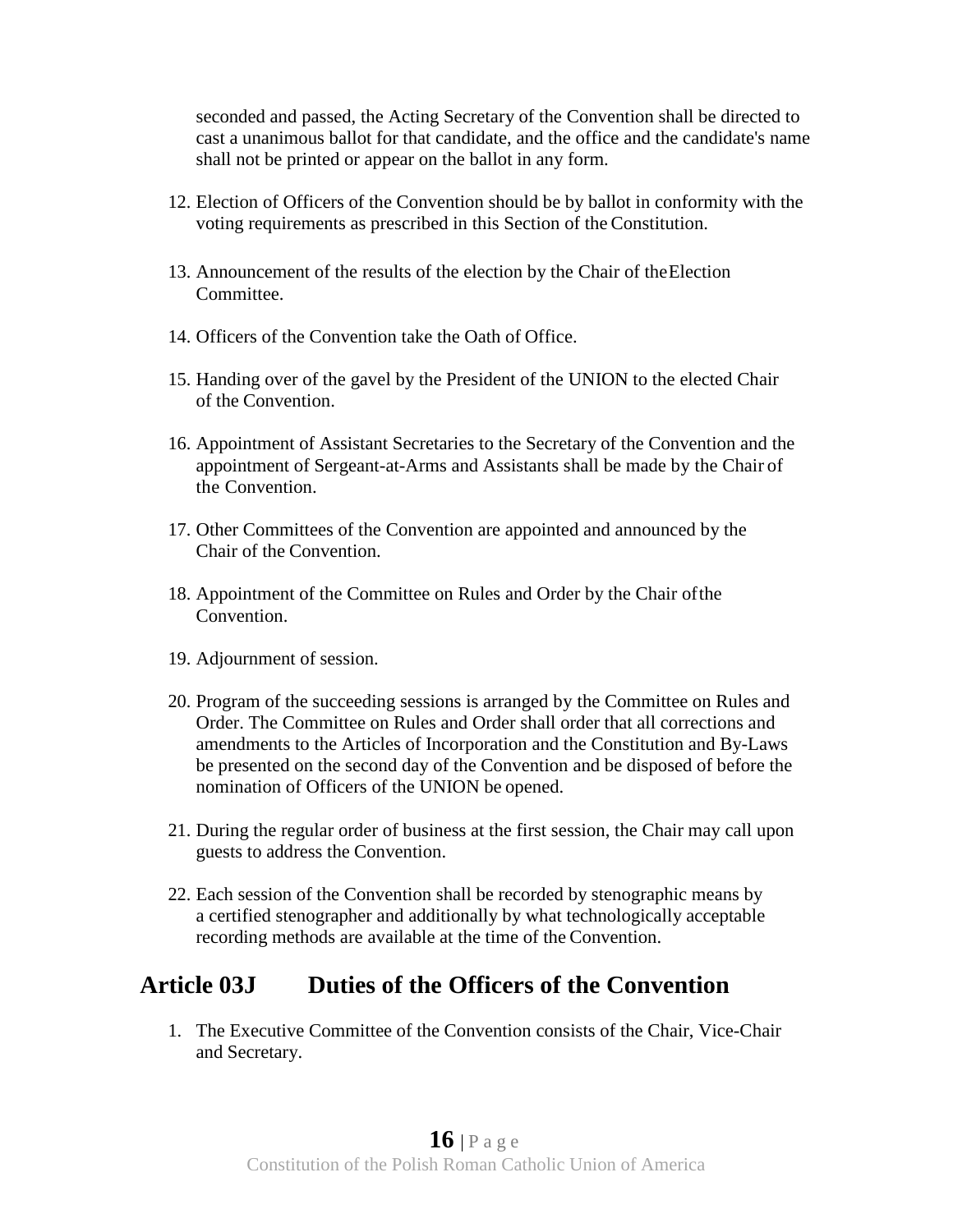- 2. The Chair of the Convention is the highest Officer of the Convention. The Chair directs and rules on all the acts of the Convention, is an ex-officio member of all Convention Committees and submits to the Convention business as heretofore outlined:
	- a. opens and adjourns sessions; recognizes and declares out of order Delegates wishing to speak; decides all questions with reference to parliamentary rules; supervises voting and announces its results; gives information with reference to the order of the Convention's business when asked by the Convention;
	- b. confirms all acts of the Convention;
	- c. excuses Delegates from sessions when, in his opinion, it is imperative to do so;
	- d. appoints as outlined in the By-Laws, if the Convention so wishes, all the Committees of the Convention and submits such appointments to the Convention for approval;
	- e. approves the minutes of the Convention;
	- f. has the right to vote upon every question as he sees fit and proper. In case of a tie vote, his vote shall be decisive providing he did not cast his vote on the question originally. From any decision of the Chair, in matters of order and parliamentary rules, an appeal may be taken to the Convention whose decision is final;
	- g. if the Chair wishes to run for an Office of the UNION, he shall first resign as Chair before seeking any office of the UNION.
- 3. The Vice-Chair of the Convention, when performing the duties of the Chair, possesses the rights and privileges of the Chair.
- 4. The Secretary of the Convention:
	- a. has absolute control over his Assistants and he has the right to assign to them any duties properly belonging to his office;
	- b. has the duty to keep and supervise the keeping of true and accurate records of all the acts of the Convention, and to write the minutes of each session in three copies, and to submit such to the Convention at the next following session for approval;
	- c. shall conduct all correspondence and communications of the Convention, and present copies of same to the Convention at its or its Chair's request;
	- d. shall note the Convention's disposition of motions made;
	- e. shall keep in charge all documents, write up all the minutes and authenticate them jointly with the Chair and surrender such to the President of the UNION within thirty (30) days from the adjournment of the Convention, provided, however, that the Secretary and Chair of the Convention must certify to the amendments to the Articles of Incorporation and the Constitution and By-Laws before the Convention adjourns.
- 5. The Sergeant-at-Arms has absolute control over his Assistants and it is his duty to keep order on the Convention floor. The Sergeant-at-Arms and his Assistants are subject to the orders of the Chair of the Convention.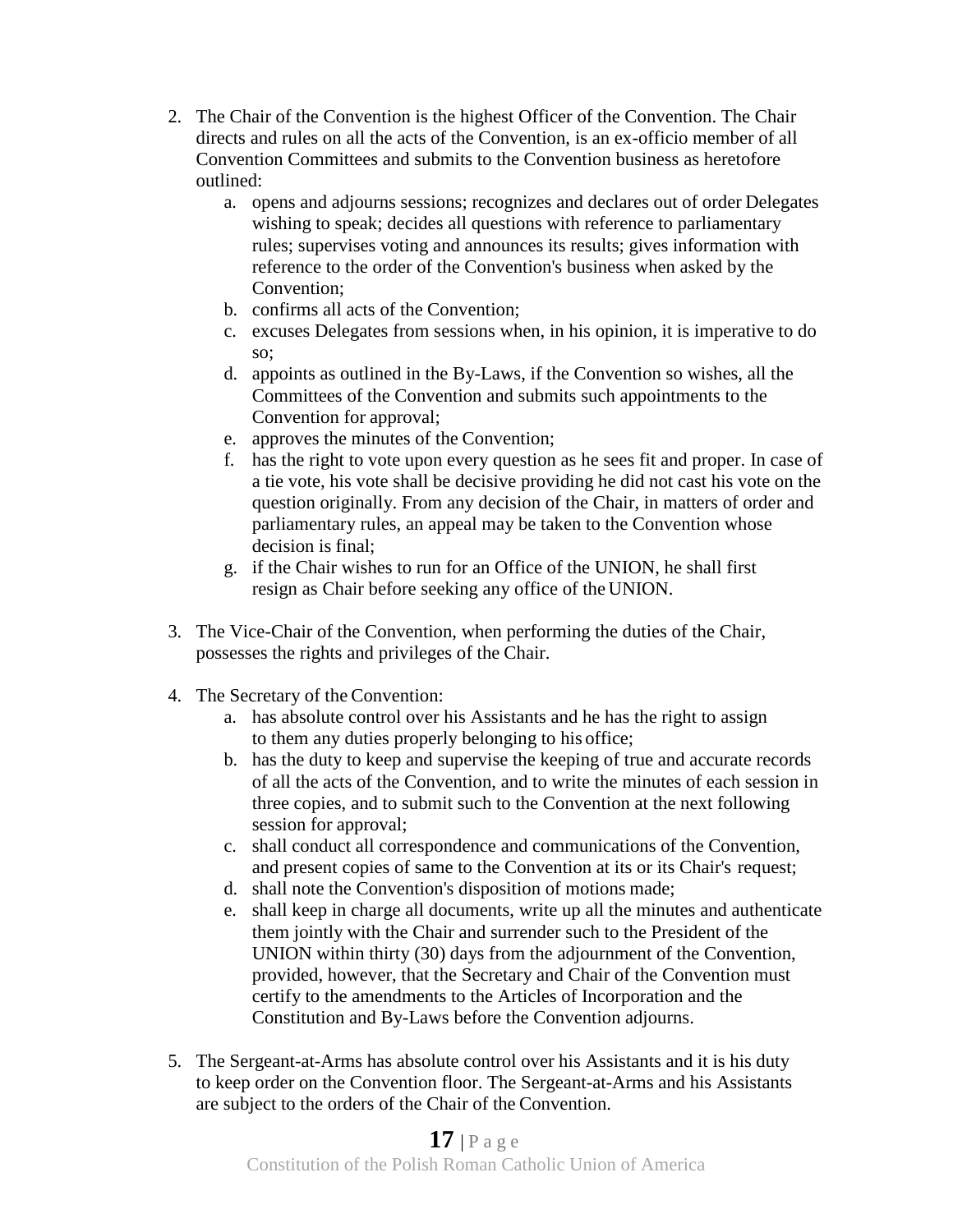- 6. The Convention minutes in their entirety shall be published and distributed to all Officers, Delegates, Societies and Circuits, and any member who so requests them within one hundred-eighty (180) days of the adjournment of the Convention.
- 7. Officers of the Convention shall not receive any compensation until all tasks required by the Constitution and By-Laws and Approved by the Convention are completed. The completion of said tasks is to be certified by the Budget and Grievance Committee.

### **Article 03K Nomination of Officers and Directors**

- 1. Only a Delegate meeting the following requirements shall be nominated for the position of Officer or Director for the UNION and may be a candidate for that office in the UNION:
	- a. the Delegates must personally be present and registered at the Convention within the timeframe of the first session on the second day of the Convention;
	- b. must have been a member of the UNION for at least five (5) years;
	- c. is a citizen of the United States of America;
	- d. has indicated his desire to aspire for the specified office or his name and qualifications have heretofore been presented by a Society or a Circuit with the consent of the candidate. Such an announcement must be forwarded to the Candidates Qualifications Committee and postmarked by May 30 of the Convention year. Once approved by the Candidates Qualifications Committee, the names and qualifications of all qualified candidates for each office must be published in an issue of the official publication of the UNION and provided to all voting members at least thirty (30) days prior to the Convention.
	- e. has met the qualifications of either a Bachelor's degree, Chartered Life Underwriter (CLU), or a minimum of five (5) years of experience in financial planning, business administration, and/or managerial/organizational leadership;
	- f. resides in, and is a member of a Society, located in the District in which he wishes to represent.
- 2. No two members of a family, either by birth or by marriage, shall be permitted during the whole or any part of the same term to be Executive Officers. Members of a family shall include spouses, children, stepchildren, parents, grandparents, siblings and the children of siblings.
- 3. No two members of a nuclear family shall be permitted during the whole or any part of the same term to be a director. Nuclear family shall mean familial relationships only including husband and wife, parent and child and brother and sister. If and in the event that two or more members of a nuclear family shall, at a Convention, run for and receive enough votes to be entitled to be a member of the Board of Directors, then only that member of the nuclear family who has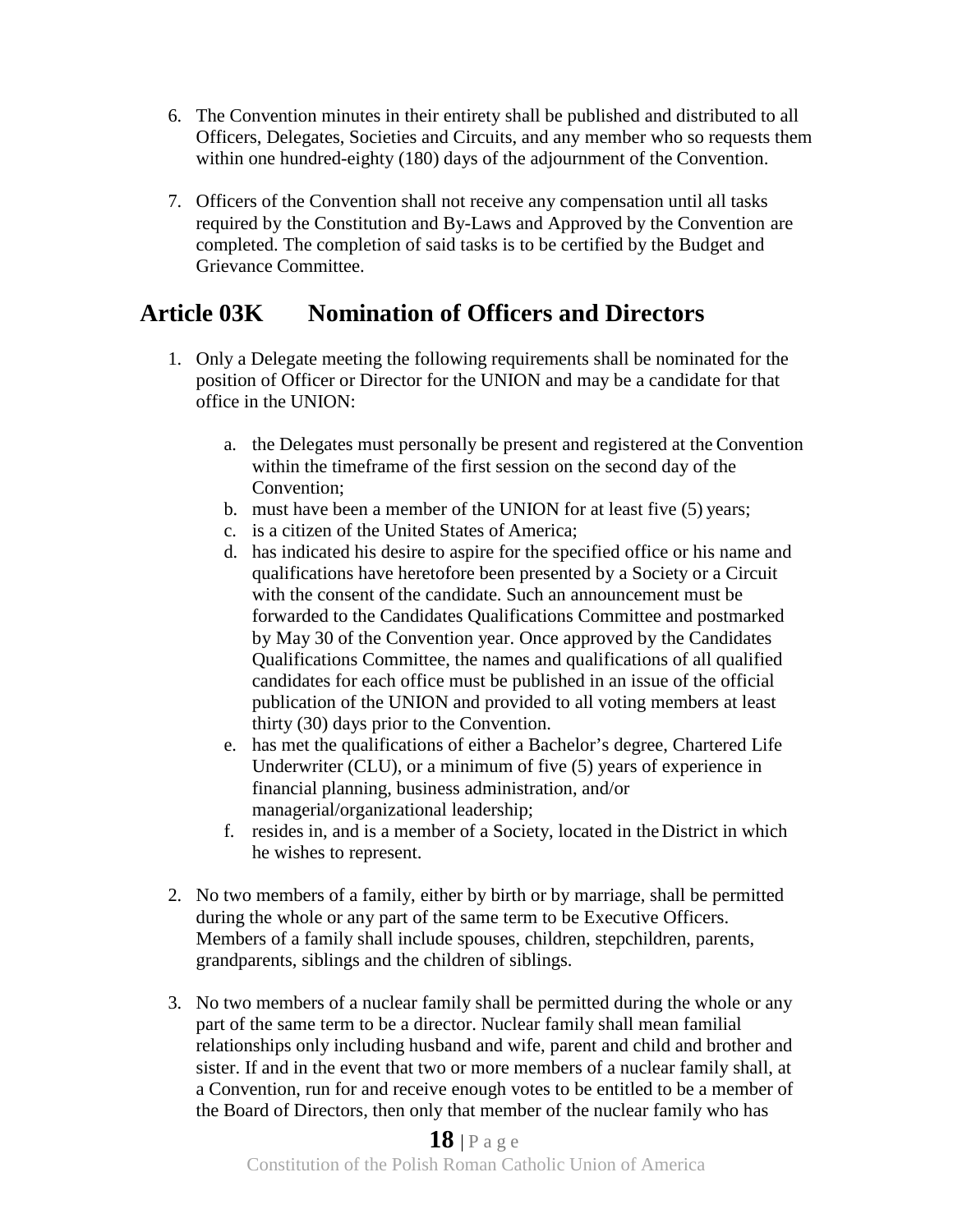received the most votes from the Delegates at the Convention shall be entitled to take the oath and serve the term of office provided for the position for which that member sought election.

### **Article 03L Election of Officers and Directors**

- 1. The ballot or voting system must be printed to conform with the Australian system. The names of the nominees shall be placed upon the ballot or voting system in alphabetical order.
- 2. A ballot or voting system signed by the Chair or a member of the Election Committee designated by the Chair, must be given to each Delegate upon the showing of his credentials.
- 3. The manner of casting the ballots by the Delegates and the order of election shall be arranged and announced by the Election Committee.
- 4. Delegates shall appropriately exercise their right to vote according to the requirements of the paper ballot or system being used pursuant to the laws of the State of Illinois.
- 5. The Delegates shall vote in the booths provided by the Election Committee.
- 6. The entrance to the voting booths shall be carefully watched by one of the members of the Election Committee.
- 7. The Election Committee shall count the votes immediately after the voting. In order to be elected an Officer or Director of the UNION, the candidate must receive a majority of the valid votes cast for that office.
- 8. Should the election be illegal the Chair of the Convention orders a new election.
- 9. If there are multiple candidates running for Officer or Director of the UNION and none of those candidates receives a majority of the valid votes cast for that office or position, then there shall be a run-off election in which the candidates who received the two highest total numbers of the valid votes cast in the election will participate as eligible candidates for that office or position.
- 10. As soon as the votes are counted the Chair of the Election Committee announces to the Convention the result of the election and the Convention approves it.
- 11. Upon approval of the election, the Committee surrenders the sealed ballots or voting system to the Chair of the Convention, who delivers them to the newly elected President before the adjournment of the Convention.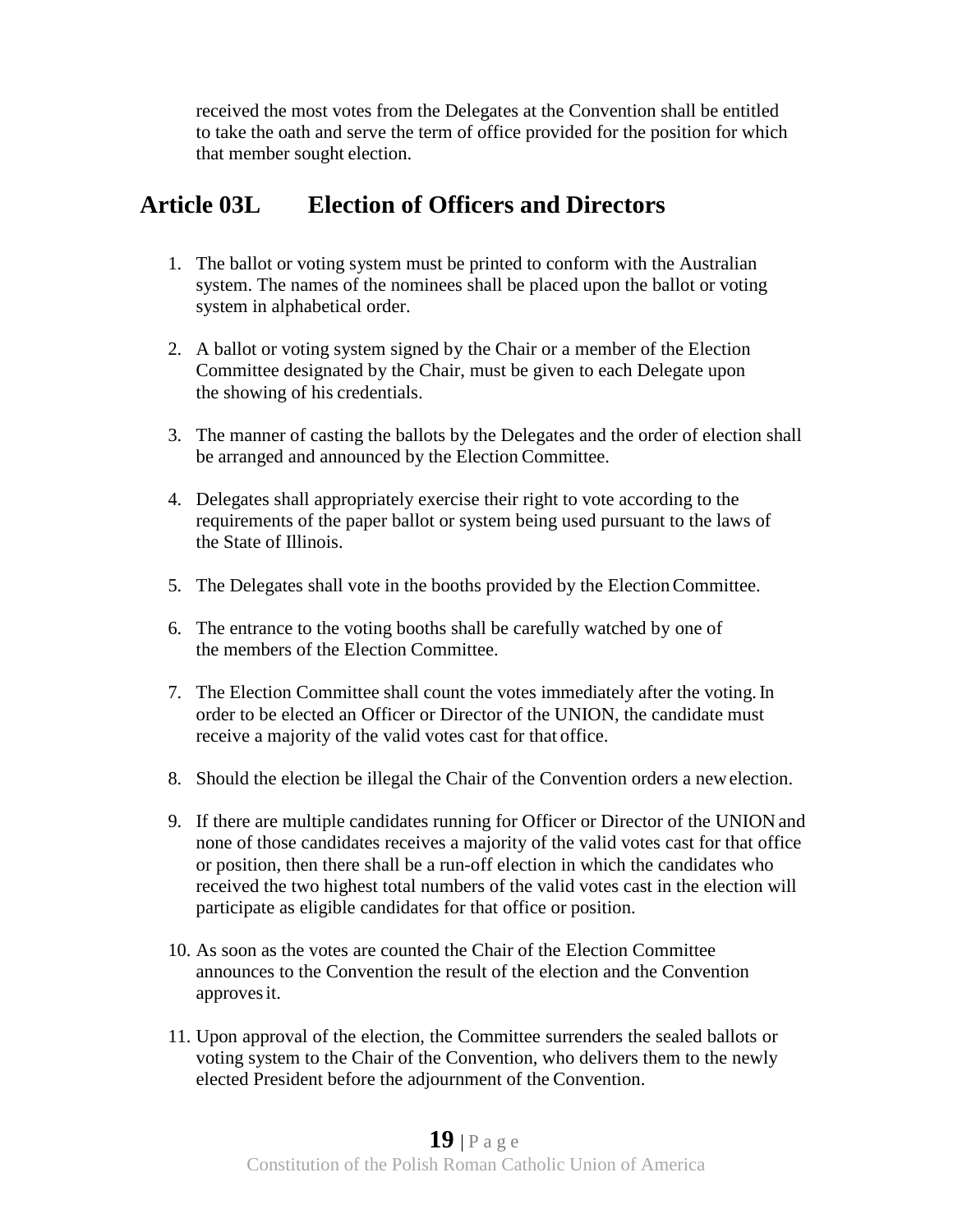- 12. If, for any office, there is no more than one candidate, then in that case, upon appropriate motion, duly seconded and passed, the Secretary of the Convention shall be directed to cast a unanimous ballot for that candidate, and the office and the candidate's name shall not be printed or appear on the ballot in any form.
- 13. A candidate for the Board of Directors cannot be a member of the Election Committee. Every candidate may be present at the counting of the votes either in person or by his representative.
- 14. A candidate for any office may demand a recount of votes immediately after the announcement of the results of the election.

### **Article 03M Standing Committees and Committees of the Convention**

- 1. Budget and Grievance Committee
	- a. shall be composed of five (5) members, at least one of whom shall have served on the Budget Committee at any previous Convention or shall have served as a Director or an Officer of the UNION;
	- b. shall be appointed by the Chair of the Convention and shall serve until the next Convention;
	- c. shall meet at least sixty (60) days prior to the next Convention;
	- d. shall investigate the expenditures, salaries and other related financial matters;
	- e. shall prepare a budget and its recommendations to the Convention for the ensuing four years. In arriving at the budget, the Committee shall consider certain anticipated income and expenditures;
	- f. between Conventions shall attend at least one meeting annually of the Board of Directors and review the Budget as approved at the Quadrennial Convention;
	- g. will make adjustments annually based on the proportion of income to expenditures on the recommendation of the Board of Directors;
	- h. upon completion of their Budget and Grievance Report for the Quadrennial Convention, a printed report shall be forwarded to all duly elected delegates ten (10) days prior to the Convention;
	- i. will act as the Committee on Complaints and Grievances. It shall examine all grievances and complaints as prescribed by this Constitution and Rules of the UNION.
- 2. Constitution Committee
	- a. shall be composed of five (5) members, at least one of whom shall have served on the Constitution Committee at any previous Convention or shall have served as a Director or an Officer of the UNION, and one member to be an Attorney, appointed by the Chairman of the Convention;

### **20** | P a g e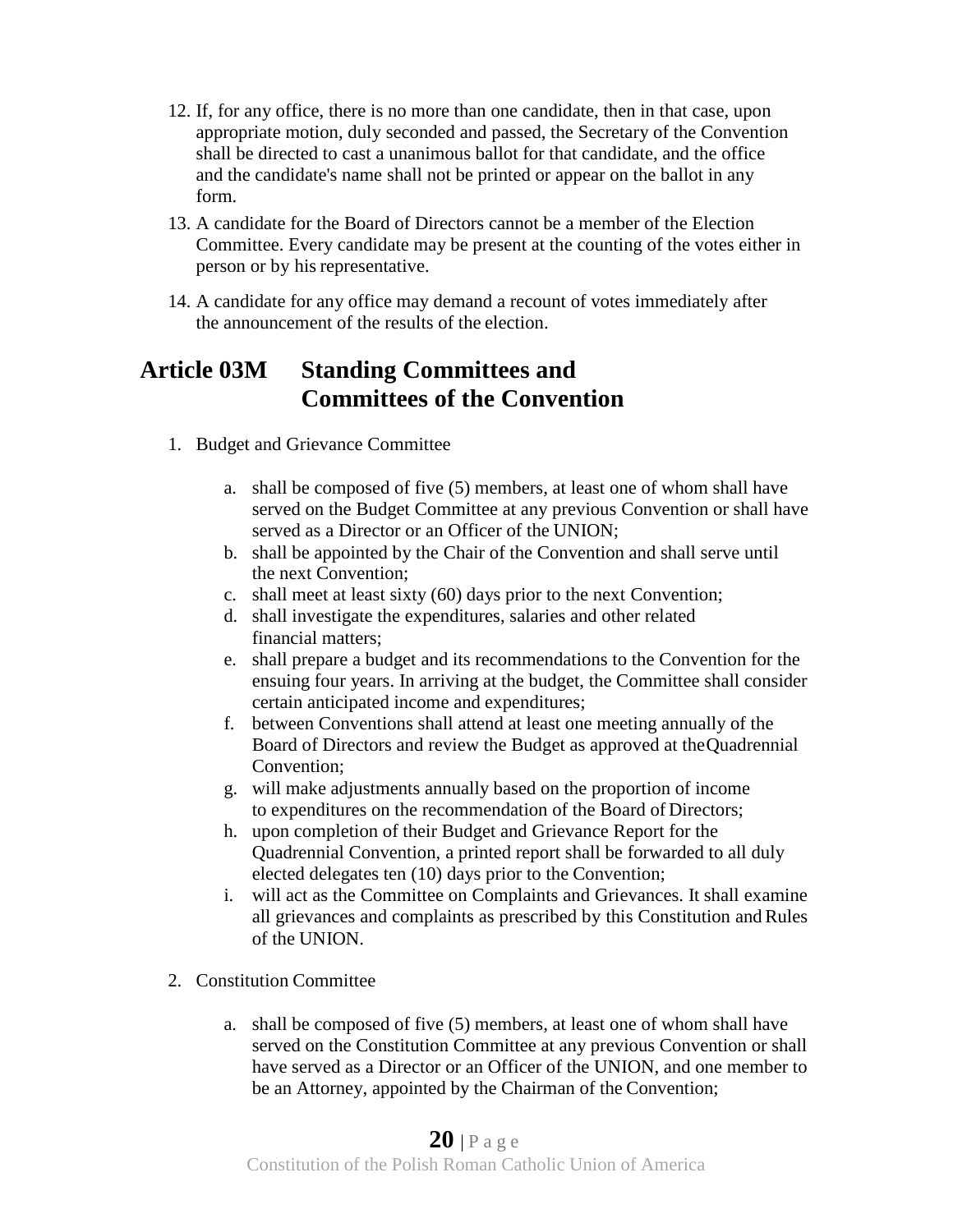- b. shall have the duty to examine all proposed amendments to, and changes to, the Articles of Incorporation and the Constitution and By-Laws of the UNION and to compare them with those in force and to make written recommendations to the delegates of the Convention. All amendments to the Articles of Incorporation and the Constitution and By-Laws proposed by the Societies, Circuits, Districts, individual members, Officers or Directors are to be forwarded to the Constitution Committee at the Main Office of the UNION not later than June 1st of the Convention year;
- c. the President of the UNION shall call the first meeting of the Committee not later than June 1st prior to the Convention, and at the first meeting of the Committee it shall adopt a standing order of business, and upon completion of the amendments and recommendations, a printed report is to be forwarded to all duly elected Delegates at least ten (10) days prior to the Convention. At the Convention, the Committee presents its recommendations and moves for the adoption or rejection of same. Any amendments proposed from the floor of the Convention shall be referred to this Committee prior to submission to a vote for their proper formulation and recommendation. After the Convention, the Committee meets to complete the work of the amendments adopted to be included in the Articles of Incorporation and the Constitution and By-Laws.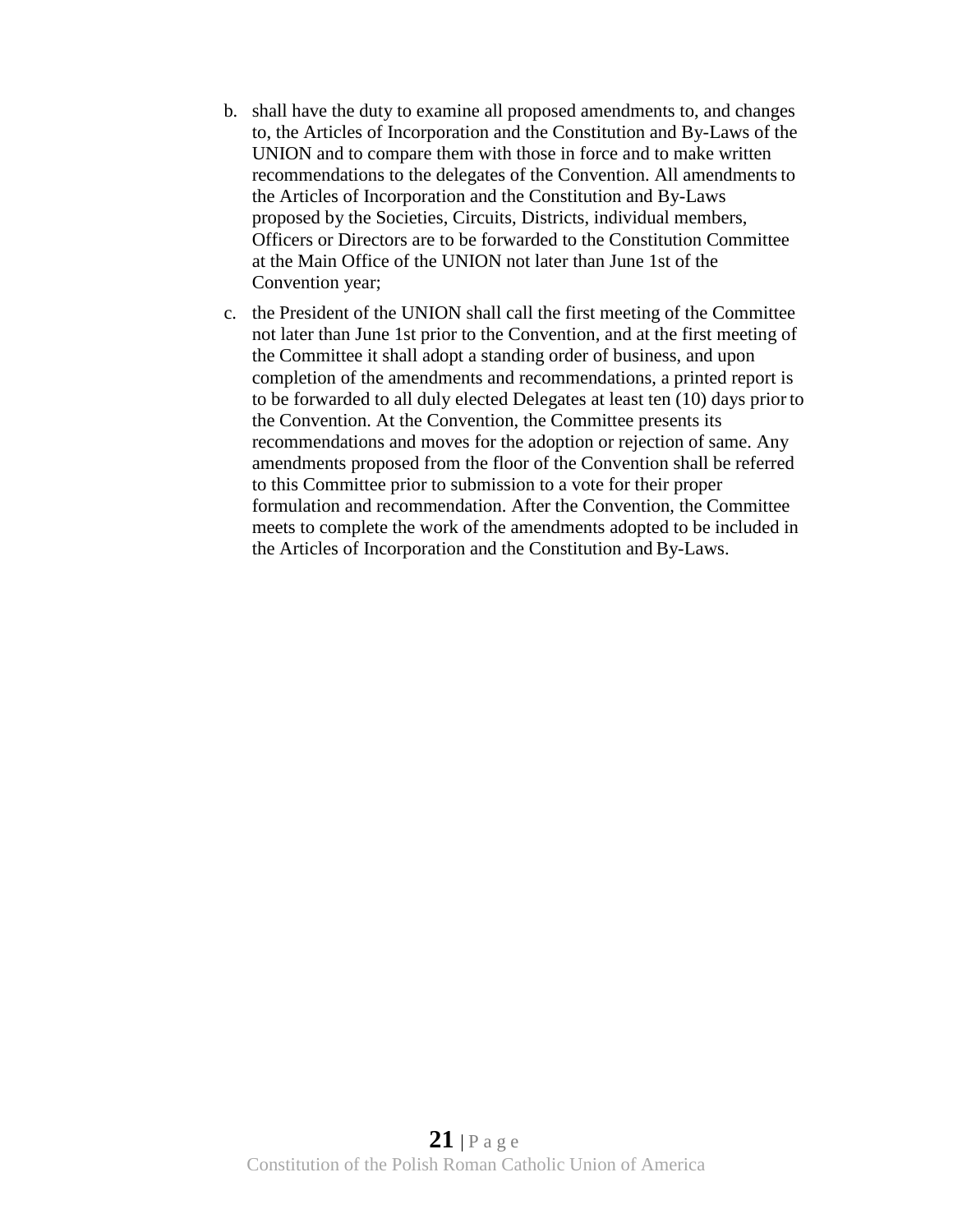# **SECTION FOUR – SUPREME GOVERNING BODY**

### <span id="page-21-0"></span>**Article 04A Executive Power**

- 1. The Executive Power of the UNION between Conventions shall be vested in the Board of Directors, which shall be composed of the Directors elected at the Convention and the Executive Committee, as provided in the Articles of Incorporation as amended, and the Constitution and By-Laws of the UNION.
- 2. The Executive Committee, composed of the President, Vice-President and Secretary-Treasurer (who are Officers of the UNION) shall be vested with powers of day-to-day operations of the UNION, as set forth by the Convention and Board of Directors.
- 3. Any Officer or Director of the UNION may be suspended or removed from office by the Board of Directors at a Board Session, for nonfeasance, misfeasance or malfeasance in office. Two-thirds (2/3) of the vote of the Board of Directors, however, are required to remove such an Officer or Director. The member of the Board of Directors thus removed may demand a trial and appeal from the decision of the Board of Directors, to the Convention. Any Officer or Director who becomes incapacitated during the term of his office for a period of more than three consecutive months, then, and in that event, the Board of Directors may at its discretion suspend the salary of such Officer or Director so incapacitated during the period of such disability, and such salary, so suspended, shall continue suspended until such incapacity to carry out the duties of his office is removed. The Board of Directors shall be the sole judge of when such disability is removed.
- 4. In the event of a vacancy to the office of the President by death, resignation or permanent disability, the Vice President shall immediately succeed. In the event that the Vice President either cannot or refuses to perform the duties of the office of the President, the Secretary-Treasurer shall assume the Presidency until the next Convention.

The Board of Directors then must go about the business of replacing the vacated position of Vice President or Secretary-Treasurer according to the procedure outlined in the Constitution of the Polish Roman Catholic Union of America.

Should the Secretary-Treasurer also choose not to assume the position of President, then the Secretary-Treasurer shall give notice and call for a special meeting of the Board of Directors of the Union within thirty (30) days after the vacancy for President has been declared for the purpose of filling that existing vacancy.

The Vice President assumes the position of "President Pro-Term" until an Interim President is elected.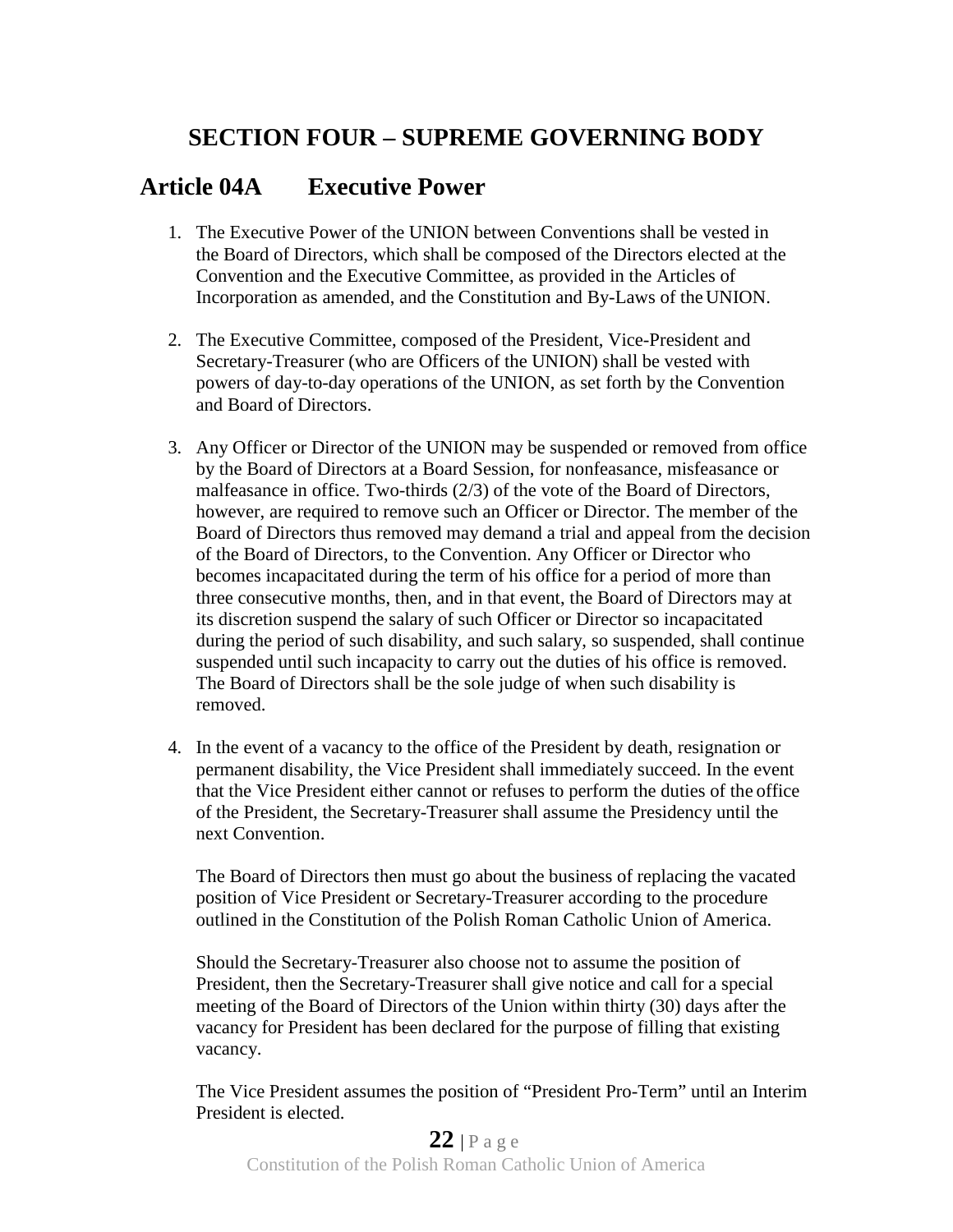The vacancy for President shall be filled by a current member of the Board who is deemed to be in good standing, by a two-thirds majority vote of the regular voting members of the Board. The person elected as "Interim President" shall then fill the remainder of the existing term of office.

The "Interim President" shall serve and have the same powers and duties of the President until such time as the regularly scheduled elections are held at the next Quadrennial Convention of the Union.

- 5. The Board of Directors shall hold regular meetings at least quarterly and such meetings are to be referred to as Board Sessions of the Board of Directors.
- 6. A compilation of the Board of Directors' reports shall be made available to any member in good standing requesting such reports from the Secretary-Treasurer.
- 7. The salaries of the Officers and Board of Directors shall be approved by the Convention upon the recommendations of the Budget Committee and shall be reviewed annually and adjusted accordingly by the Budget Committee; the salaries of all appointed heads of Departments and office staff shall be determined and set by the Executive Committee.
- 8. The new Board of Directors shall take over the offices from the retiring Officers on the second Sunday in September following the Convention. Before the installation of the new Board of Directors, the retiring Board of Directors must not pass resolutions or issue orders binding upon the incoming Board of Directors.
- 9. In the event of the absence of any Officer of the UNION, except the President and Vice-President, or his or her inability to act, the Board of Directors at a Board Session shall have the power to temporarily fill such vacancy.
- 10. The Board of Directors at a Board Session shall have the power and authority to pass upon and approve mergers with other Fraternal Organizations by a Referendum to the Delegates to the last Convention.
- 11. The Board of Directors at a Board Session shall have the power to consolidate two or more inactive Societies upon the request of an Officer or Director and shall prescribe the necessary rules and regulations to carry the same into effect.
- 12. The Executive Committee shall recommend the General Counsel, Editor, Actuary, and Assistant Chaplain as deemed necessary for appointment by the Board of Directors.
- 13. The Board of Directors shall provide provisions for Committees as required by the Constitution of the UNION, outlined in the By-Laws and deemed necessary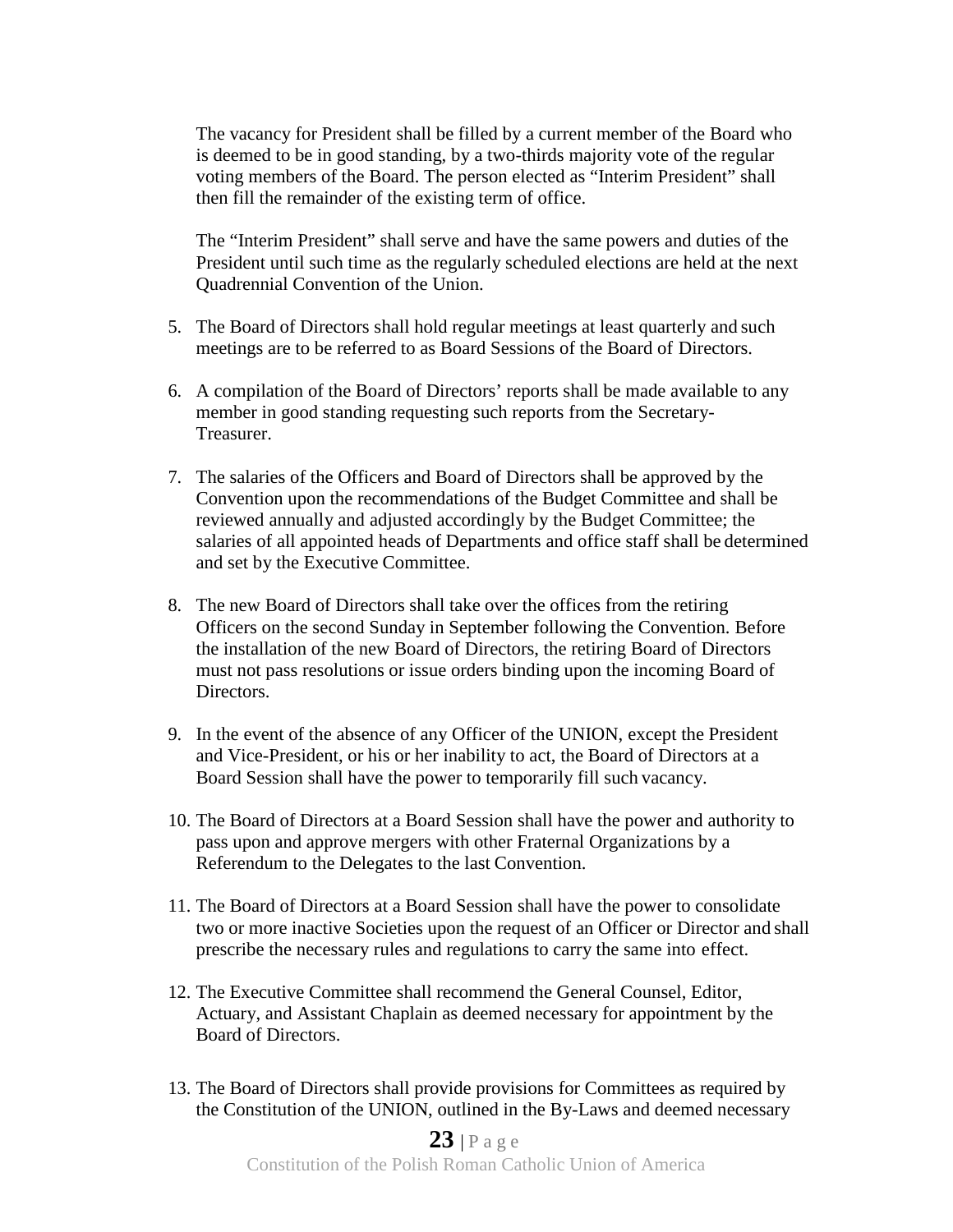to protect and promote the welfare and best interests of the UNION, but limited to the Constitution and By-Laws as amended.

- 14. The Board of Directors shall have the full power and authority to do any and all other acts necessary to protect and promote the welfare and best interests of the UNION, but limited by the Constitution and By-Laws as amended and within the limits of the law.
- 15. The Board of Directors shall be empowered to create such additional outside business holding company as a for-profit subsidiary, joint venture or otherwise to conduct business found to be beneficial to the UNION.

### **Article 04B Amending the Constitution, By-Laws and Articles of Incorporation by the Board of Directors**

- 1. In case any of the provisions of the Constitution, By-Laws and Articles of Incorporation may conflict with or shall hereafter conflict with any laws or Insurance Department ruling having effect of law in any State of the United States in which the UNION shall be licensed to do business, the Board of Directors shall have the authority from time to time to amend the Constitution, By-Laws and Articles of Incorporation by resolution so as to comply with such laws and rulings. When the Board of Directors, pursuant to the provisions of this Section, shall amend the Constitution, By-Laws or Articles of Incorporation, notice of such Amendments shall be given by publication in the official publication of the Union. From, and after the date of such publication, said amendment or amendments shall be binding upon every member of the Union and upon all those deriving legal rights from every such member, until altered, amended or repealed by the Convention at a Regular or Special Session. To add or change the By-Laws, by the Board of Directors, the following actions will be required:
	- a. any proposals from the Board of Directors or members of the UNION would be directed towards the Secretary-Treasurer of the UNION;
	- b. the Secretary-Treasurer would direct the correspondence to the Constitution Committee or if not present, the President;
	- c. once reviewed by the Constitution Committee, it shall be presented to the Board in language appropriate to the context of the By-Laws. Additionally, it will be published in the official publication of the UNION a minimum of thirty (30) days prior to the review by the Board of Directors as a notice to the members of the UNION;

#### **24** | P a g e Constitution of the Polish Roman Catholic Union of America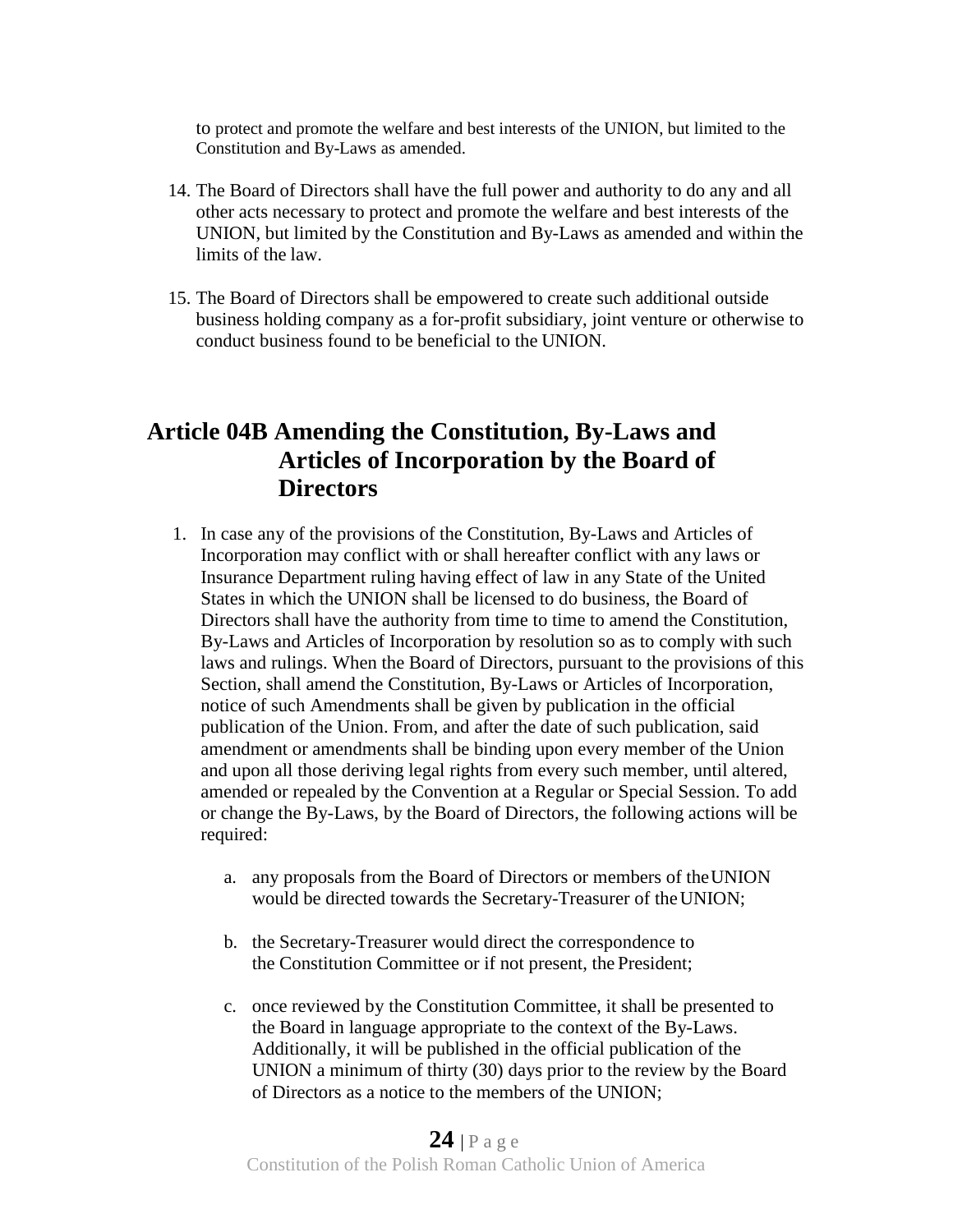- d. if within sixty (60) days of the notice to members of the UNION, there are no written complaints, approval by the Executive Committee and adoption shall require two-thirds (2/3) votes at a Board of Directors Session;
- e. written complaints subject to the By-Laws must be in writing and sent to the Secretary-Treasurer of the UNION within sixty (60) days of notice to members of the UNION who will then forward to the Constitution Committee or Executive Chair as required.

### **Article 04C Officers' and Directors' Term of Office**

- 1. All of the elective Officers and Directors of the UNION shall be elected for the next ensuing quadrennial term and shall serve until their successors are duly elected and qualified.
- 2. All elected Officers and Directors may hold office for three (3) consecutive full four year terms, but after expiration of such terms, they may seek some other office.

### **Article 04D Elected Officers' Duties**

- 1. All elected and appointed Officers of the UNION shall perform their duties as prescribed by the Insurance statutes and laws, Constitution and By-Laws of the UNION, and approved actions of the Convention.
	- a. shall have custody of all deeds, leases, contracts and other important corporate documents; shall see that all reports, statements and other documents required by law to be filed are properly filed;
	- b. shall perform such other duties as are specifically imposed upon him by the Board of Directors.
- 2. No Officer or Director of the UNION may hold more than one office in the Union, however, any Officer or Director may not serve on any special Committee of the UNION except Committees of the Board of Directors.
- 3. No spouse, parents, children or siblings of an Officer or Director shall be salaried employees of the Union in its offices.
- 4. No Officer shall transact any of his personal business in the office of the UNION from which he or a member of his immediate family would benefit directly or indirectly.
- 5. Officer and Director Background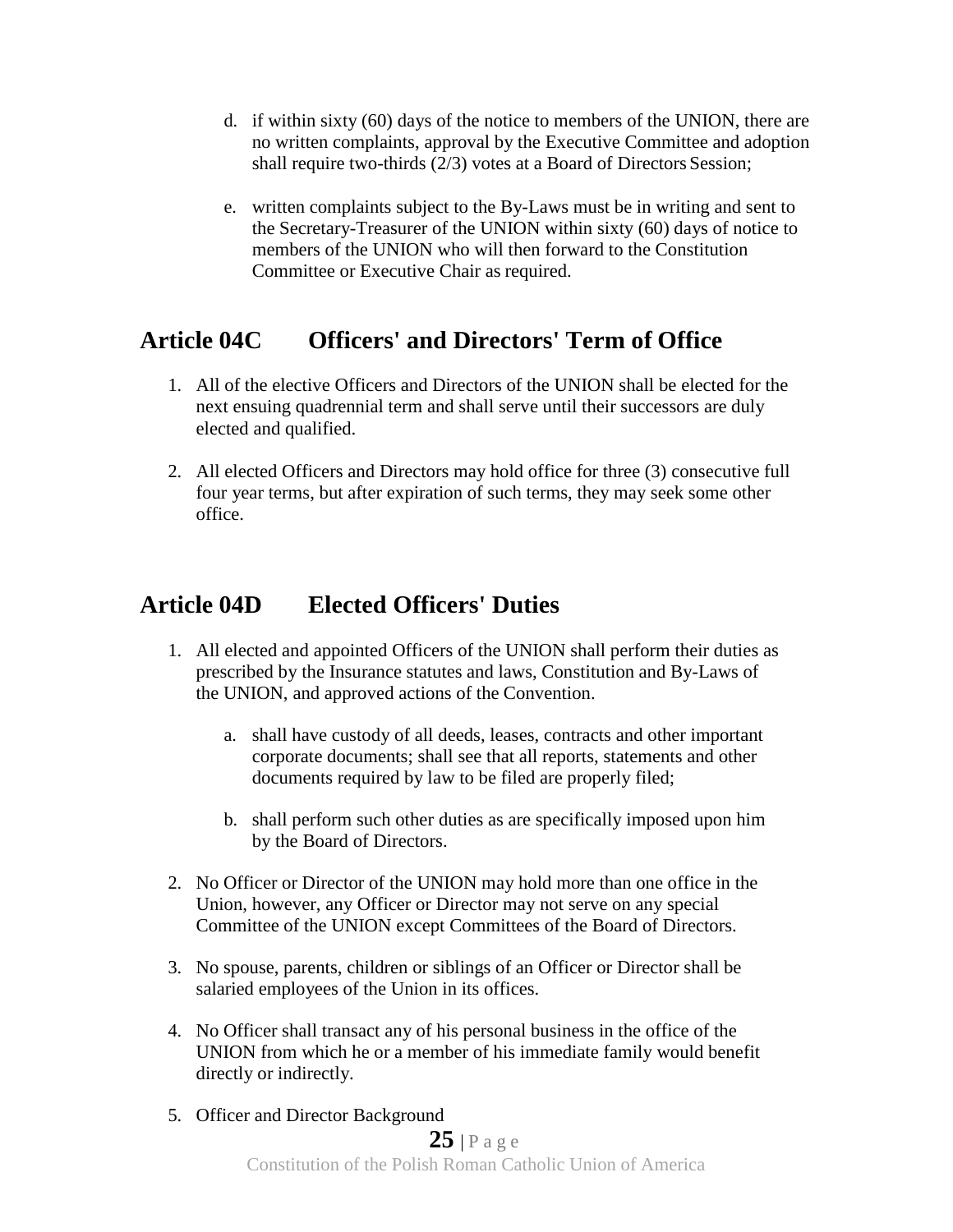- a. No person who has been convicted of a felony, by a court having competent jurisdiction in the United States of America, may serve or hold office as an Officer or Director of the Union;
- b. Any Officer or Director of the UNION who fails to comply with Paragraph 5a. above shall be removed from office by the Board of Directors, majority vote at a regular Board Session. Any Officer or Director thus removed may demand trial and appeal from the decision of the Board of Directors to the Convention. Said procedure for removal shall be exclusive to this Section notwithstanding the provisions of Article 04A.3.

### **Article 04E Appointed Officers' Duties**

- 1. The First Vice Chaplain and Second Vice Chaplain are ex-officio members of the Board of Directors without voting rights.
- 2. The General Counsel, Editor, Medical Director, Actuary, and Chaplain shall provide reports to the Board of Directors' Board Sessions and shall be present at Board Sessions as requested by the Board of Directors to review the progress of the UNION.
- 3. No appointed executive or head of Department shall transact any of his personal business in the office of the UNION.
- 4. All past presidents of the UNION are "Honorary Presidents" of the Organization. The immediate past President shall serve as an ex-officio member of the Board of Directors, without voting rights or remunerations, for one (1) year only following the election at the last Quadrennial Convention.

# **Article 04F Resolution of Disputes**

- 1 All Appeals involved during the process of resolution to disputes shall be in written format bearing the written consent of
	- a. all members, benefit certificate owners, beneficiaries and payers affected thereby, and
	- b. the President of the Society.
- 2. Resolution of Disputes within Societies and Regions shall follow their respective rules regarding the process of disputes before being appealed to the Budget and Grievance Committee as outlined in the following Articles (04G, 04H, and 04I).
- 3. A member involved with the resolution of disputes, whether on the Budget and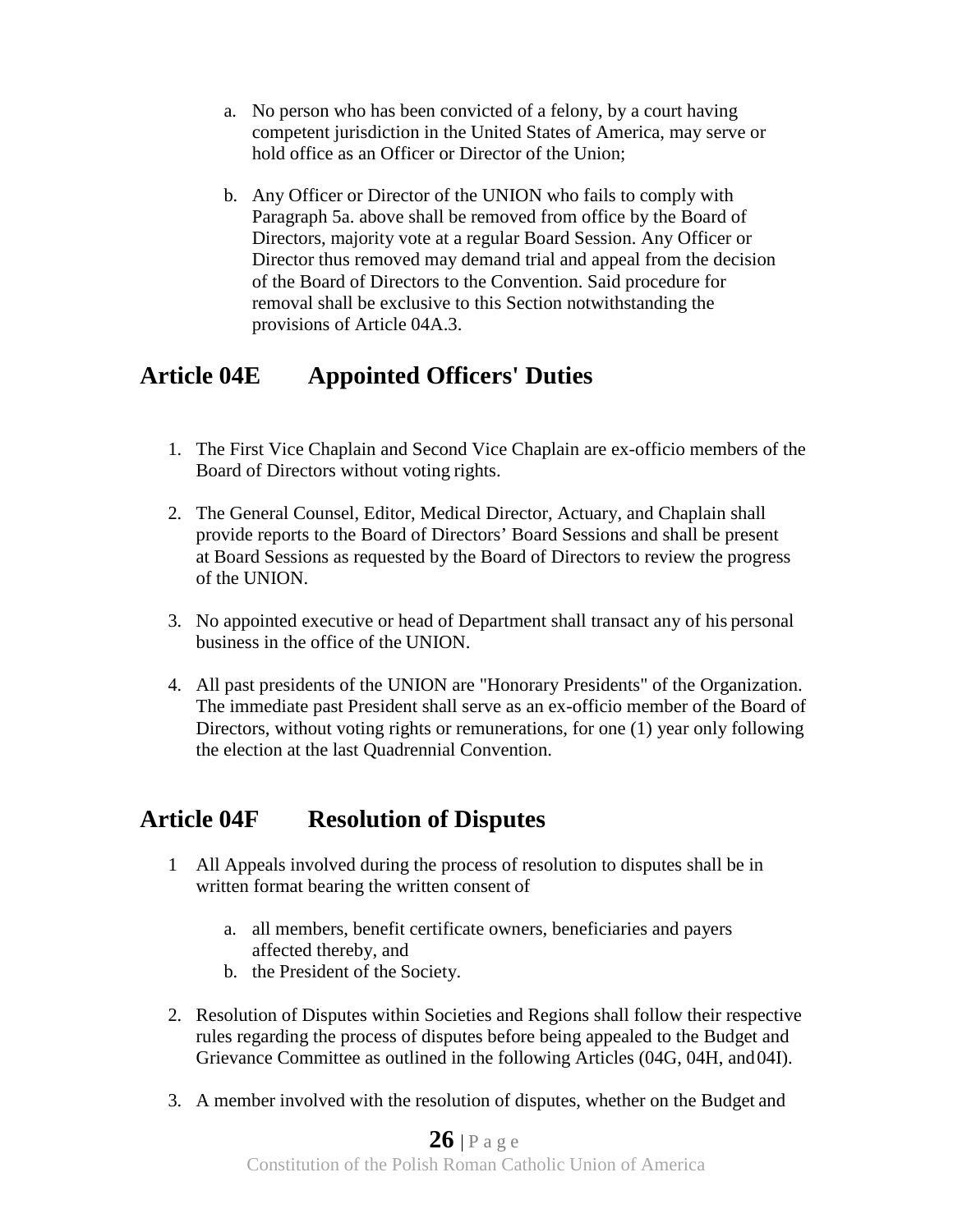Grievance Committee, Tribunal, or Board of Directors, who is a member of the Society or Region accused, or who is himself under accusation, or who is the accuser with the grievance, cannot act as a voting member in the resolution.

4. The General Counsel shall promulgate and issue rules to implement for handling all matters submitted under each step in the procedures outlined in the following Articles (04G, 04H, and 04I). Those rules are incorporated by this reference and may be modified from time-to-time by the General Counsel of the UNION.

### **Article 04G Resolution of Matters Dealing with Constitution Disputes**

- 1. The purpose of this Article is to provide a procedure to resolve disputes consistent with the fraternal nature of the UNION in matters dealing with Constitution, By- Laws, and Rule's Disputes after procedures outlined within Societies and Regions, if necessitated, have been exhausted.
- 2. No lawsuits or any other actions may be brought for any dispute covered by this Section. The following are steps and procedures for presenting and resolving disputes:
	- a. Step 1. Appeal to Budget and Grievance Committee. All disputes will be sent in a written format outlining the grievance and bearing the signatures of all those involved to the Budget and Grievance Committee. The Budget and Grievance Committee shall review and provide a verdict in the matter by majority vote.
	- b. Step 2. If the grieved wishes to Appeal the verdict of the Budget and Grievance Committee, they shall do so in writing to the Board of Directors at which time the Board of Directors shall establish a Tribunal which shall consist of the General Counsel, a grieved appointment, and a third party neutral approved by both. The tribunal shall review and provide a verdict in the matter by majority vote.
	- c. Step 3. If the grieved wishes to Appeal the verdict of the Tribunal, they shall do so in writing to the Board of Directors at which time the Board of Directors at a Board Session shall review the complaint and provide a verdict in the matter by majority vote. This shall be the final verdict and there shall be no other course of action taken on the grievance.
- 3. The accused shall have the right to personally appear with Counsel, before the Board of Directors, to present a defense to the charges.

# **Article 04H Resolution of Matters Dealing with Fraternal Disputes**

1. The purpose of this Article is to provide a procedure to resolve disputes consistent with the fraternal nature of the UNION in matters dealing with fraternal disputes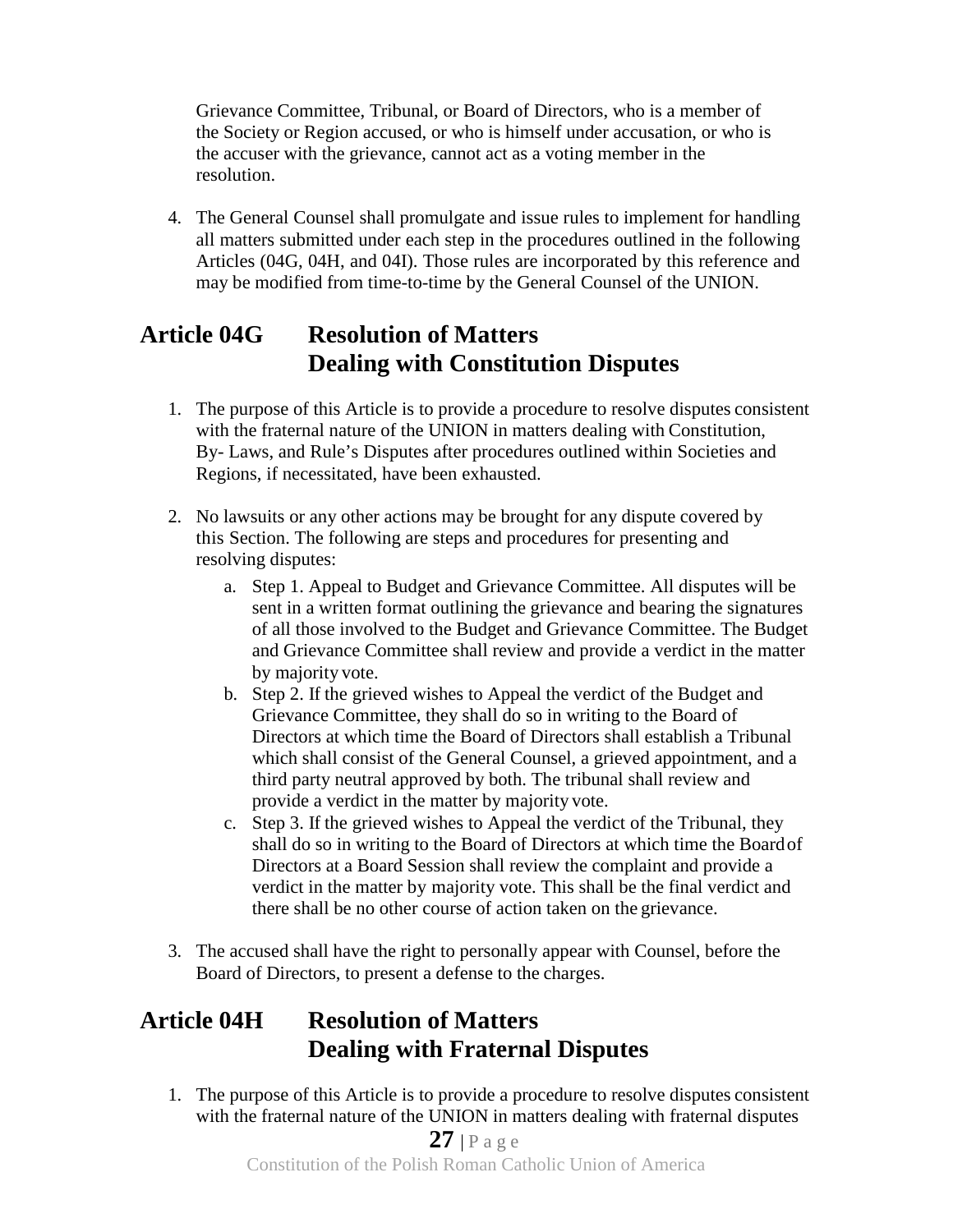after procedures outlined within Societies and Regions, if necessitated, have been exhausted.

- 2. No lawsuits or any other actions may be brought for any dispute covered by this Section. The following are steps and procedures for presenting and resolving disputes:
	- a. Step 1. Appeal to Budget and Grievance Committee. All disputes will be sent in a written format outlining the grievance and bearing the signatures of all those involved to the Budget and Grievance Committee. The Budget and Grievance Committee shall review and provide a verdict in the matter by majority vote.
	- b. Step 2. If the grieved wishes to Appeal the verdict of the Budget and Grievance Committee, they shall do so in writing to the Board of Directors at which time the Board of Directors shall establish a tribunal which shall consist of the Vice-President or an Appointed Representative of the Vice-President, the grieved appointment, and a third party neutral approved by both. The tribunal shall review and provide a verdict in the matter by majority vote. This shall be the final verdict and there shall be no other course of action taken on the grievance.

### **Article 04I Resolution of Matters Dealing with Insurance Disputes**

- 1. The purpose of this Article is to provide a procedure to resolve disputes consistent with the fraternal nature of the UNION in matters dealing with Insurance Disputes. This Section applies to all past, current and future benefit certificates, members, benefit certificate owners, beneficiaries or payers, and the UNION, corresponding to all claims, actions, disputes and grievances of any kind or nature whatsoever. To the extent permitted by applicable law, this Section applies to all claims, actions, disputes and grievances brought by the UNION against members, insureds, certificate owners or beneficiaries. This Section does not apply to any claims or disputes relating to interpleaded actions to determine proper owner, beneficiary, or payee.
- 2. No lawsuits or any other actions may be brought for any claims or disputes covered by this Section. The following are the steps and procedures for presenting and resolving disputes:
	- a. Step 1. Appeal to Budget and Grievance. All disputes will be sent in a written format outlining the grievance and bearing the signatures of all those involved to the Budget and Grievance Committee. The Budget and Grievance Committee shall review and provide a verdict in the matter by majority vote.
	- b. Step 2. Mediation. If Step 1 does not result in a mutually satisfactory resolution, either party has the right to have the matter mediated in accordance with the applicable mediation rules of the American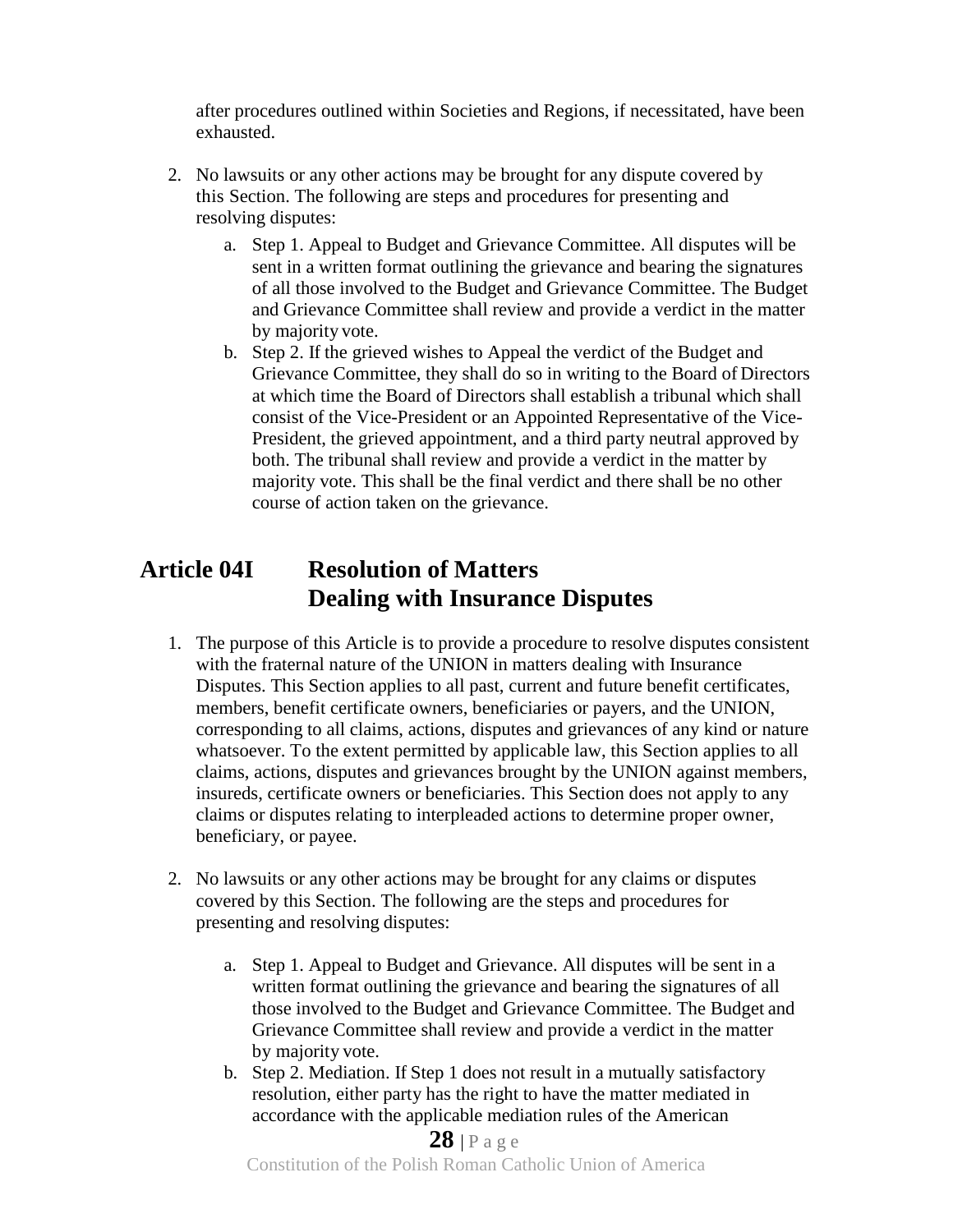Arbitration Association (or the rules of another neutral organization as agreed upon by the parties).

c. Step 3. Arbitration. If Step 2 does not result in a mutually satisfactory resolution, arbitration administered by and in accordance with the applicable arbitration rules of the American Arbitration Association (or another neutral organization mutually agreed upon) may be mandated. The arbitrator may award any and all damages or other relief allowed for the claim in dispute by applicable federal or state law, including attorneys' fees and expenses if such attorneys' fees and expenses may be awarded for claims arising under applicable law. Unless (and to the extent) prohibited by the applicable law with respect to the issue in dispute, the decision of the arbitrator shall be final and binding, subject only to the right to appeal such decision as provided in the arbitration rules and applicable law.

# **Article 04J Official Bonds**

1. Corporate surety bonds shall be secured and the premiums paid for by the UNION for the President and any other Officer, employee or agent of the UNION designated by the Board of Directors in an amount as determined by the Board of Directors.

### **Article 04K Limitation of Director Liability and Indemnification**

- 1. To the extent permitted by law, the UNION does hereby agree to indemnify and hold harmless each Director, Officer or employee serving the UNION against liability for any claims or causes of action which may be made against any of the above stated individuals, of any kind or nature, for such acts or omissions which would arise in the performance of their duties. The UNION shall agree to pay any damages on behalf of any of the above stated individuals for which they may be held liable. The UNION shall agree to pay any and all expenses which may be incurred by any of the above stated individuals, including, but not limited to payment of reasonable attorney fees for defense of any claims or cause of action made whatsoever.
- 2. The UNION shall maintain insurance on Officers and Directors against liability for acts or omissions in the performance of their duties as determined by the Board of Directors.

# **Article 04L Fraternal Department**

- 1. There shall be in the UNION a Fraternal Department.
- 2. It shall be the duty of the Fraternal Department to strive for the good of the UNION and its Societies and to promote its goals.

#### **29** | P a g e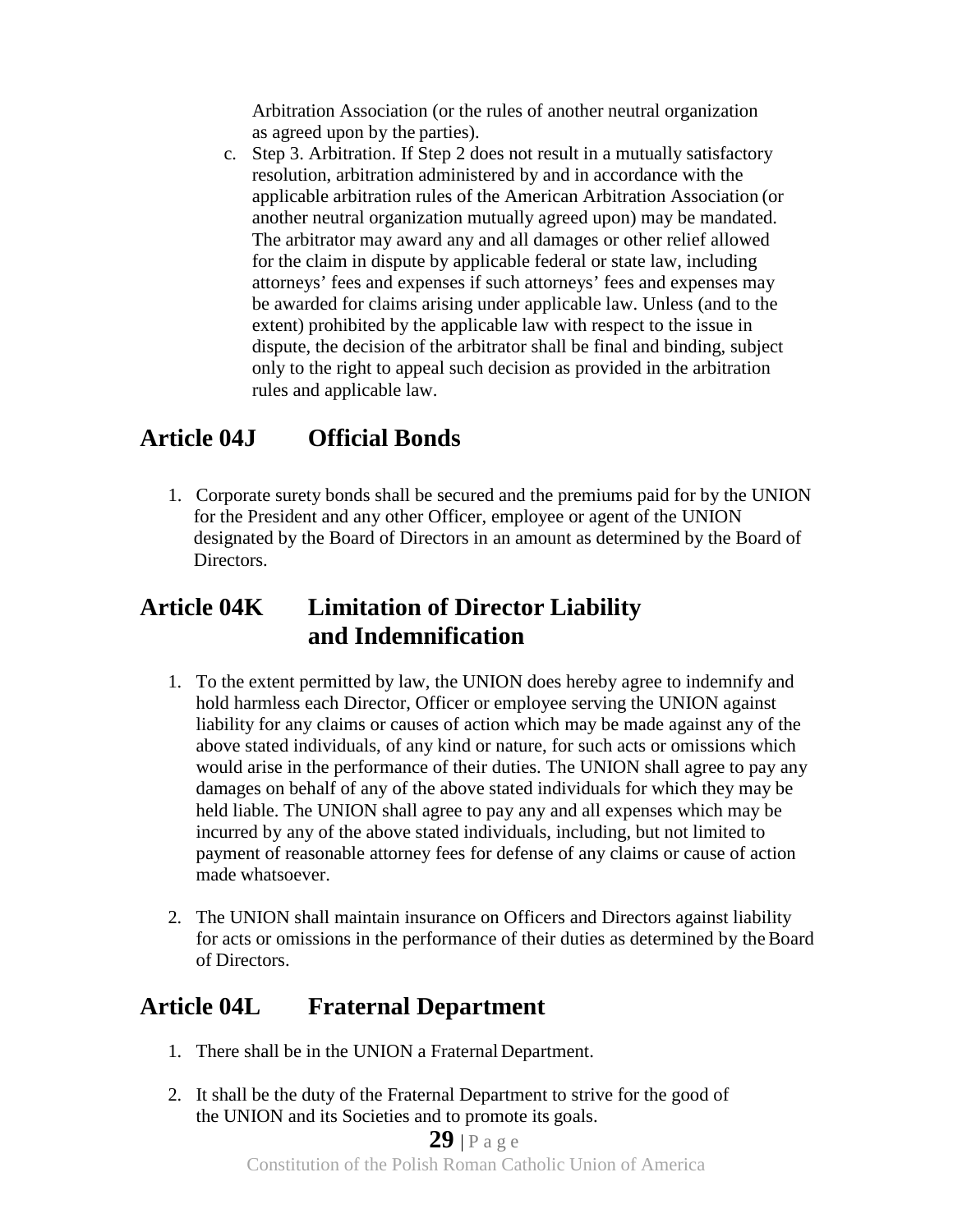### **Article 04M Committees**

- 1. Designation
	- a. The Board of Directors may, by resolution, designate one or more Committees, each Committee to consist of two or more Directors. The Board of Directors may designate other Directors as alternate members of any Committee. In the absence or disqualification of any member of any Committee and any alternate member in the Committee member's place, the member or members present at the meeting and not disqualified from voting, whether the member or members constitute a quorum, may by unanimous vote appoint another Director to act at the meeting in the place of the absent or disqualified Committee member.
	- b. To the extent provided by resolution of the Board of Directors or this Constitution, a Committee shall have and may exercise the powers of the Board of Directors in the management of the business and affairs of the Organization; however, no Committee shall:
		- i. authorize or approve distributions except according to a formula or method, or within limits, prescribed by the Board of Directors;
		- ii. fill vacancies on the Board of Directors or, except as provided in article 04M.1 (a), on any of its Committees; or
		- iii. adopt, amend or repeal By-Laws.
- 2. The creation of a Committee and appointment of its members must be approved by the greater of (a) a majority of all the Directors in office when the action is taken, or (b) the number of Directors required to take action outlined in the Constitution, By-Laws or Charter of the Committee.
- 3. Committee Rules
	- a. Unless the Board of Directors provides otherwise, each Committee of the Board may make, alter, and repeal rules for the conduct of its business. Each Committee shall keep minutes of its meetings, and all action taken by it shall be reported to the Board of Directors.
- 4. Audit Committee
	- a. The Board of Directors, at its annual meeting, shall designate an Audit Committee, which shall consist of three (3) or more Directors, each of whom shall satisfy any securities exchange independence requirements then in effect and applicable to the Organization. The responsibilities of the Audit Committee shall be stated in the committee's charter, as approved by the Board of Directors, and shall comply with the Illinois Administrative Code provisions relating to annual financial reporting and described in Part 925 of the Illinois Administrative Code, 50 Ill. Adm. Code 925.10, *et. seg*.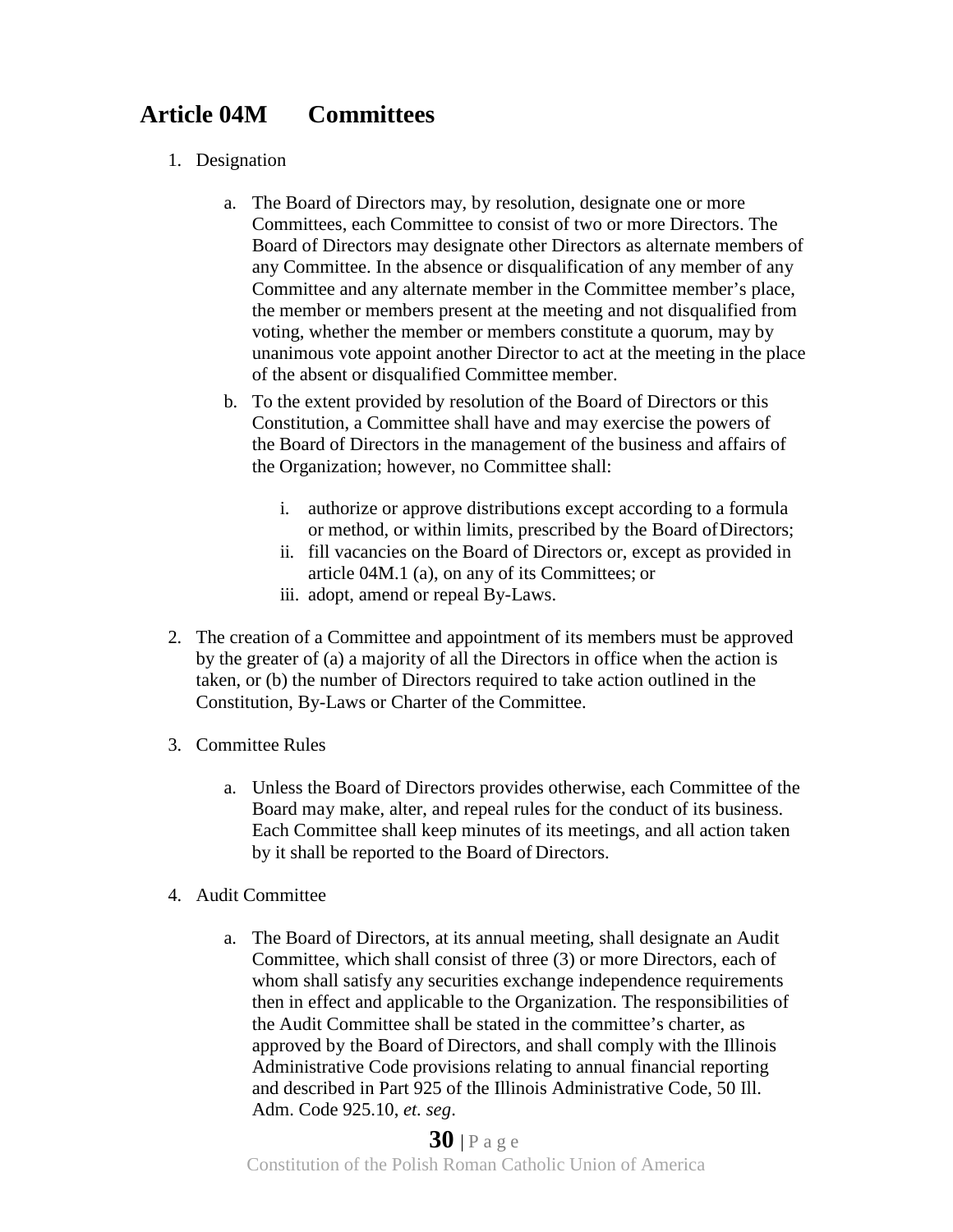#### 5. Other Committees

a. The Board of Directors may establish such other standing or special Committees of the Board of Directors as it may deem advisable, consisting of not less than two (2) Directors. The members, terms, and authority of any such Committee shall be as stated in the resolutions establishing the same.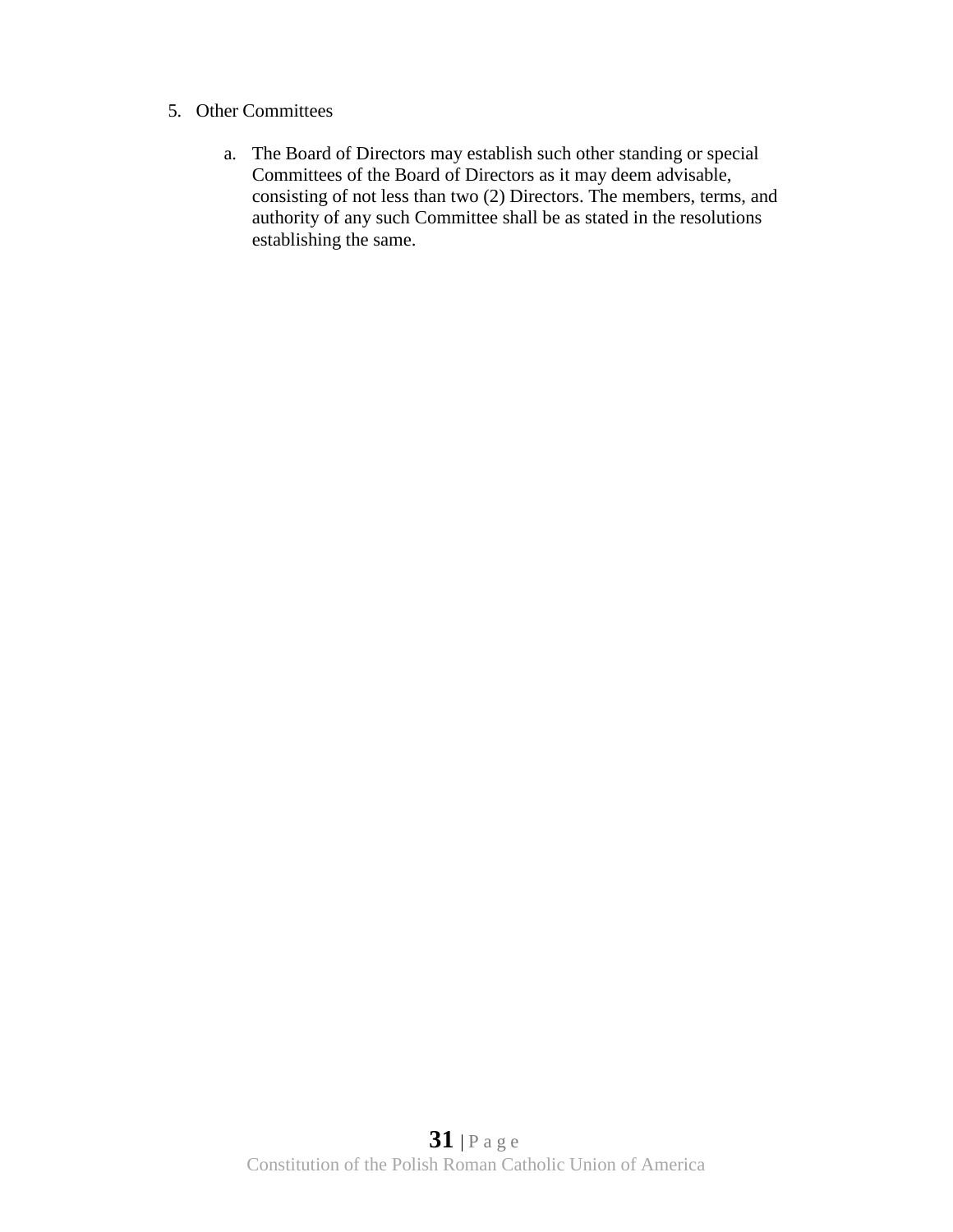# <span id="page-31-0"></span>**SECTION FIVE – DISTRICTS, CIRCUITS AND REGIONS**

### **Article 05A Organization of Districts**

1. Societies of the UNION shall be organized into ten (10) Districts. Societies within the boundaries shall be part of that District and all aspects of the District allowed by the Constitution and By-Laws of the UNION. The boundaries of these Districts are:

| a.             | District 1  | Composed of Massachusetts, Vermont, New Hampshire,                    |
|----------------|-------------|-----------------------------------------------------------------------|
|                |             | Connecticut and Rhode Island.                                         |
| b.             | District 2  | New York                                                              |
| $C_{\star}$    | District 3  | Pennsylvania                                                          |
| d.             | District 4  | Composed of Delaware, Florida, Georgia, Maryland,                     |
|                |             | New Jersey, and North Carolina.                                       |
| e.             | District 5  | Composed of Ohio and West Virginia.                                   |
| f.             | District 6  | Composed of Arizona, Arkansas, California, Kansas,                    |
|                |             | Minnesota, Missouri, Nebraska, Texas, and Wisconsin.                  |
| g.             | District 7  | The entire state of Illinois NORTH of the dividing line               |
|                |             | defined as Roosevelt Rd (RT 38) from Lake Michigan                    |
|                |             | continues west on Rt. 38 to Dixon, Illinois to Rt 88                  |
|                |             | west in Dixon, Illinois and continue west on Rt 88 through            |
|                |             | the state of Illinois to the Mississippi River.                       |
| h.             | District 8  | The entire state of Illinois SOUTH of the dividing line               |
|                |             | defined as Roosevelt Rd (RT 38) from Lake Michigan                    |
|                |             | continues west all the way down to the Mississippi River              |
|                |             | except the area of Illinois from $67th$ Street on the north,          |
|                |             | west from Lake Michigan to Western Avenue, south on                   |
|                |             | Western Avenue to Southwest Highway, west on                          |
|                |             | Southwest Highway to Cicero Avenue, Cicero Avenue                     |
|                |             | south to Interstate 57 to the boundaries of Cook and Will             |
|                |             | County.                                                               |
| $\mathbf{i}$ . | District 9  | The entire state of Indiana and the included area of the state        |
|                |             | of Illinois from 67 <sup>th</sup> Street on the north, west from Lake |
|                |             | Michigan to Western Avenue, south on Western Avenue to                |
|                |             | Southwest Highway, west on Southwest Highway to                       |
|                |             | Cicero, Cicero to Interstate 57, east to Interstate 57 to the         |
|                |             | boundaries of Cook and Will County.                                   |
| $\cdot$        | District 10 | Michigan                                                              |
|                |             |                                                                       |

### **Article 05B Organization of Circuits**

1. The Circuits that are grandfathered since the 54th Quadrennial Convention are within the boundaries of the District to which the Societies belong.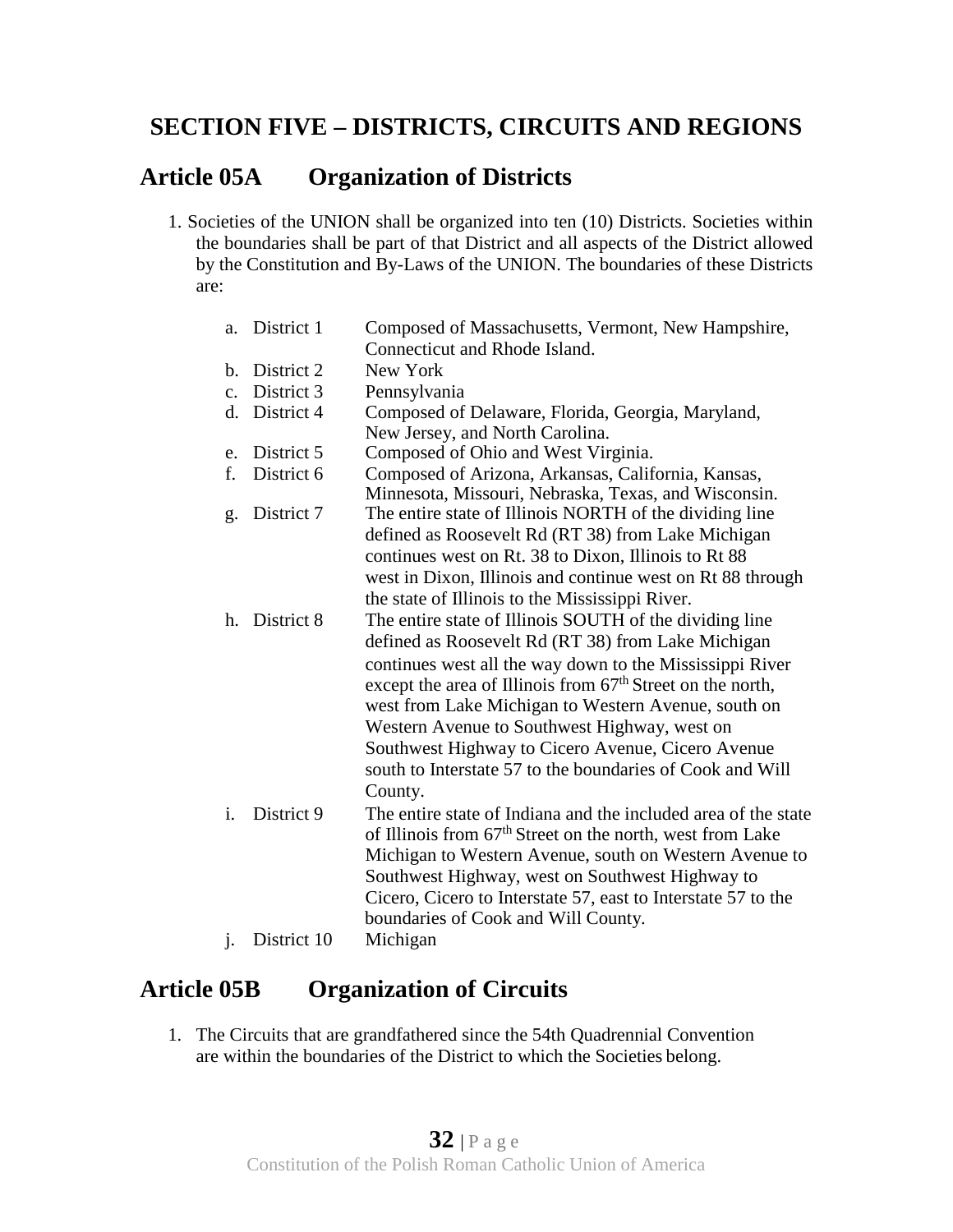2. No new Circuits will be formed after the closing date of the 54th Convention. Those Circuits that are in active existence as of the closing date of the 54th Convention shall be allowed to remain active and shall be accorded all of the rights and privileges as enumerated in the Constitution and By-Laws of the UNION as of and amended by the 53rd Convention of the UNION.

# **Article 05C Organization of Regions**

- 1. Two or more Societies shall be grouped together in the formation of Regions and recorded in the books of the UNION by Region name and numerical number.
- 2. Regions shall be created to group several Societies within a close proximity of each other to improve communication between each other of various activities, provide communication to the Director of the District for which the Region is located, and to provide another level of Fraternal, Judicial, & Business resources of the organization to its membership.
- 3. An application for the formation of a new Region must be filed with the Secretary-Treasurer of the UNION and will be forwarded to the Board of Directors at a regularly scheduled Board of Directors Session who, according to circumstances, may grant or refuse permission. Such application must be signed by at least the President and Secretary of the respective Societies starting the Region, who shall be known as Organizers of the Region.
- 4. Region Charters may provide at a minimum the following:
	- a. Region Name;
	- b. Region Number;
	- c. Societies included in the Region;
	- d. Purpose of the Region;
	- e. Governing Body of the Region;
	- f. Rules for the Region not outlined in this Constitution or By-Laws of the UNION.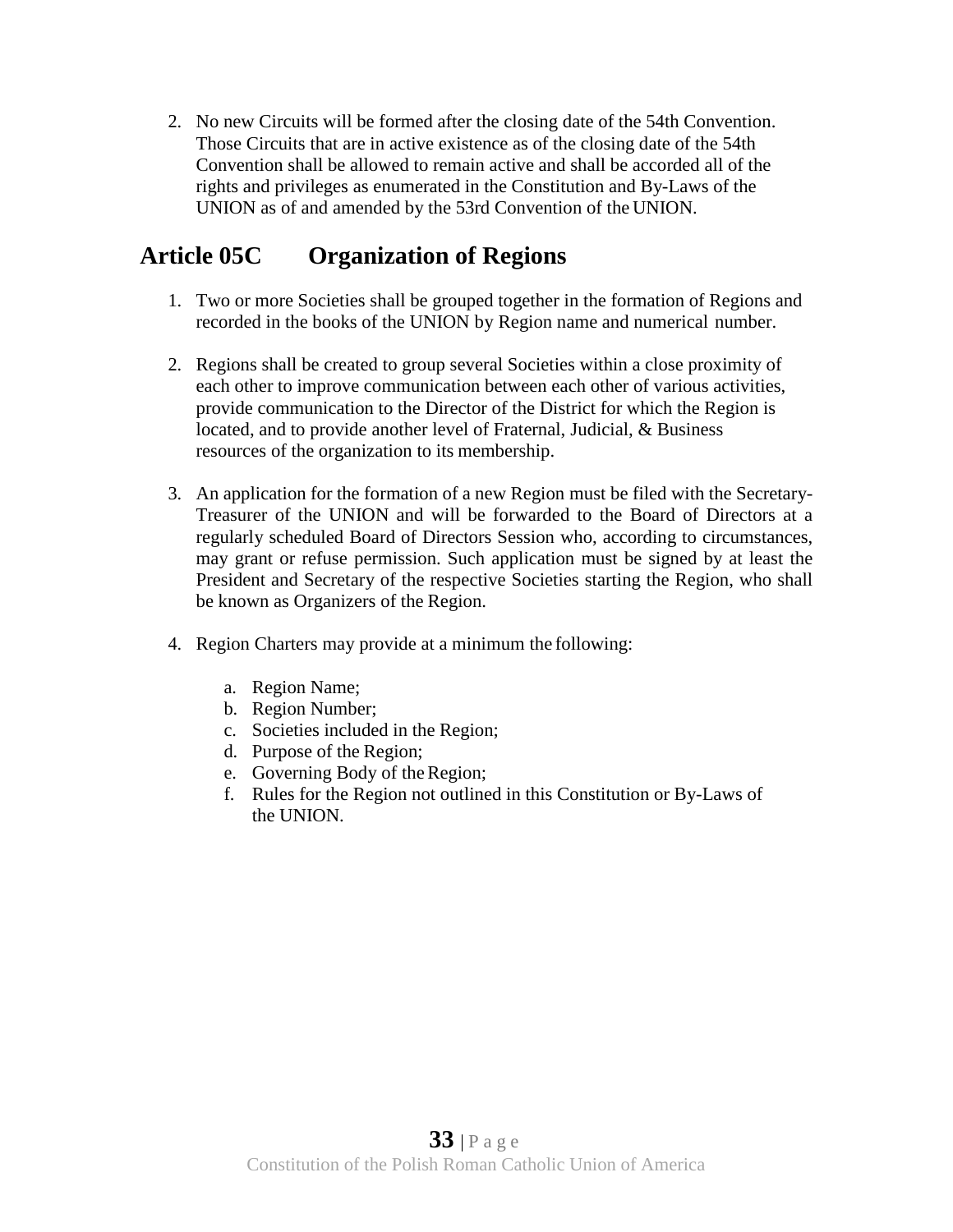# **SECTION SIX - SOCIETIES**

### <span id="page-33-0"></span>**Article 06A Organization of Societies**

- 1. An application for the formation of a new Society must be filed with the Secretary-Treasurer of the UNION and will be forwarded to the Board of Directors at a regularly scheduled Board of Directors Session who, according to circumstances, may grant or refuse permission. Such application must be signed by at least eleven (11) applicants, who shall be known as Organizers of the Society.
- 2. The several members of the UNION shall group into local Societies recorded in the books of the UNION by name and in numerical order.

### **Article 06B Societies, Their Suspension and Reinstatement**

- 1. A Society is active and in good standing when it has paid all its dues and assessments in the prescribed time, and has fulfilled all of the requirements of the Constitution and By-Laws of the UNION.
- 2. The Board of Directors may order the suspension of a Society or Circuit for one or more of the following causes:
	- a. for failure to hold regular meetings;
	- b. for non-payment of assessments or other dues to the UNION within the prescribed time;
	- c. for failing to fulfill the requirements of the Constitution and By-Laws of the UNION and the mandates of the Board of Directors;
	- d. for non-response from all officers of the society.
- 3. The Secretary-Treasurer informs the Society as to whether the amount remitted for its assessments corresponds with his records and for this purpose the Secretary-Treasurer should maintain a complete and accurate list of members of each Society.
- 4. In case of an unjust suspension of the Society, the Society may appeal to the Board of Directors within sixty (60) days by filing of the proper declaration with the Secretary-Treasurer.
- 5. A suspended Society may be reinstated within ninety (90) days from the date of suspension. A Society suspended for more than ninety (90) days cannot be reinstated nor can the suspension be annulled by anyone, unless all of its members submit satisfactory evidence of insurability and pay up all assessments and dues for the period of their suspension; however, any member of a suspended Society who can furnish proof that his assessments and dues have been paid up to date shall have the privilege of transferring to another Society by petitioning the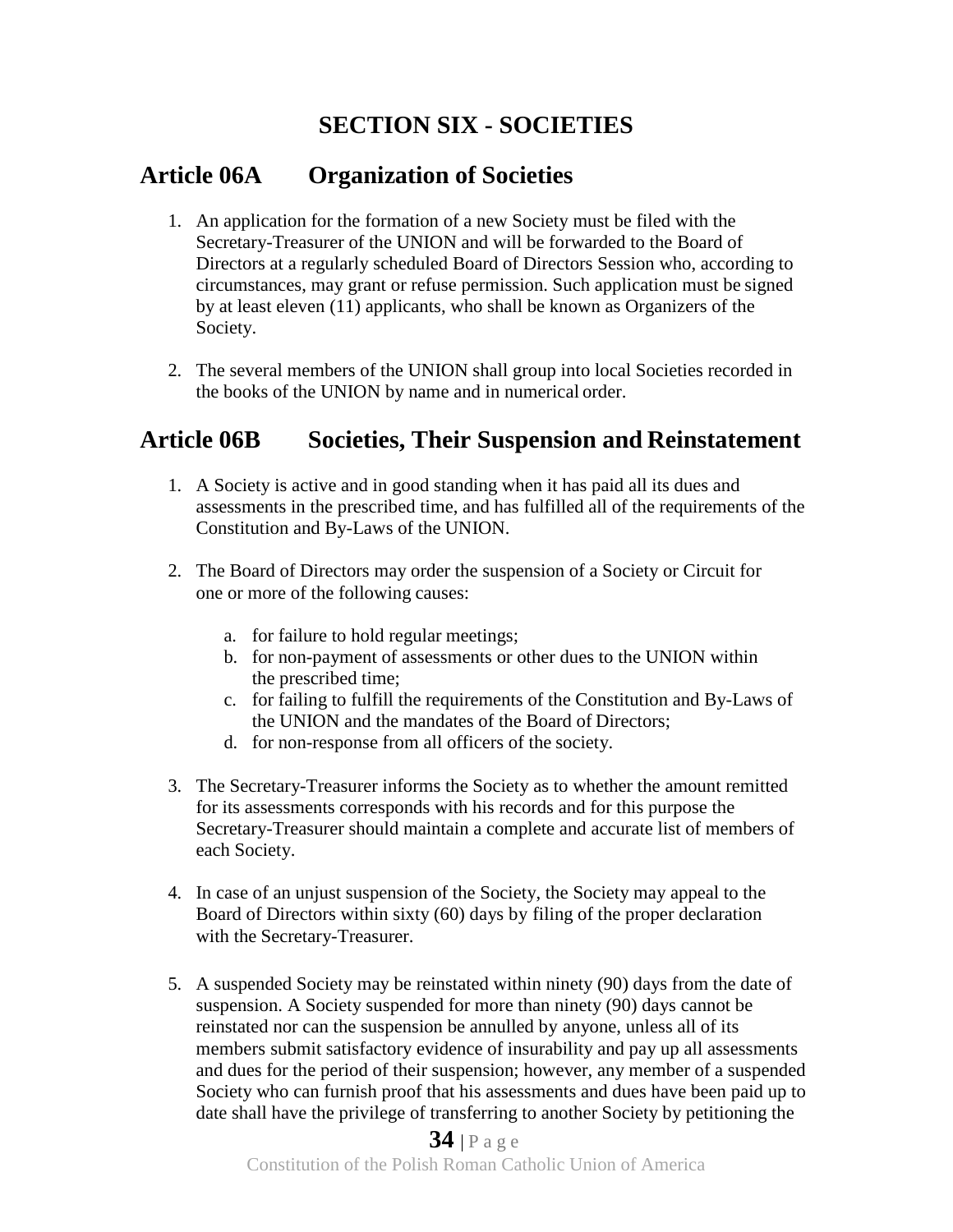Board of Directors, without submitting evidence of insurability.

- 6. Five (5) or more members of a suspended Society may present to the Board of Directors a petition for reinstatement and then, the President, upon receipt of such petition, may reinstate it. These reinstated members, together with other members that have joined them shall receive the license of the Society or its copy, should the original be lost, together with the personal property and all the effects in the custody of the Board of Directors.
- 7. A petition for reinstatement must be filed within six (6) months following notice of suspension. Failure to file a petition for reinstatement within six (6) months of suspension will cause the local Society to be dissolved.
- 8. A suspended Society cannot dispose of any funds until it has paid the assessments due for each member; in any event, the claims of the UNION shall have priority. Every Officer of a Society opposing the forwarding of assessments to the UNION or delaying or neglecting such, may be removed from office by an order of the Board of Directors, without charges being preferred.

### **Article 06C Officers and Their Election**

1. Each Society shall elect and maintain elected Officers so as to maintain conformity with state and federal statutes. These Officers shall be reported to the Secretary-Treasurer on a yearly basis after all Society elections.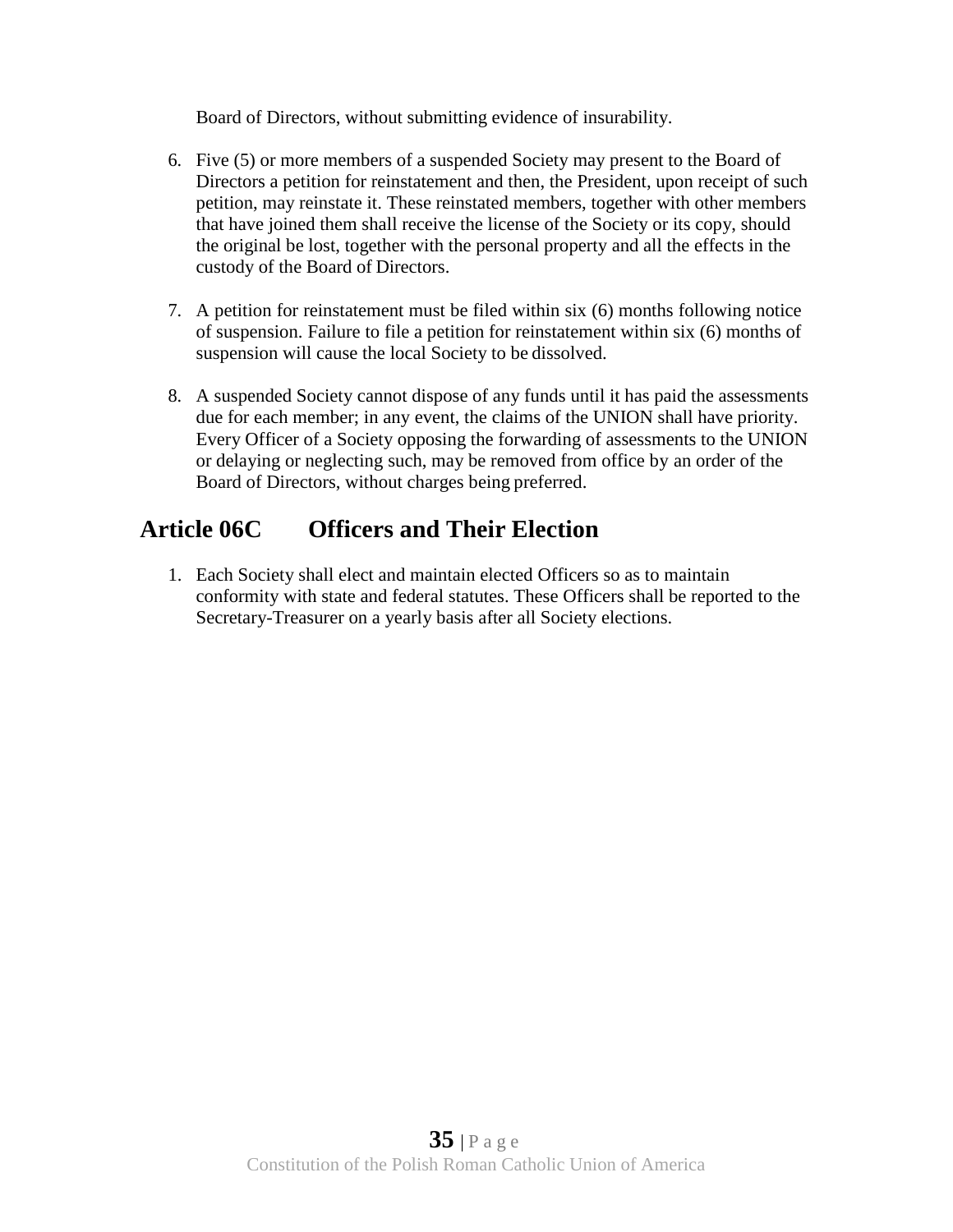This page left intentionally blank.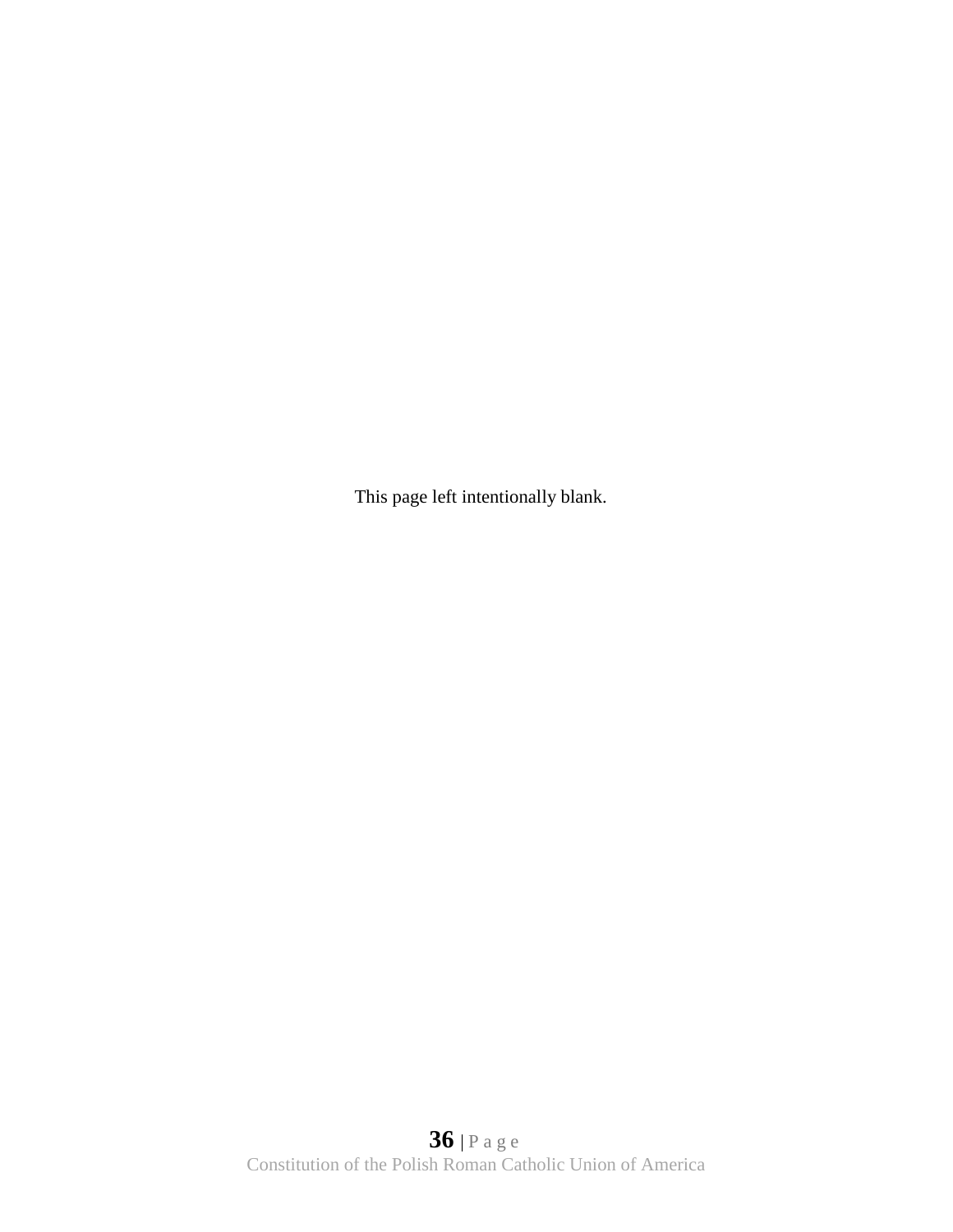# **BY-LAWS**



## **OF THE POLISH ROMAN CATHOLIC UNION OF AMERICA**

**ADOPTED AT THE 60th CONVENTION Rosemont, IL WITH AMENDMENTS ADOPTED AT THE 61st CONVENTION, Toledo, OH and 62nd CONVENTION, Dearborn, MI**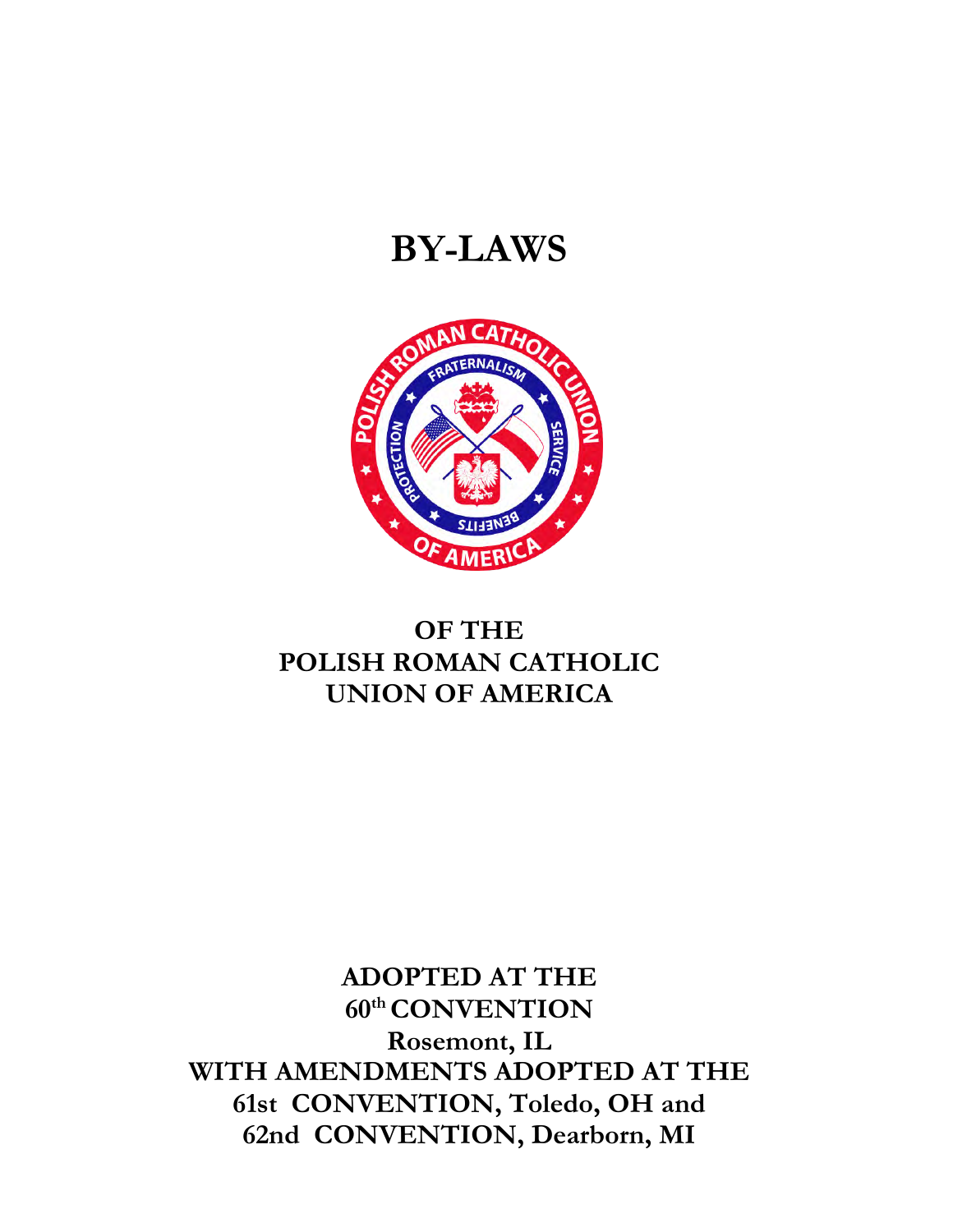**38** | P a g e By-Laws of the Polish Roman Catholic Union of America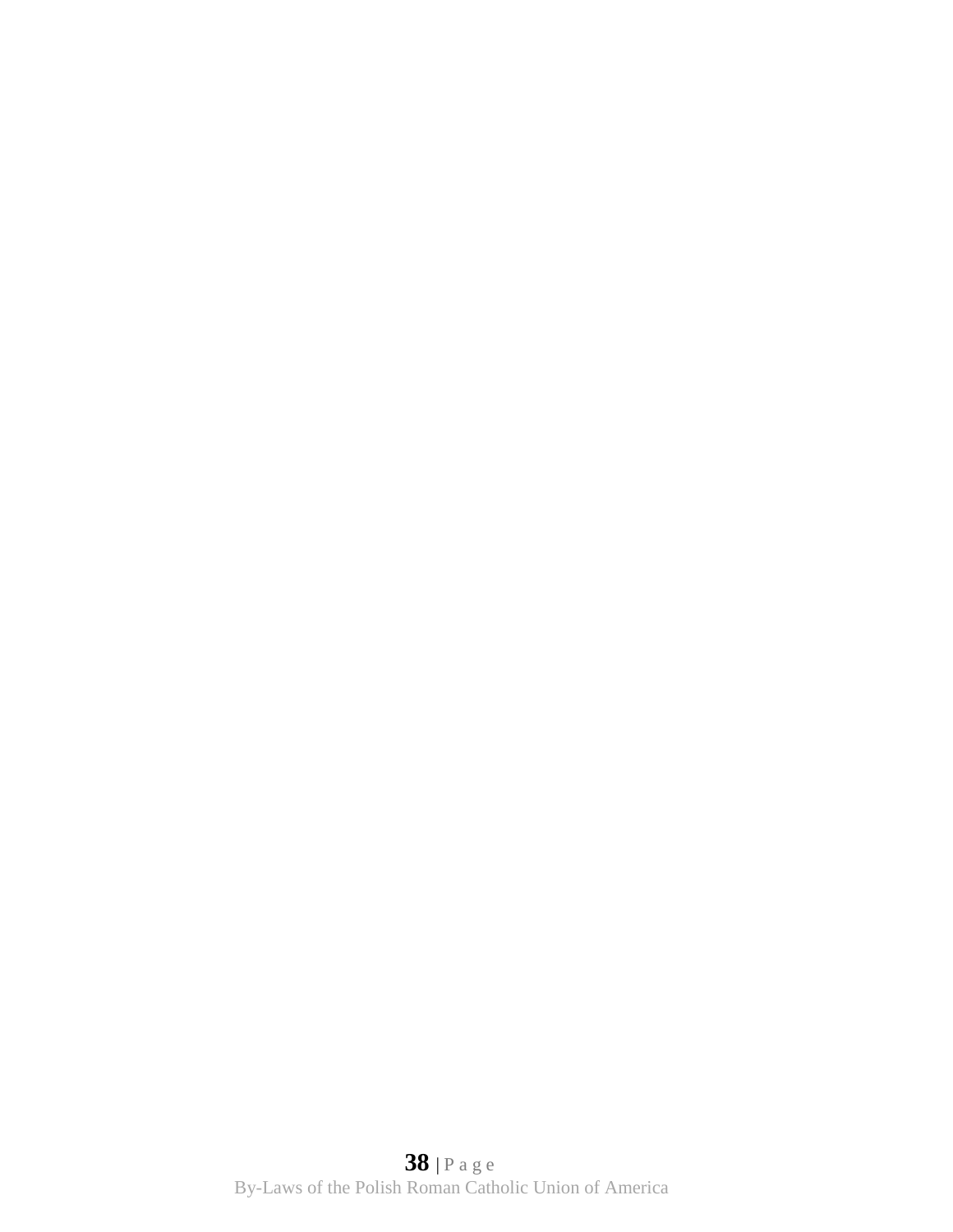### Table of Contents

#### **SECTION ELEVEN**

| Article 11A |  |
|-------------|--|
| Article 11B |  |

#### **[SECTION TWELVE – MEMBERSHIP](#page-41-0)**

| Article 12A |                                                            |  |
|-------------|------------------------------------------------------------|--|
| Article 12B |                                                            |  |
| Article 12C |                                                            |  |
| Article 12D | Regular and Special Assessments and Forms of Insurance  47 |  |
| Article 12E |                                                            |  |
| Article 12F |                                                            |  |

#### **[SECTION THIRTEEN – CONVENTION](#page-49-0)**

| Article 13D | General Rights and Duties of Committees of the Convention53 |  |
|-------------|-------------------------------------------------------------|--|

#### **[SECTION FOURTEEN – SUPREME GOVERNING BODY](#page-53-0)**

| Article 14A |  |
|-------------|--|
| Article 14B |  |

#### **SECTION FIFTEEN – DISTRICT, CIRCUITS AND REGIONS**

#### **[SECTION SIXTEEN – SOCIETIES](#page-60-0)**

| Article 16A |  |
|-------------|--|
| Article 16B |  |
| Article 16C |  |
| Article 16D |  |
| Article 16E |  |
| Article 16F |  |
| Article 16G |  |
| Article 16H |  |
| Article 16I |  |
|             |  |

#### **[SECTION SEVENTEEN – MERGERS](#page-67-0)**

| Article 17A |  |  |
|-------------|--|--|
|-------------|--|--|

#### **[SECTION EIGHTEEN](#page-67-2)**

| Article 18A |  |  |
|-------------|--|--|
|-------------|--|--|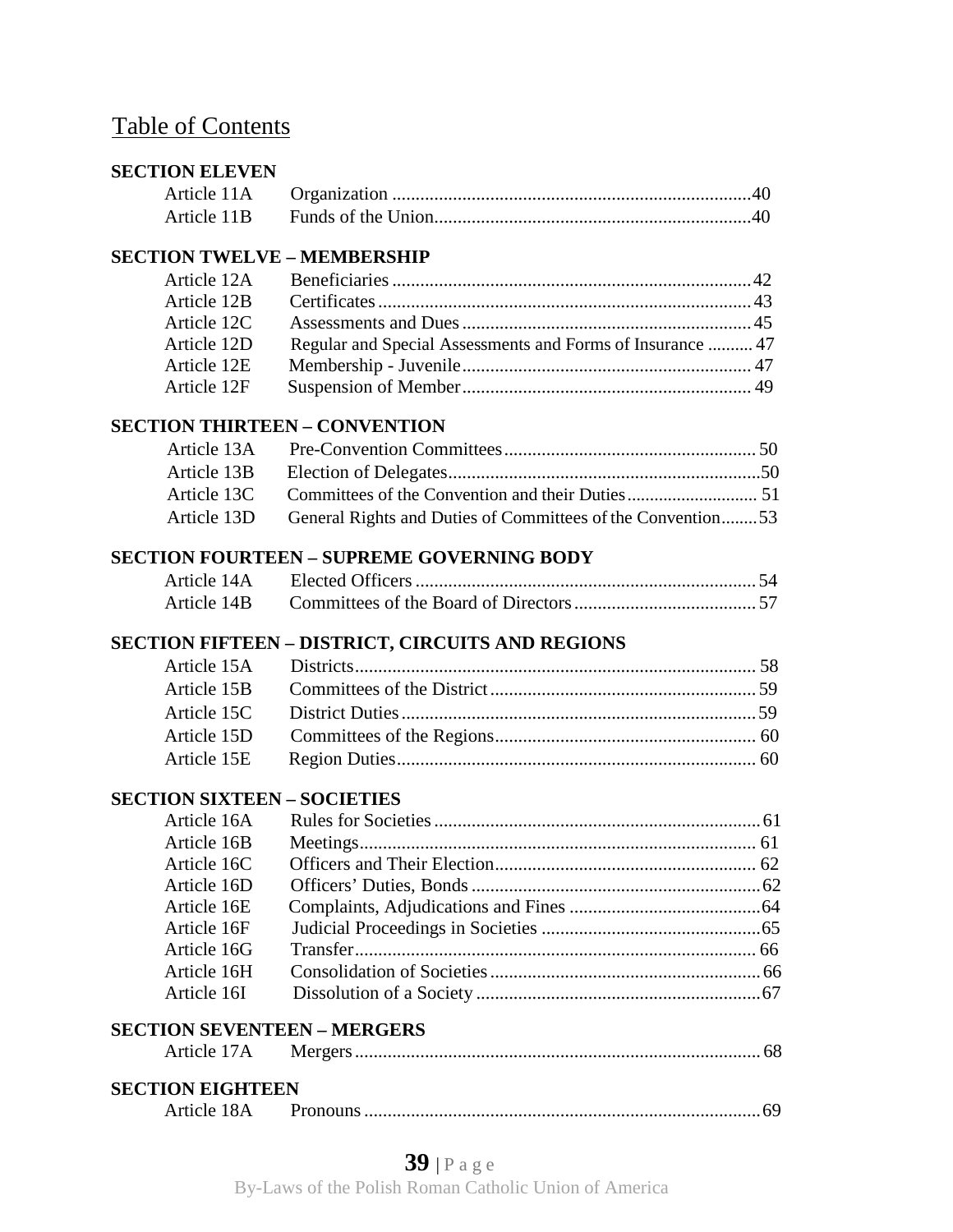## **SECTION ELEVEN**

## <span id="page-39-0"></span>**Article 11A Organization**

1. The UNION shall issue to each insured member a certificate specifying the amount or amounts of insurance benefits provided thereby. The application for insurance and the declaration of insurability, if used in lieu of a medical examination as herein provided, shall be signed by the applicant, and, unless the UNION does not make the application part of the contract or agreement with the member or applicant, a copy thereof shall be attached thereto, and all statements made by the applicant therein shall be deemed representations and not warranties. The certificate, together with any riders or endorsements attached thereto, the Articles of Incorporation, Constitution and By-Laws of the UNION, and the application and declaration of insurability, if any, attached as aforesaid, shall constitute the entire contract as of the date of issuance, between the UNION and the insured member; and copies of the same, certified by the Secretary to show the terms and conditions of such contract. Any changes, additions or amendments to said Articles of Incorporation, Constitution or By-Laws duly made or enacted subsequent to the issuance of any such certificate, shall bind the member and his beneficiaries, and shall thereafter govern and control the agreements in all respects from the effective date of said changes, additions, and amendments herein referred to, except that no change, addition, or amendment shall destroy or diminish benefits which the UNION contracted to give the members as of the date of issuance.

#### <span id="page-39-1"></span>**Article 11B Funds of the Union**

- 1. There shall be a General Fund and all income of the UNION shall be credited to the General Fund and all disbursements made from that fund.
- 2. The Convention shall allocate from the General Fund to a Fraternal Fund such sums of money as the Convention deems necessary for the promotion of fraternal, charitable, patriotic and benevolent activities of the UNION.
- 3. In addition to the funds allocated from the General Fund, the Fraternal Fund shall be authorized to receive any and all funds as are specifically contributed to the Fraternal Fund and designated for the promotion of fraternal, charitable, patriotic and benevolent activities of the UNION.
- 4. Unclaimed Funds: In the event that no claim is made under any certificate, rider, or endorsement from one qualified to submit such claim within five (5) years from the date it is established from the records of the UNION that monies become due and payable, or if the proper claimant cannot be located within said period of time, the benefits provided in the member's certificate, rider, or endorsement shall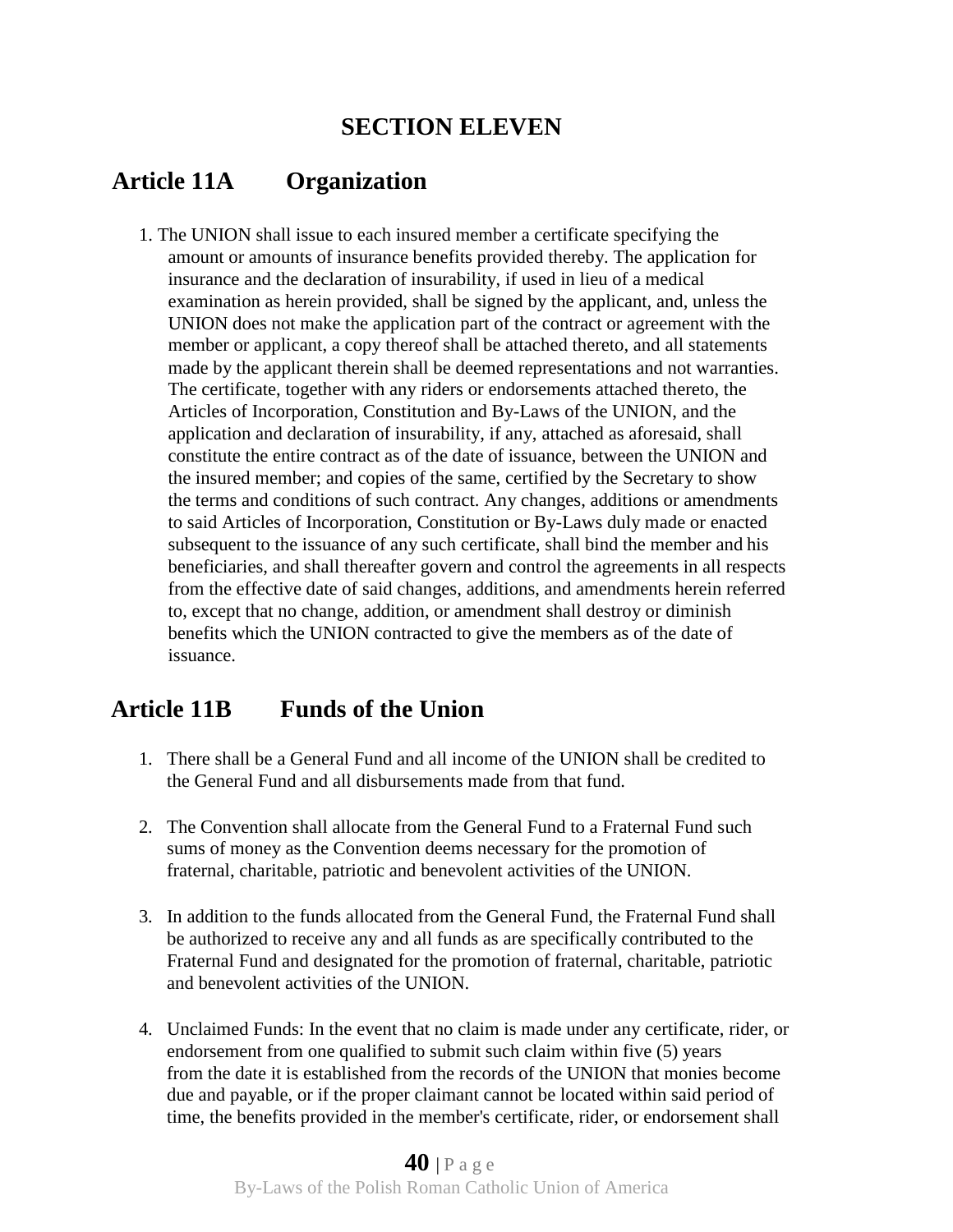be paid according to the Abandoned and Unclaimed Property Laws of the various States as applicable.

- 5. Any commissions, bonuses, so-called points on any investment or fees for the preparation of a mortgage paid by the investor or borrower are to be allocated to the General Fund of the UNION.
- 6. The assets of the Fund shall be invested only in such classes or kinds of securities as now or hereafter may be authorized by the Statutes relating to investment of funds of fraternal benefit Societies.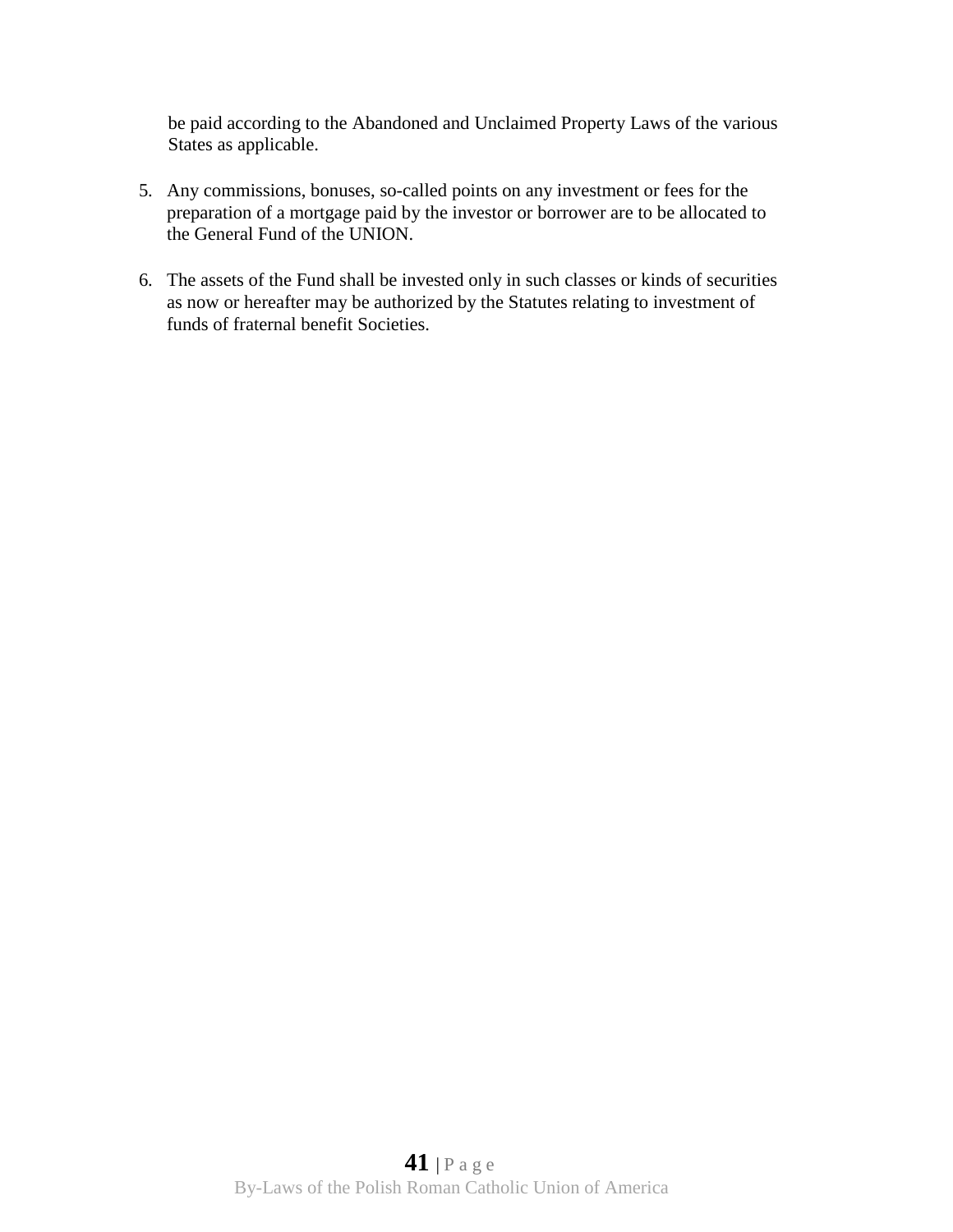## **SECTION TWELVE - MEMBERSHIP**

### <span id="page-41-1"></span><span id="page-41-0"></span>**Article 12A Beneficiaries**

- 1. The following may be named primary beneficiaries: husband, wife, father, mother, children, legally adopted children, foster children, brother, sister, in-laws, nephews, nieces, uncles, aunts, friends, employers, trusts, the then pastor of a parish of the Roman Catholic Church, charitable organizations recognized by the Internal Revenue Service, estates and persons legally recognized as beneficiaries by the laws of the particular state to which the certificate is subject, and any other persons may be named provided that they are recognized as holding an insurable interest in the life of the insured as defined by the laws of the particular state to which the certificate is subject.
- 2. A member shall have the right to designate a contingent beneficiary who shall succeed and become entitled to all the benefits of the primary beneficiary under the certificate upon the death of the primary beneficiary. Likewise, successor contingent beneficiaries may be designated, and, in the event multiple successor beneficiaries are designated, a provision may be made for the survivor or survivors of such group to take all of the benefits. The burden of showing proof of death of the primary, contingent and successor beneficiaries shall rest on the beneficiary or beneficiaries seeking the benefits and any determination by the UNION made in good faith as to which of them is entitled to the proceeds of the Benefit Certificate and payment duly made by this determination, shall be forever binding on all of the foregoing designated beneficiaries.
- 3. In the event of the death of the designated primary, contingent, successor contingent beneficiaries, or all of the multiple successor beneficiaries, if any, prior to the death of the insured, then the death benefit shall be payable to the persons of the class and in the order mentioned in the following classes, the persons of one class sharing such death benefit amount equally to the exclusion of the classes following:
	- a. Insured's living husband or wife,
	- b. Insured's living children, natural or by legal adoption,
	- c. Insured's living grandchildren, natural or by legal adoption,
	- d. Insured's living parents,
	- e. Insured's living brothers and sisters,
	- f. Insured's living nephews and nieces, natural or by legal adoption.
- 4. In the event a beneficiary designated herein causes the death of the insured, such beneficiary shall be deemed as having predeceased the insured and at no time herein can he or she benefit herein by such action.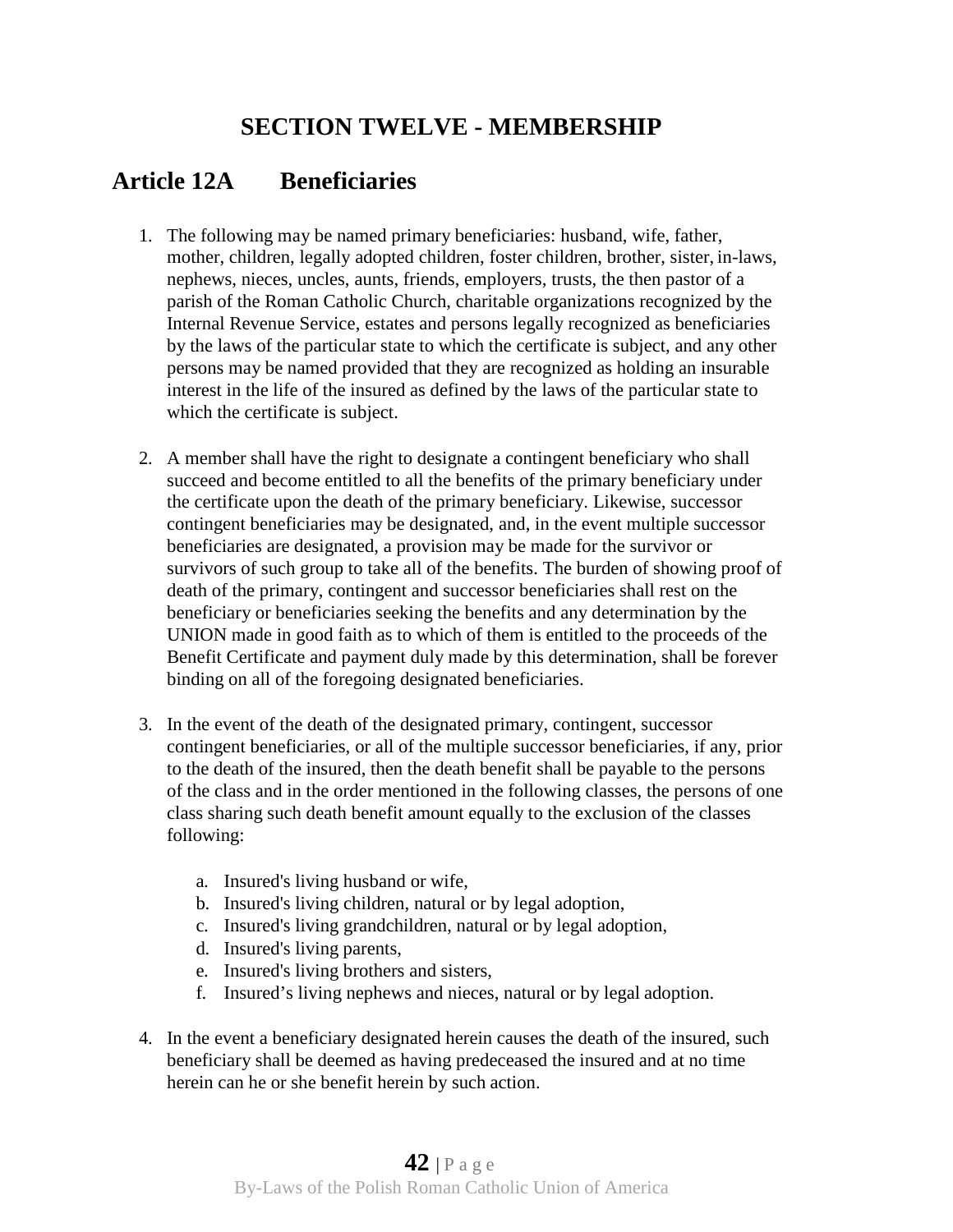- 5. If there are no persons surviving the deceased member who are included in the above classes, then the benefits shall be payable to the insured's estate or to such persons as the laws of the particular state to which the certificate is subject permit.
- 6. In the event an insured desires to designate that all or part of the death benefits be payable for funeral expenses and does not desire to create a funeral payment trust, the following endorsement shall be permitted on the insured's certificate:
	- a. "It is hereby designated that we shall pay funeral benefits as might reasonably appear to be due to such person equitably entitled thereto by reason of having incurred expenses occasioned by your burial expenses, not exceeding the laws of the particular state to which the certificate is subject."
- 7. A member, whose benefit certificate is in good standing, may change his beneficiary at any time by surrendering his benefit certificate to have the same endorsed or a rider attached thereto, designating a new beneficiary in accordance with the laws of the state governing the certificate. Such request for change and designation of a new beneficiary shall be in writing and signed by the member in the presence of the Financial Secretary of the Society. The benefit certificate shall then be forwarded to the Secretary-Treasurer, who shall endorse the same, or attach a rider thereto, and immediately return the certificate to the Financial Secretary for delivery to the member. Upon the attachment of a rider or endorsement by the Secretary-Treasurer, the change of beneficiary shall take effect as of the date the request is received by the Home Office of the UNION, however, such change of beneficiary will be made without prejudice to any payment made by the UNION to the person who was beneficiary before the date of such rider or endorsement.
- 8. The fact that the member shall disappear and his whereabouts be unknown, and he be not heard from for such a length of time and under such circumstances that, according to the common law or the provisions of any Statute of any State, wherein the UNION is licensed to do business, a presumption arises that such member is dead, shall create no liability on the part of the UNION, upon the benefit certificate issued to such member, unless the presumption of death is established by a decree of a court of competent jurisdiction or unless a surety bond, satisfactory to the Board of Directors, shall have been furnished, indemnifying the UNION against the reappearance of the member.

## <span id="page-42-0"></span>**Article 12B Certificates**

1. The Benefit Certificates to be issued by the UNION shall first be approved by the Board of Directors and shall be issued in such amounts, forms and provide such benefits as are permitted by the laws of the State wherein the UNION is licensed to do business.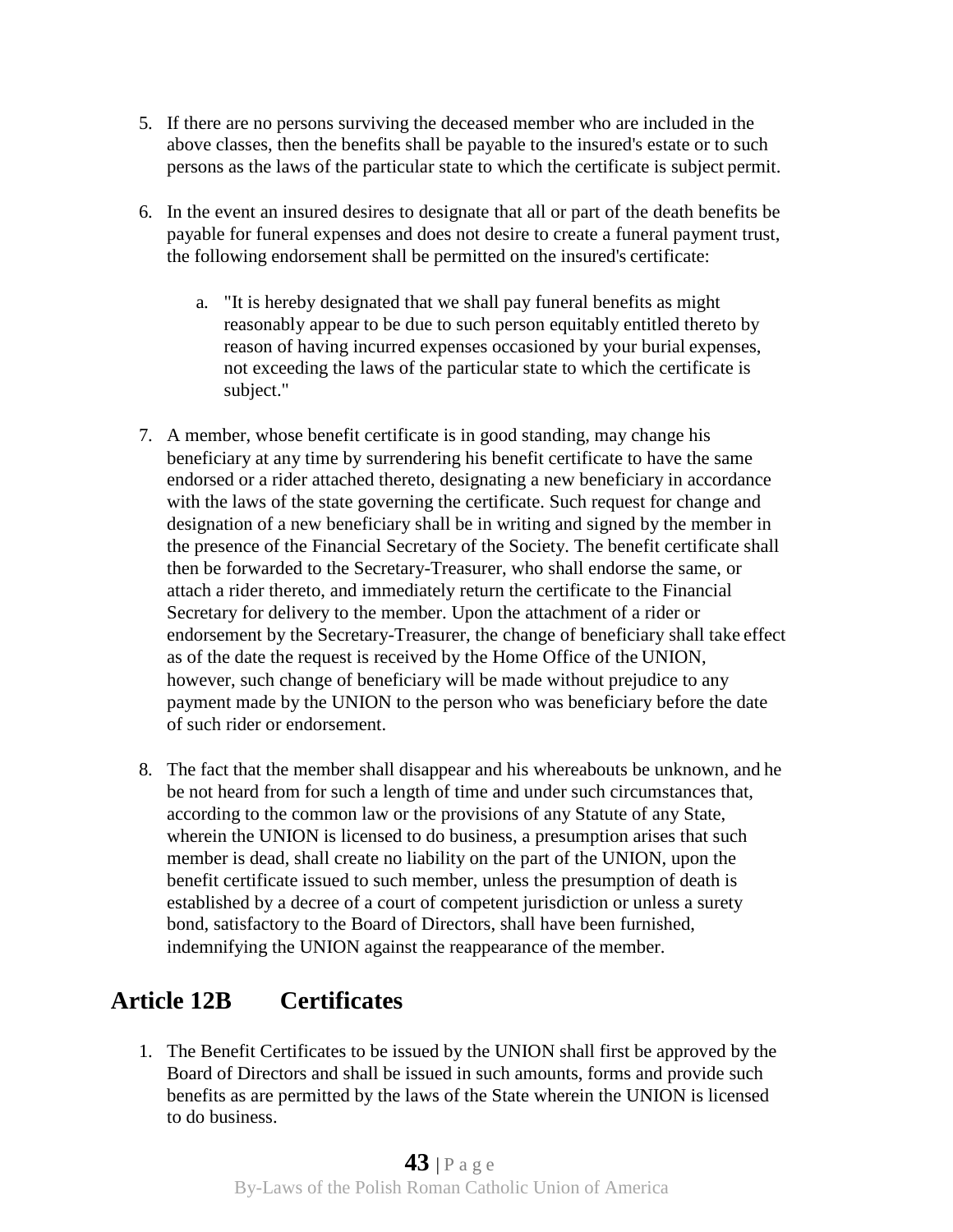- 2. On all certificates issued prior to May 1, 1938, if the age of the member has been misstated, the amount payable under the certificate shall be such as the net monthly mortuary assessments paid by the member would have purchased at the correct age, except that if the age has been overstated, no additional amount of insurance or other values shall be granted for any excess mortuary assessments paid, but the excess monthly mortuary assessments paid, shall be returned to the member or the beneficiary, without interest. In case the member was not eligible on account of age for the form of certificate issued to him at the time of admission, the net monthly mortuary assessments paid shall be returned without interest.
- 3. Any member in the UNION whose Benefit Certificate, except Term Insurance, was issued prior to June 1, 1942, shall be entitled to one of the following options upon discontinuance of payment of assessments. In case of default in the payment of an assessment, the member shall be entitled to have the full reserve for face amount of the certificate less a surrender charge of not more than one percent (1%) of such face amount, which shall be hereinafter referred to as the cash value, applied to purchase one of the following options, said option to be exercised within one  $(1)$  month after default:
	- a. PAID UP INSURANCE -- Upon the member's application, the UNION will endorse the certificate as paid-up insurance payable at the same time and under the same conditions as the certificate, the amount to be determined by dividing the cash value herein referred to less any indebtedness by the net single premium at the attained age nearest birthday of the member.
	- b. TERM INSURANCE -- Upon the member's application the UNION will endorse the certificate as non-participating insurance from the date of default in the payment of assessments for such term as the cash value herein referred to, less any indebtedness, will purchase as a net single premium at the attained age nearest birthday of the member. The amount of insurance will be the face amount of the certificate. If no choice is made by the member as herein provided, the term insurance option shall be automatically applied unless the certificate of the member provides for a different option, in which case the automatic option in the member's certificate shall govern.
	- c. CASH SURRENDER -- Upon application, the member may surrender the certificate and receive in cash the cash value herein referred to, less any indebtedness, in full settlement of all claims under the certificate.
	- d. CASH LOANS -- The UNION will advance to the member on the sole security of the certificate, as duly evidenced in writing, an amount which, with interest, shall not exceed the cash value herein referred to, less any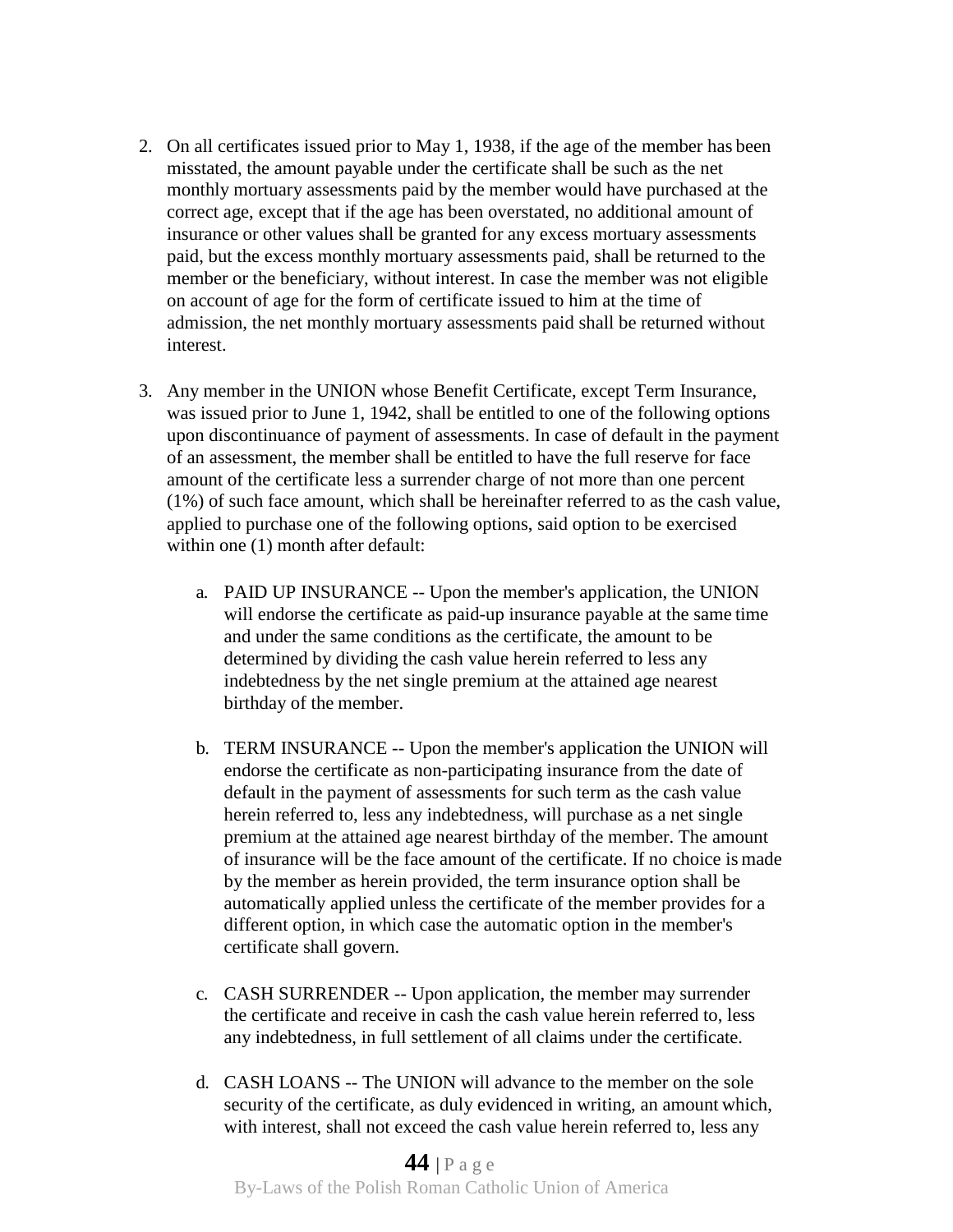indebtedness. Interest on the loan will be the same as provided in the certificate unless the UNION will accept a lower rate, payable in advance. If interest is not paid when due, it shall be added to the principal and bear the same rate of interest. All or any part of the indebtedness may be repaid at any time while the certificate is in full force; and, if not paid, it shall be deducted from any benefits payable, or in settlement made thereunder. Failure to repay such indebtedness or to pay interest shall not void the certificate provided, however, that whenever the amount of the total indebtedness equals or exceeds the cash value herein referred to, the certificate shall be void and of no force and effect. At the option of the UNION, the granting of a loan may be deferred, unless for the purpose of paying assessments on a certificate in the UNION, for a period of not exceeding six (6) months after application thereof is received at the office of the UNION.

- e. Claims under any certificate or rider shall be submitted on forms prescribed by the Board of Directors. The furnishing of such forms shall not constitute an acknowledgment of liability nor be deemed a waiver of any rights or defenses available to the UNION, nor shall it be deemed a waiver of the right to demand further proofs. If no claim is received by the UNION from one qualified to submit a claim within five (5) years from the date it is established from the records of the UNION that monies became due and payable, or if the proper claimant cannot be located within said period of time, the benefits provided in the insured's certificate or certificates shall be paid into the Abandoned and Unclaimed Property Laws of the various States as applicable.
- 4. A Benefit Certificate cannot be assigned to secure any debt which may be owing by the member. Any such assignment of a benefit certificate by a member shall be void.
- 5. A member whose Benefit Certificate is paid-up, regardless of the form of insurance, may continue to be a member in good standing and enjoy all rights and privileges of membership upon paying the monthly dues to the General Fund of the UNION and, if required, his monthly Society dues.

## <span id="page-44-0"></span>**Article 12C Assessments and Dues**

- 1. Regular monthly assessments are payable by every member of the UNION, without notice, on the first day of each calendar month, and if not paid on or before the first day of the following month, the member shall, by the fact, stand suspended from the UNION and shall forfeit all privileges of membership and rights to benefits except where a member is entitled to a non-forfeiture value as provided in his certificate or in the Constitution and By-Laws of the UNION.
- 2. If the periodical assessments of the members are insufficient to pay all reported death and disability claims and all other benefits promised in the certificates, to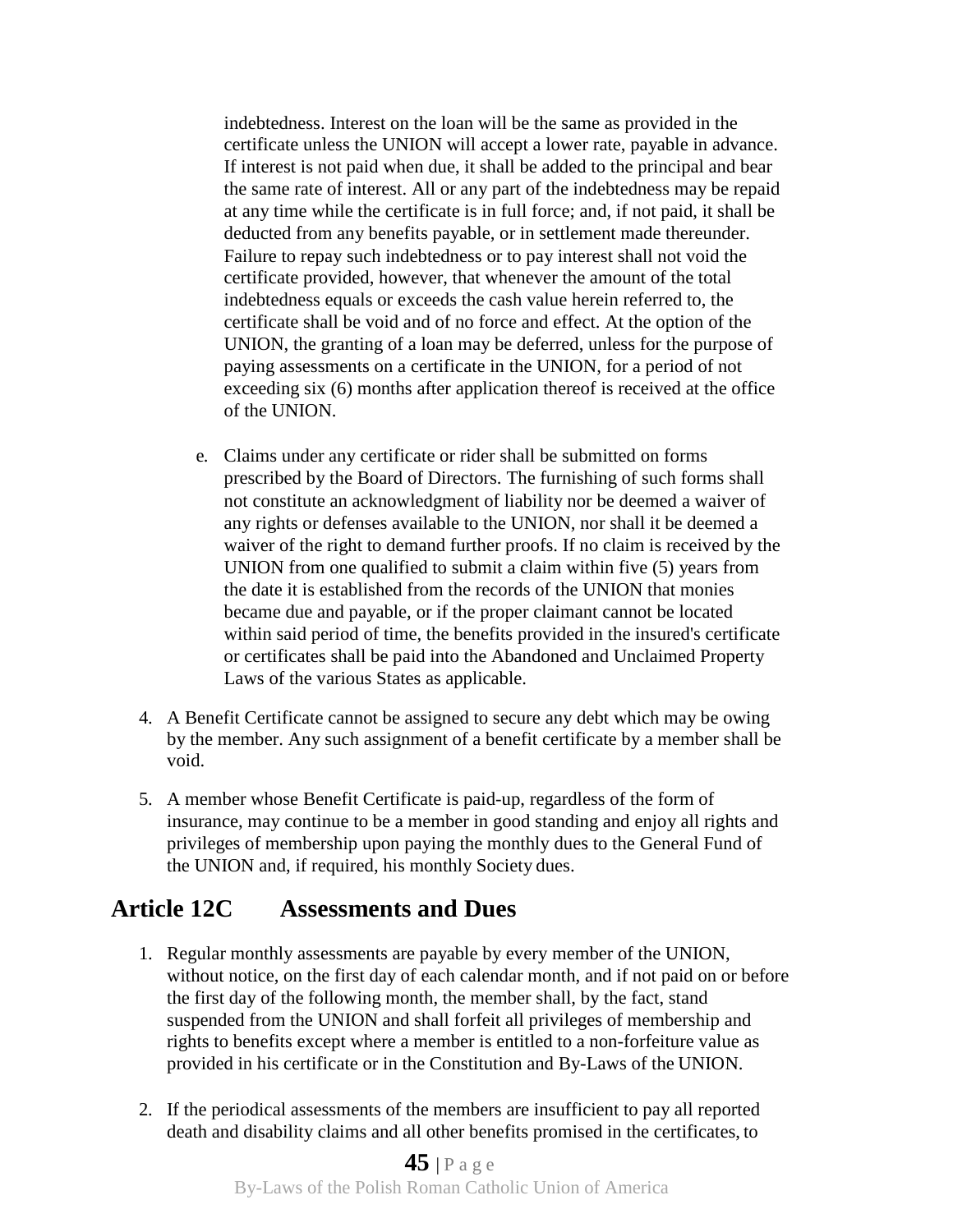maintain the reserves required by law, or an adequate General Fund, the Board of Directors in Board Session is authorized to determine the member's equitable share of such deficiency and levy increased or extra assessments for mortuary or expense purposes, and if same is not paid by the member, the deficiency shall stand as an indebtedness against the individual's certificate and shall bear interest at the rate of five percent (5%) per annum, or in lieu thereof or in combination therewith, the owner may consent to a proportionate reduction in benefits.

The foregoing provisions shall be applicable to all members to the extent of the equitable share of each in any deficiency shown on the valuation including those certificates that have become paid up by their terms or the certificates being carried as extended term insurance. It is understood that there shall be no personal liability for the assessment payments provided for in the certificate and for the additional assessments provided for either in the certificate, Constitution, or By-Laws.

- 3. The insertion in the official publication of the UNION of the notice of regular or special assessments and also other official notices shall be sufficient notice to the members. The sending by mail of the official publication to each individual member, addressed to his last known address according to the books of the UNION shall be deemed as regular.
- 4. Certificates issued prior to May 1, 1938 are based on the American Experience Table of Mortality with four percent (4%) interest, Illinois Standard Method of Valuation; certificates issued from May 1, 1938 to May 31, 1942 are based on the American Experience Table of Mortality with three and one-half percent (3 1/2%) interest, Illinois Standard Method of Valuation; certificates issued from June 1, 1942 to August 31, 1951 are based on the American Experience Table of Mortality with three percent (3%) interest, Illinois Standard Method of Valuation; and all certificates issued on and after September 1, 1951 are based on the 1941 Commissioners Standard Ordinary Table of Mortality with two and one-half percent (2 1/2%) interest, Commissioners Reserve Method of Valuation. Certificates issued after January 1, 1965 to December 1, 1988 are based on 1958 Commissioners Standard Ordinary Table of Mortality with two and one-half percent (2 1/2%) interest, Commissioners Reserve Method of Valuation. Life Insurance Policies issued after December 2, 1988 are based on the 1980 Commissioners Standard Ordinary Table of Mortality with five percent (5%) interest, Commissioners Reserve Method of Valuation.

Life Insurance Certificates issued by the UNION after January 1, 2007 will be based upon the 2001 Commissioners Standard Ordinary Mortality Table.

The maintenance of funds to the full amount of the tabular reserves required by such standards after providing for all death claims and other liabilities, is hereby made obligatory.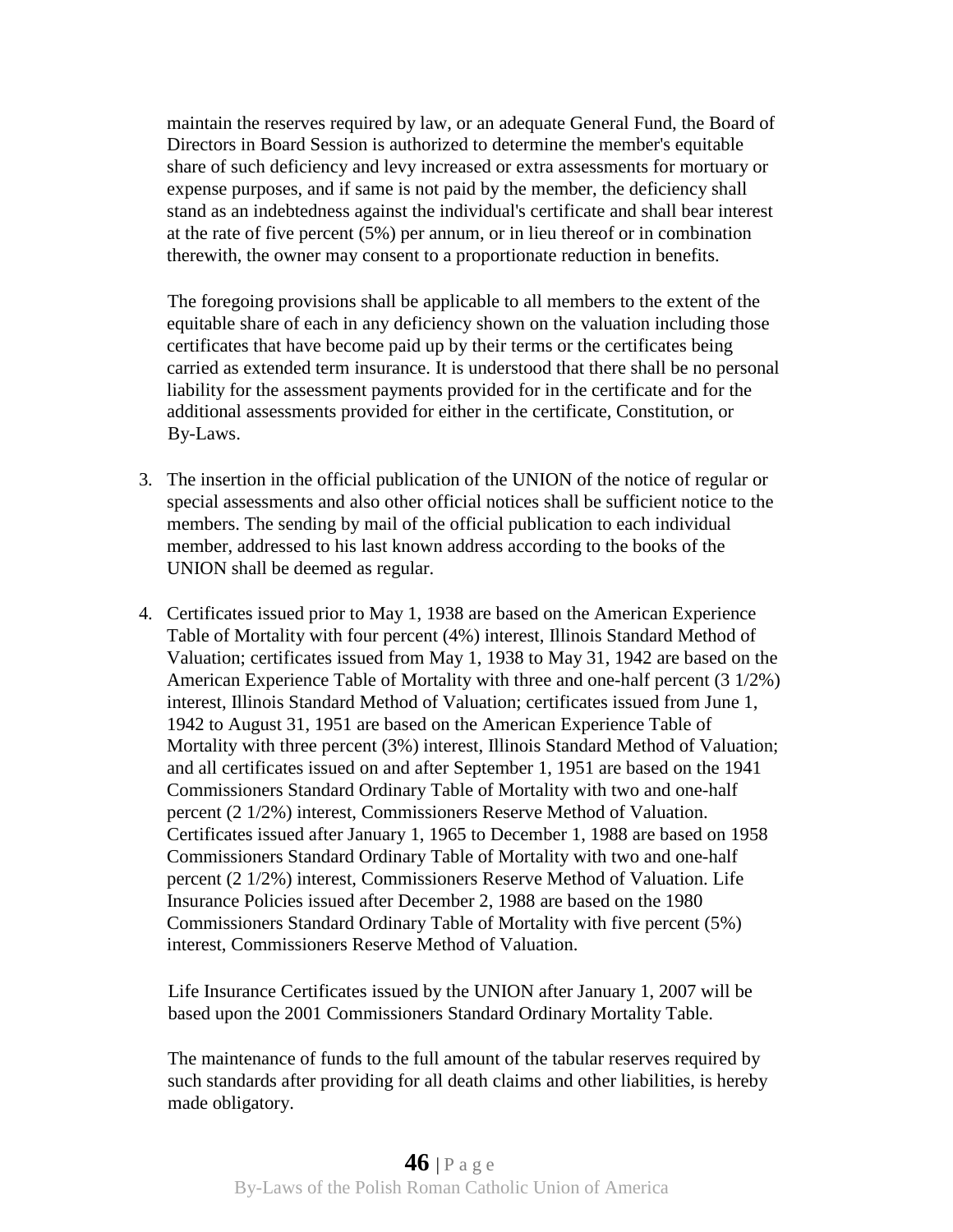## **Article 12D Regular and Special Assessments and Forms of Insurance**

1. On all certificates issued on or before January 1, 1923, referred to herein as Class A and Class B Certificates, the cash surrender value referred to in Section 12, Article 12B, Sub-Section 3, will be determined as follows:

The age shall be the age nearest birthday on January 1, 1934 and the reserve shall be computed from January 1, 1923. Class A and Class B Certificates shall be entitled to all of the options provided for in the above mentioned Section 12, Article 12B, Sub-Section 3, calculated as herein provided.

2. No action at law or in equity shall be brought or maintained on any cause or claim arising out of the membership in the UNION unless suit is commenced within three (3) years from the date of death of the member, provided, however, if said period of three (3) years shall be prohibited by the law governing the certificate, then such period shall be the shortest period permitted by the law governing the certificate.

### <span id="page-46-0"></span>**Article 12E Membership – Juvenile**

- 1. Children shall be admitted under such rules and regulations as may be enacted by the Board of Directors and which are not in conflict with the laws of the States in which the UNION is licensed to do business, and benefit certificates to be issued by the UNION shall be first approved by the Board of Directors and shall be issued in such amounts, forms and provide such benefits as are permitted by the laws of the States wherein the UNION is licensed to do business.
- 2. Certificates issued prior to May 1, 1938, are based on the English Life No. 6, four percent (4%) interest, Illinois Standard Method Valuation, except the Educational Annuity which is based on the Standard Industrial Table of Mortality, four percent (4%) interest, Illinois Standard Method of Valuation; certificates issued from May 1, 1938 to May 31, 1942, are based on the American Experience Table of Mortality with three and one-half percent (3½%) interest, Illinois Standard Method of Valuation, except the Educational Annuity and Term to Age 16, which are based on the Standard Industrial Table of Mortality with three and one-half percent (3½%) interest, Illinois Standard Method of Valuation; certificates issued from June 1, 1942 to August 31, 1951, are based on the American Experience Table of Mortality with three percent (3%) interest, Illinois Standard Method of Valuation, except the Juvenile Term, which is based on the Standard Industrial Table of Mortality with three and one-half percent (3½%) interest, Illinois Standard Method of Valuation; and all certificates issued on and after September 1, 1951, are based on the 1941 Commissioners Standard Ordinary Table of Mortality with two and one-half percent (2½%) interest,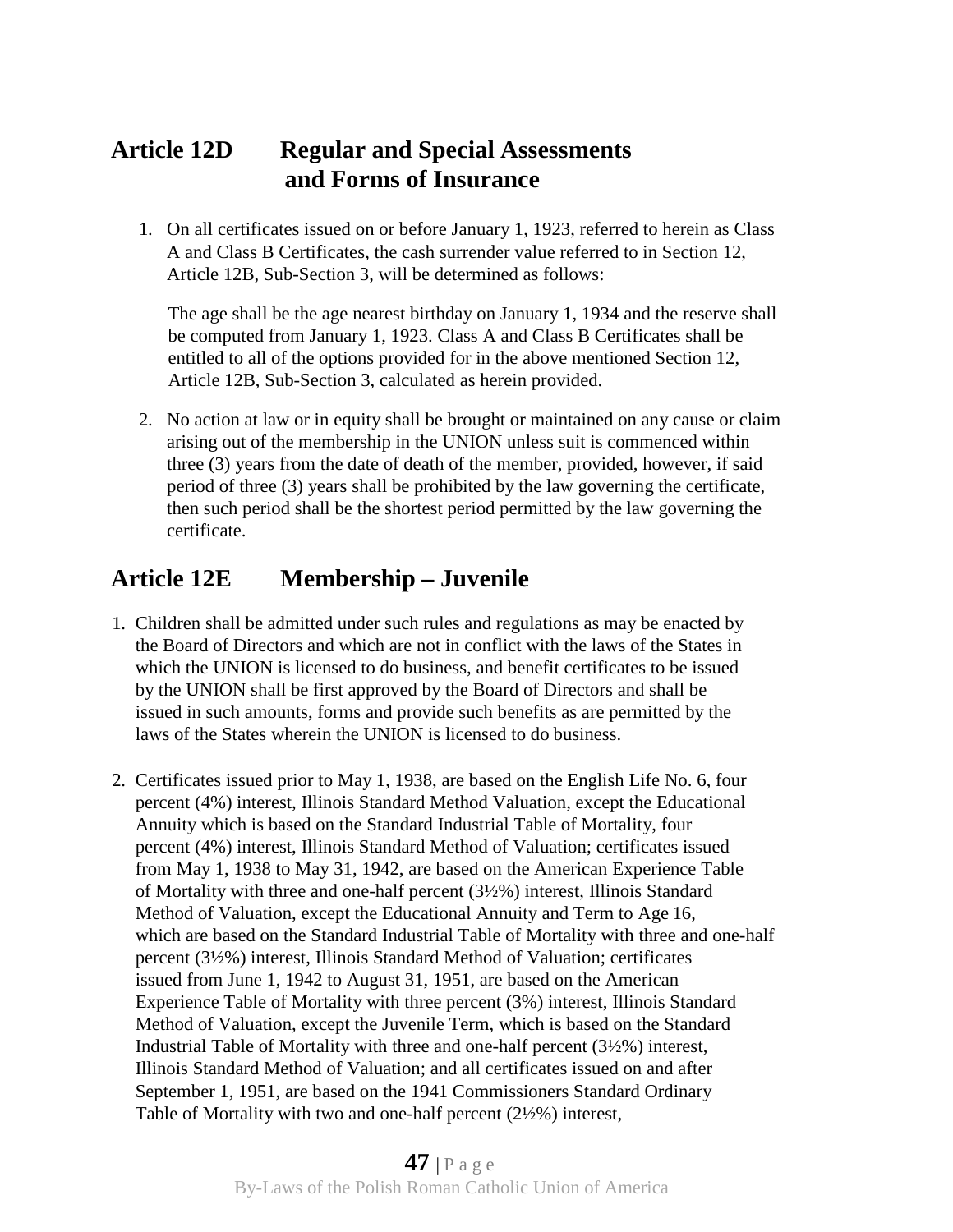Commissioners Reserve Method of Valuation; certificates issued after January 1, 1965, to December 1, 1988, are based on 1958 Commissioners Standard Ordinary Table of Mortality with two and one-half percent (2½%) interest, Commissioners Reserve Method of Valuation. Life Insurance Policies issued after December 2, 1988 are based on the 1980 Commissioners Standard Ordinary Table of Mortality with five percent (5%) interest, Commissioners Reserve Method of Valuation.

Life Insurance Certificates issued by the UNION after January 1, 2007 will be based upon the 2001 Commissioners Standard Ordinary Mortality Table.

- 3. The maintenance of funds to the full amount of the tabular reserves required by such standards after providing for all death claims and other liabilities is hereby made obligatory.
- 4. Every Juvenile certificate shall at all times be subject to any changes, additions or amendments duly made to the Charter, Articles of Incorporation of the UNION or to the Constitution and By-Laws, so far as the same relate to the Juvenile Division; and any such changes, additions or amendments, from time to time made, shall govern and control the outstanding Juvenile certificates in all respects and in the same manner and to the same extent as if the same had been made prior to and were in force at the time of the issuance of such certificates and making of the application therefore.
- 5. All sections of the By-Laws of the UNION relating to duties of Officers, beneficiaries, proofs of claims, time of bringing action for recovery of benefit, the matter of waivers, the receipts, allocations of receipts and disbursements of funds, transfer of membership, the detail of business, the payment of dues and assessments, the declaration of dividends, and the effect of failure to pay dues and assessments, shall apply to the Juvenile Division, the same as to the other Departments or Divisions of the UNION, and to Benefit Certificates issued thereunder and to beneficiaries of members of such Department or Division.
- 6. Regular monthly assessments and dues are payable for every member of the Juvenile Division without notice on the first day of each calendar month and if not paid on or before the first day of the following month, the child, by that fact, shall stand suspended from the UNION and shall forfeit all privileges of membership and rights to benefits except as provided in his certificate.
- 7. The insertion in the official publication of the UNION of the notice of regular or special assessments and also other official notices shall be sufficient notice to the applicants for the Juvenile members. The sending by mail of the official publication to each individual applicant who is a member of the UNION, addressed to his last known address according to the books of the UNION, shall be deemed as regular and sufficient notice to such applicants of their liability for the assessment due and other matters published in such official announcements.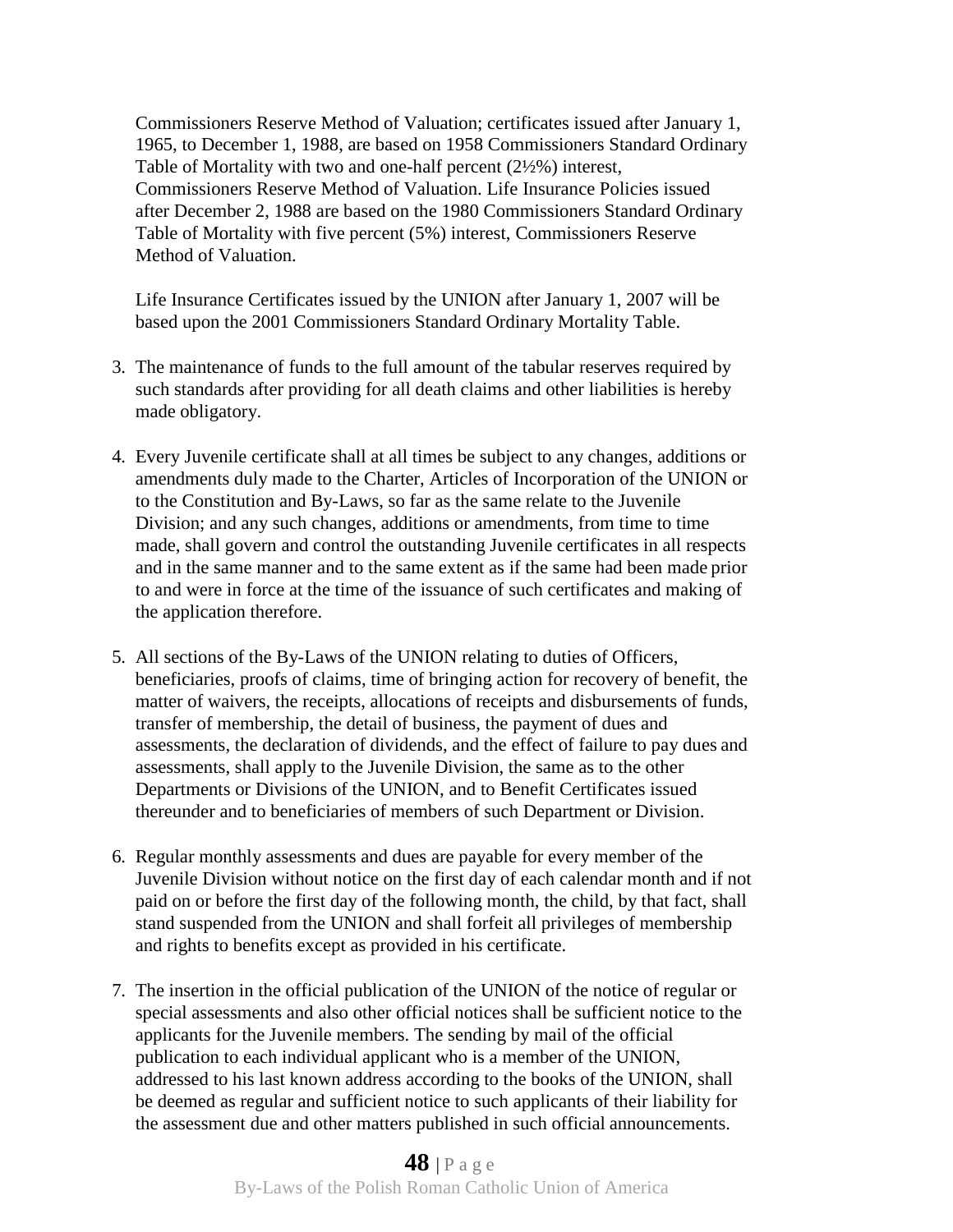## <span id="page-48-0"></span>**Article 12F Suspension of Member**

- 1. A member having Fifty Thousand and 00/100 Dollars (\$50,000) or more in a single PRCUA certificate, considered past due after thirty-one (31) days, is suspended for that certificate and is required to submit a new application along with medical exam, at the suspended member's cost, before reinstatement, if insurable. This delinquency necessitates the Secretary- Treasurer's office to:
	- a. Notify the suspended member of actions taken;
	- b. Notify Sales Department, Society's Secretary and Member regarding the assumption of medical exam.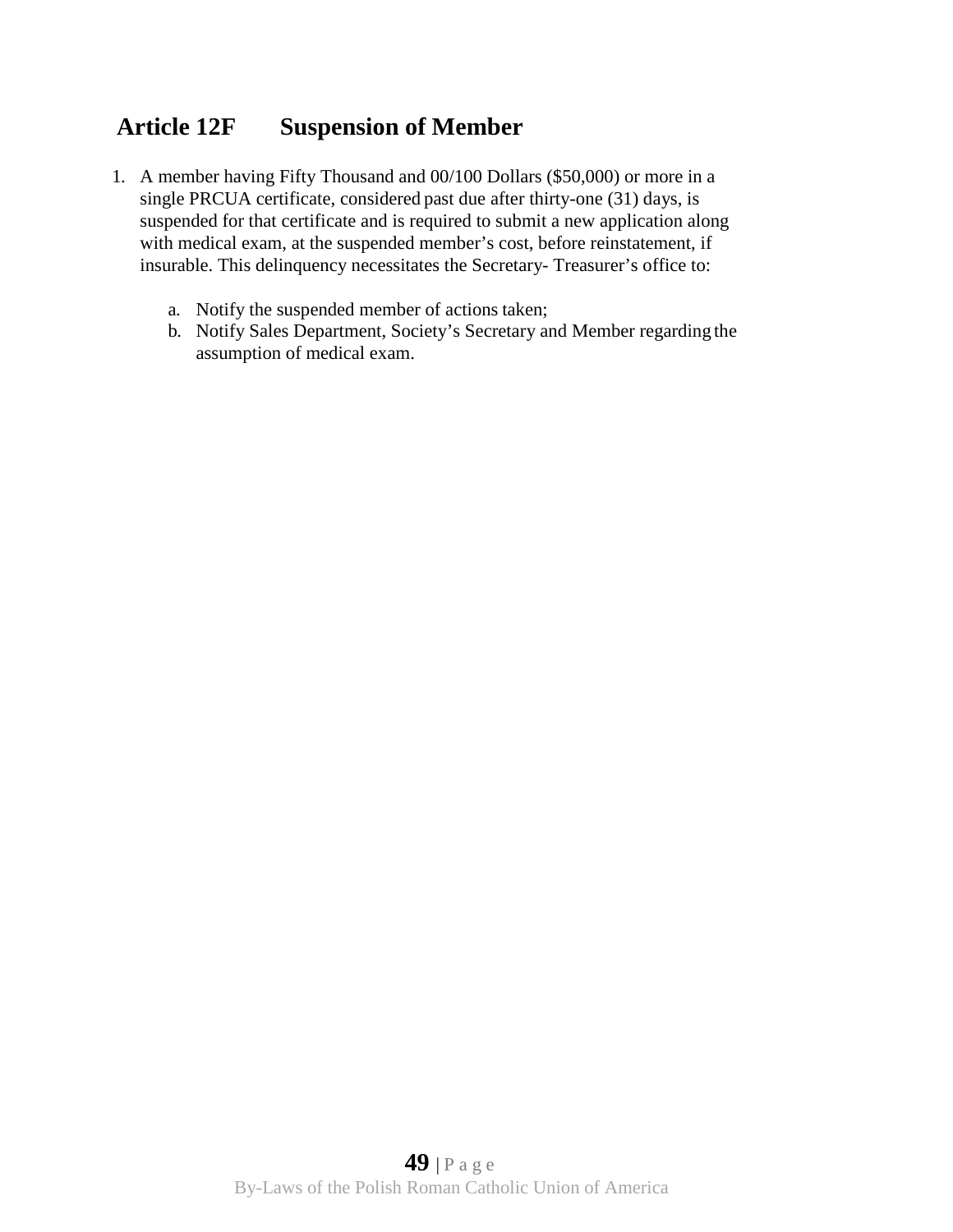## **SECTION THIRTEEN - CONVENTION**

## <span id="page-49-1"></span><span id="page-49-0"></span>**Article 13A Pre-Convention Committees**

#### 1. Arrangements Committee

- a. The Arrangements Committee consists of five (5) members from the locality in which the Convention shall be held.
- b. It is nominated by the President of the UNION not later than one year before the Convention. It shall consult with the President of the UNION in all matters.
- c. This Committee may, with the consent of the President of the UNION, name sub-committees for special work. The Chairman of the Arrangements Committee shall be an ex-officio member of all its subcommittees.
- d. It is the duty of the Arrangements Committee:
	- i. to make preparations for the Convention;
	- ii. to recommend to the Board of Directors a facility suitable for a Convention;
	- iii. to furnish information and give advice to the delegates;
	- iv. to arrange lodging accommodations for the delegates and their guests;
	- v. to furnish the local press the necessary information;
	- vi. to invite to the Convention the press and local guests;
	- vii. to publish in the official publication the Committee's addresses thirty (30) days before the Convention and to furnish all necessary information.

## <span id="page-49-2"></span>**Article 13B Election of Delegates**

- 1. Election of delegates and their alternates to the Convention shall be held in the months of April or May during a regular or special Society meeting.
- 2. The Society shall notify each member at least seven (7) days in advance of the date and place of the meeting at which the election of delegates shall be held.
- 3. Nominations for delegates shall be oral. The Chairman must give each member a chance to nominate his candidate for delegate.
- 4. A member may vote for as many candidates as the Society has the right to elect delegates. No candidate may receive more than one vote from one member. A member may vote only for candidates whose names have been presented before the closing of nominations.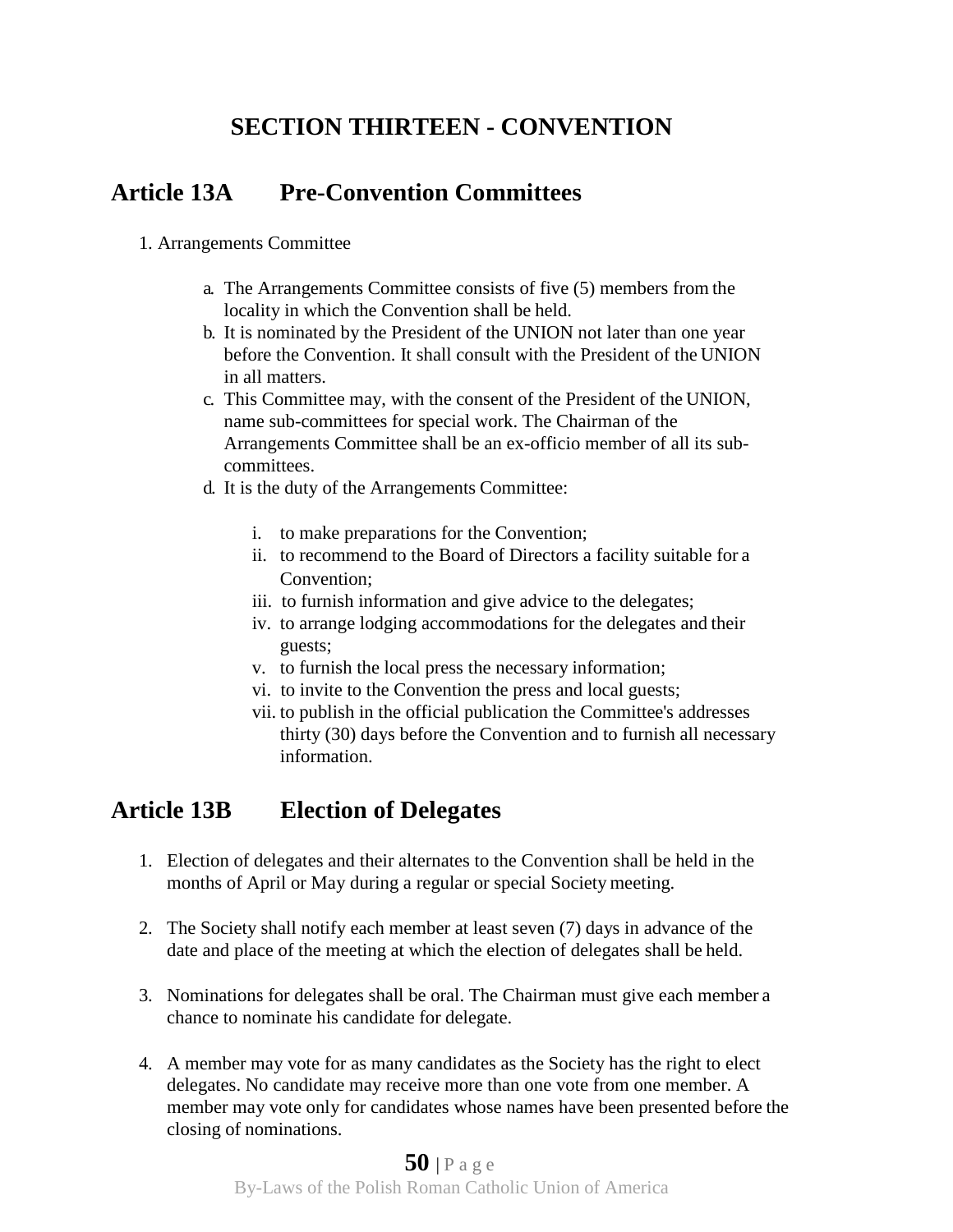- 5. The election of delegates may be either by ballots or by raising of hands. In either case a committee of judges composed of three (3) members, appointed by the Chairman or elected by the Society before the voting takes place, shall count the votes. Every delegate and alternate must, however, be elected by a majority of the votes cast.
- 6. If the Society votes by ballot, it is the duty of the judges to hand to each member a ballot, on which the voter shall write the names of candidates he wishes to elect as delegate, and return the ballot to the judges.
- 7. To watch the counting of votes by the election judges, each candidate for delegate may have his representative present or he may be present himself.
- 8. The judges of election must be sworn in before the votes are counted; they must elect from among themselves a chairman who announces the results of the voting to the members.
- 9. In case of a disagreement regarding the results of an election, the candidate or any interested member may, within fifteen (15) days from the time the results of the election have been announced, appeal to the Board of Directors. The Board of Directors may, after an investigation, order a new election for good cause shown. In the event that there exists no local Circuit in the area, the appeal shall be made to the Board of Directors.
- 10. Members eligible to vote for a delegate to the Convention are all those described in Article 02B of the Constitution.
- 11. The Secretary-Treasurer, when notifying a local Secretary of the number of active members, must include the names and addresses of paid up members belonging to said Society.

## <span id="page-50-0"></span>**Article 13C Committees of the Convention and their Duties**

- 1. The Committees of the Convention shall consist of a minimum of three (3) members unless otherwise stated.
- 2. Committee on Credentials
	- a. The Committee on Credentials is composed of three (3) members appointed by the President prior to the Convention, two (2) more members are added by the Chairman of the Convention.
	- b. It examines all credentials, passes upon complaints and petitions in connection therewith and submits its findings to the Convention for approval.

#### **51** | P a g e By-Laws of the Polish Roman Catholic Union of America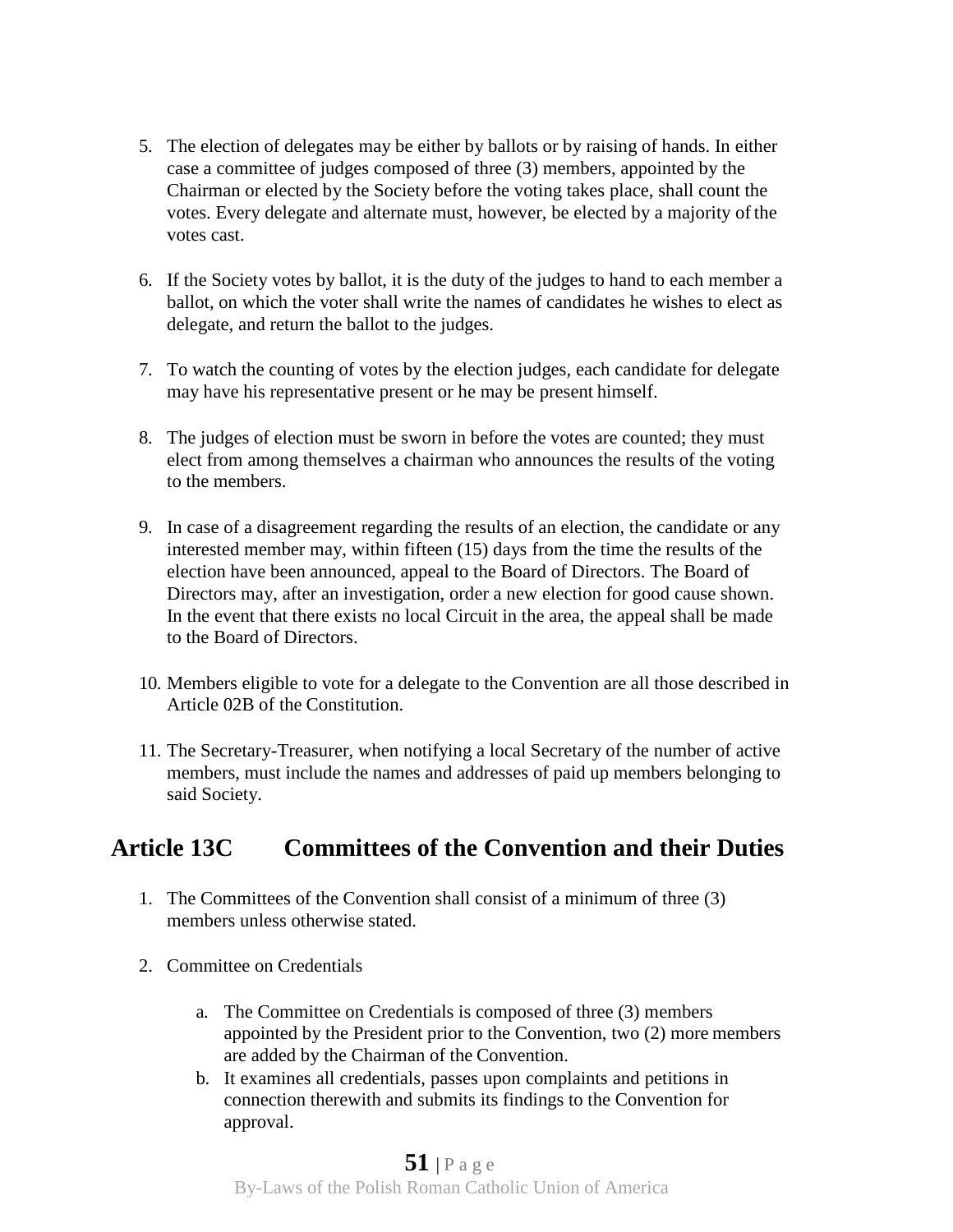- c. The Committee on Credentials must render its decisions in conformity with the Constitution and By-Laws and must report to the Convention at each session until the business is exhausted.
- d. Decisions upon credentials questioned cannot be postponed except for very important reasons. A delegate whose credentials have been questioned and who has been harmed by the delay of the decision may appeal to the Convention at the next following session.
- 3. Committee on Rules and Order
	- a. The Committee on Rules and Order shall consist of five (5) delegates.
	- b. It shall be its duty to prepare a rule of action for each session of the Convention.
	- c. It shall be continuously in contact with all Committees and other subdivisions performing the Convention's business who may wish to communicate with the Convention, and to place them on the program as soon as their work is completed and they are ready to report to the Convention.
	- d. At the beginning of each session, they shall announce the program for that session; such program must be complete enough to occupy the full time of the session, and should be of such nature as to permit its full execution.
- 4. Information Committee
	- a. The Information Committee shall furnish the delegates of the Convention information as to the ways and means of filing petitions, complaints, resolutions, and other communications concerning the business of the Convention.
	- b. It shall also render assistance in preparing of same.
- 5 Press Committee
	- a. The Press Committee shall furnish the news media with reliable information with reference to the activities and the aims of the Organization and the business of the Convention.
- 6. Committee on Resolutions
	- a. The Committee on Resolutions shall consist of five (5) delegates.
	- b. It shall examine resolutions introduced, and prepare all resolutions of the Convention.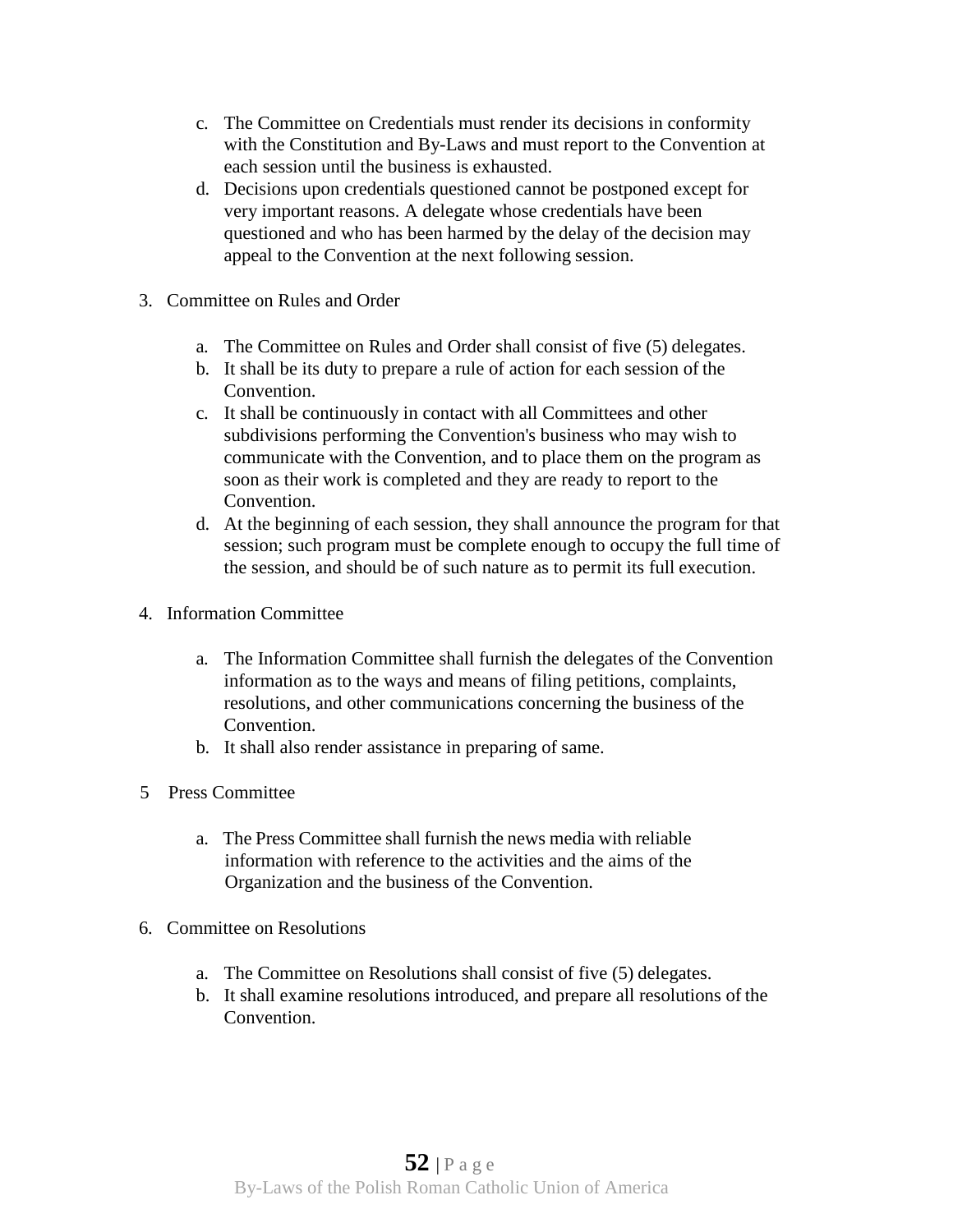- 7. Committee on Interrogation
	- a. The Committee on Interrogation submits to the Convention the program of interrogation and receives the applications of those wishing to interrogate the Officers.
- 8. Candidates Qualification Committee
	- a. The Chairman of the Convention shall appoint a Candidates Qualifications Committee composed of three (3) members who shall serve prior to and at the next Convention.
	- b. It shall be the duty of the Candidates Qualifications Committee, at least sixty (60) days before the Convention, to scrutinize all of the applications of the candidates, whether forwarded by the candidate, by an individual, or a Society with the consent of the person so nominated, as to the qualifications of the candidate for the office, as to his eligibility in accordance with the Constitution and By-Laws and any rejection may be appealed to the Convention at its earliest session.
	- c. Any member of the UNION who is a member of the Qualifications Committee shall first resign from such Qualifications Committee before seeking any office of the UNION.

## **Article 13D General Rights and Duties of Committees of the Convention**

- 1. All the reports of the committees approved by the Convention must be in writing and signed by the members of the respective committees.
- 2. The President and Secretary-Treasurer of the UNION must make arrangements to pay the members of the several committees for services rendered to the Convention before its adjournment.
- 3. All the members of Board of Directors of the UNION are obliged to present themselves before the Convention Committees, upon their request, to explain matters to them and to produce records and documents whenever needed.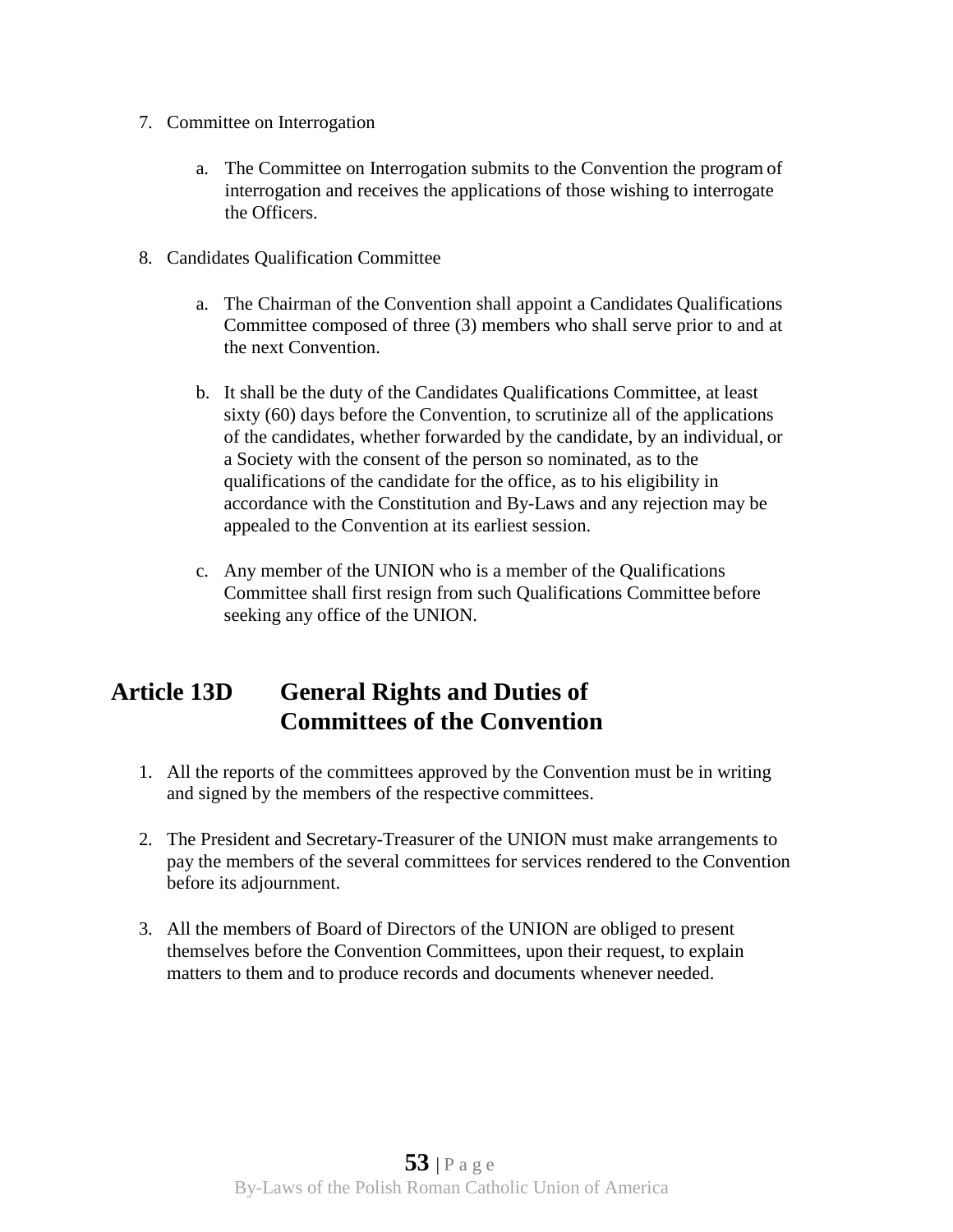## **SECTION FOURTEEN – SUPREME GOVERNING BODY**

## <span id="page-53-1"></span><span id="page-53-0"></span>**Article 14A Elected Officers**

- 1. The President of the UNION:
	- a. presides at all meetings of the Board of Directors;
	- b. presides at the Convention until a Convention Chair is elected;
	- c. votes at the Board of Directors meeting only when the votes are equally divided, with the exception of elections or in case of the removal of one of the Officers;
	- d. shall perform all duties incident to the office of President, including:
		- i. participates in investing funds of the organization;
		- ii. represents the PRCUA at national and local events;
		- iii. develops and implements Business Plan;
		- iv. oversees Compliance, Investments, Human Resources and General Counsel;
	- e. shall see that all orders and resolutions of the Board of Directors are performed;
	- f. reports to the Board of Directors on the President's official activities;
	- g. subject to the direction of the Board of Directors, shall have general charge of the business affairs and property of the UNION and general supervision over its Officers, employees, and agents;
	- h. the President, or any other Officer of the UNION appointed or designated by the President (and such other Officers as are authorized by resolution of the Board of Directors), may execute bonds, notes and other evidence of indebtedness, mortgages, contracts, leases, and other agreements except where such documents are required by law to be otherwise signed, and except where the signing thereof is exclusively delegated to some other Officer or employee of the UNION by the Board of Directors. All official UNION documents shall bear the signatures of the Executive Committee members or their appointed representatives.
- 2. The Vice-President:
	- a. shall attend all Board of Directors sessions;
	- b. shall perform all duties incident to the office or as delegated by the President;
	- c. shall oversee Sales, Marketing, Fraternal, and Publications Departments;
	- d. represents the PRCUA at national and local events.

In the case of the removal of the President from office, or of the President's death, resignation, or inability to discharge the powers and duties of said office, the same shall devolve on the Vice-President.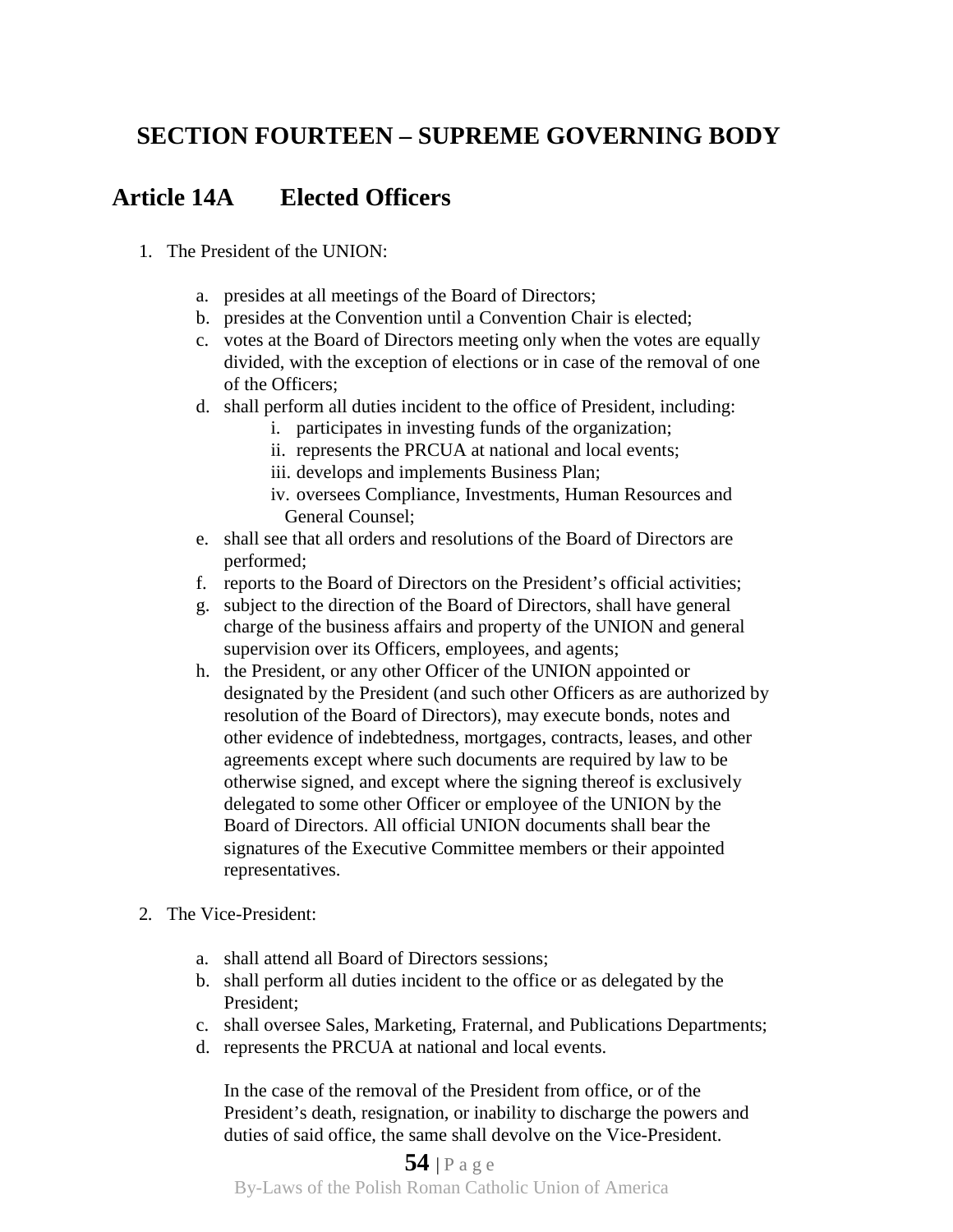- 3. The Secretary-Treasurer:
	- a. shall keep the minutes of the Board of Directors;
	- b. shall report in detail at the sessions of the Board of Directors, and more often when called upon to do so; the Secretary-Treasurer must render an accurate statement of his official action to the Convention;
	- c. shall receive all monies belonging to the UNION and keep an accurate record thereof. The Secretary-Treasurer makes, upon receipt of proper requisitions signed by the President and the Secretary-Treasurer, payments for mortuary benefits, salaries, etc., and keeps a detailed record of them in his books. The emoluments of the Secretary-Treasurer's office belong to the UNION;
	- d. shall, at least once each calendar year, furnish a detailed financial statement of the UNION to the Board of Directors. The Secretary-Treasurer signs checks according to the resolutions of the Board of Directors adopted at the Board Sessions of the Board of Directors;
	- e. shall see that all notices required to be given by the UNION are duly given and served;
	- f. shall have custody of the seal of the Organization;
	- g. shall have custody of all deeds, leases, contracts and other important corporate documents; shall see that all reports, statements and other documents required by law to be filed are properly filed;
	- h. shall perform all duties incident to the office or as delegated by the President;
	- i. oversees Information Technologies, Member Services, Risk Management, Auditing, Treasury, Underwriting Departments, and Building and Property Management;
	- j. represents the PRCUA at national and local events.
- 4. The National Chaplains:
	- a. serve as advisor to the President, Officers and Board of Directors on all Spiritual Matters;
	- b. shall have the same duties of Directors noted in Article 4D.6.
	- c. may request that the Board of Directors appoint a National Vice Chaplain, who will assist the National Chaplain in performing duties of the office as outlined herein. The National Vice Chaplain, if appointed, will perform the duties of the National Chaplain when he is unable to do so, until the National Chaplain is able to do so or the expiration of the term of office, whichever is sooner;
	- d. attend quarterly Board meetings, to open and close said meetings with a prayer, participate in the meeting as a National Director, and to celebrate mass for the officers and Board members at the end of the meetings;
	- e. plan and coordinate the Annual Sacred Heart Mass each June to honor our Patron, the Sacred Heart of Jesus;

#### **55** | P a g e

By-Laws of the Polish Roman Catholic Union of America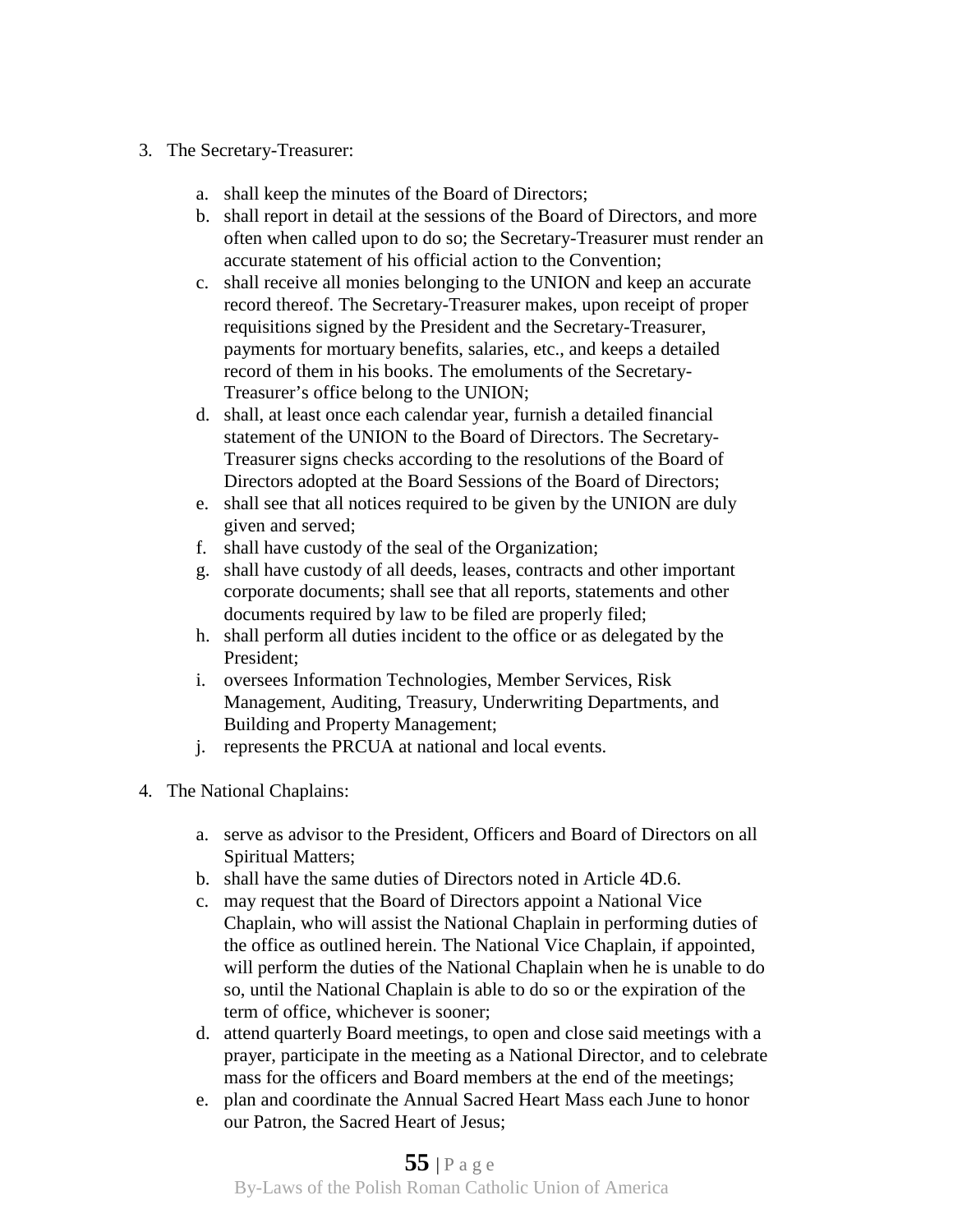- f. prepare, plan and coordinate the two main masses of the Quadrennial Convention: the Opening Mass of the Convention and the Fraternal Mass for deceased members on the third day of the convention;
- g. attend the Quadrennial Convention to lead the prayer at all sessions, administer the oath to the delegates, to celebrate daily mass with the delegates, administer oath of office to those newly elected to serve the PRCUA and to fulfill any other spiritual matters that arise during the convention;
- h. write a monthly column for the Naród Polski that instructs and inspires the members of the UNION about matters of faith;
- i. coordinate all Liturgical celebrations of the UNION, including those that regularly occur and special events and anniversaries as they arise. This includes the appropriate Liturgical aids that may be needed for these celebrations. To fulfill all duties that are placed upon him by virtue of his office as a National Director.
- 5. The Directors are duty bound to participate in all Board Sessions of the Board of Directors.

The Directors:

- a. supervise the locations of funds of the UNION;
- b. approve the bond of the President and all other Officials of whom a bond is required;
- c. examine and approve all reports and official actions of the respective Officers and are responsible for the safety, development of, and order of the UNION;
- d. upon the advice and written recommendation of the UNION's actuaries, may make an equitable distribution of surplus by the payment of dividends;
- e. shall be bound to operate within the budget as approved by the Convention and reviewed annually and adjusted accordingly by the Budget Committee.
- f. Shall conduct annual self-assessments.
- 6. Officer and Director Background
	- a. No person who has been convicted of a felony, by a court having competent jurisdiction in the United States of America, may serve or hold office as an Officer or Director of the UNION;
	- b. Any Officer or Director of the UNION who fails to comply with Paragraph 6.a above shall be removed from office by the Board of Directors by majority vote at a regular Board Session. Any Officer or Director thus removed may demand trial and appeal from the decision of the Board of Directors to the Convention. Said procedure for removal shall be exclusive to this section, notwithstanding the provisions of Article 04A.3.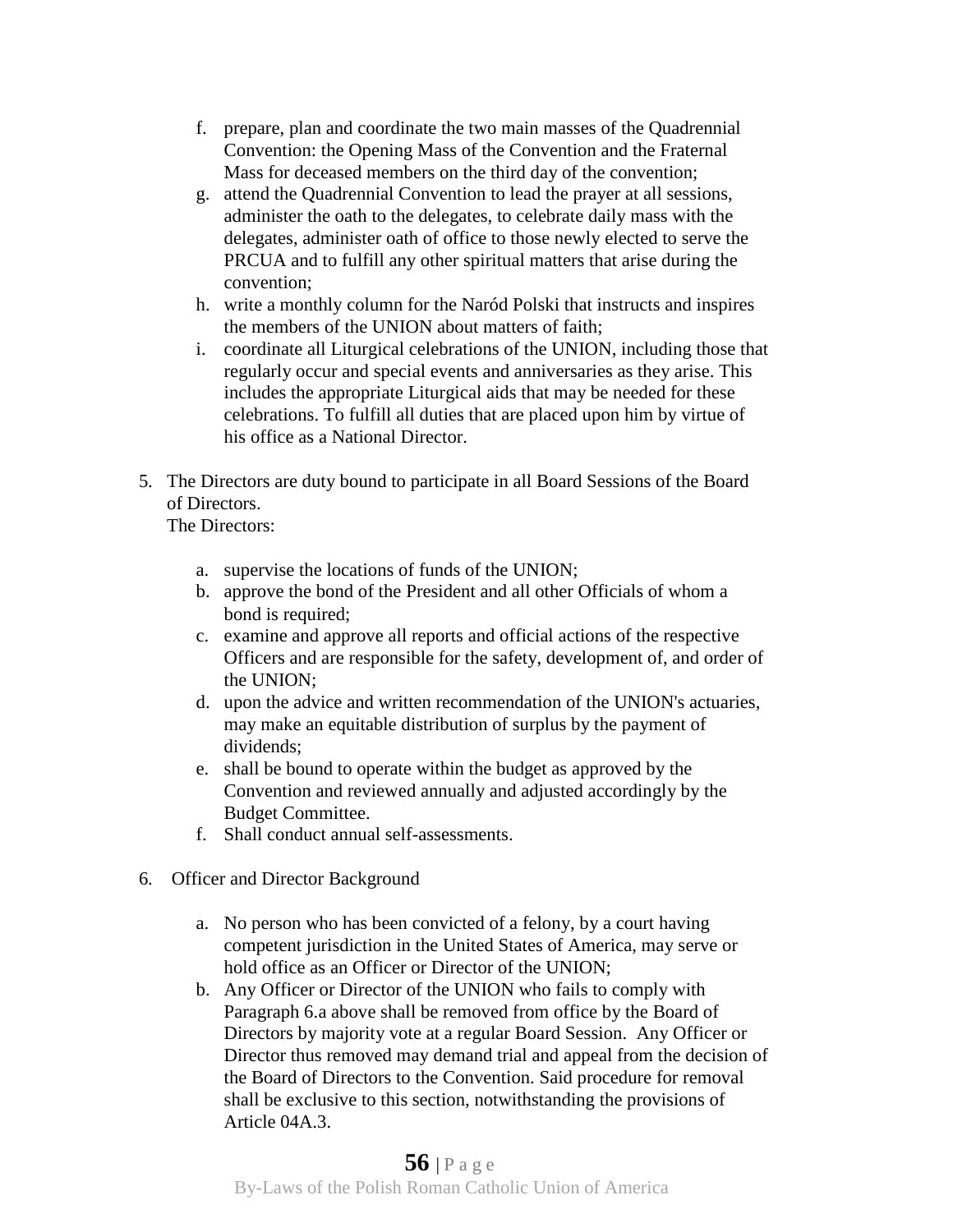### <span id="page-56-0"></span>**Article 14B Committees of the Board of Directors**

- 1. Executive
	- a. The Executive Committee shall have the right and authority to vote on all stocks and proxies of the UNION at all meetings of companies in which the UNION has a financial investment and interest.
	- b. The majority vote of the Executive Committee shall decide and determine the position that the UNION shall take on all issues on which the UNION has a right to vote and cast its vote or votes accordingly.
- 2. Investment
	- a. The Investment Committee shall consist of the President, the Vice-President, the Secretary-Treasurer and two Directors.
	- b. The two Directors are appointed by the Board of Directors at a Board Session for a period of one year.
	- c. The Committee shall elect a chairman and a secretary and shall pass on all investments and no monies shall be invested unless approved by a majority of the Committee.
	- d. Minutes shall be kept of all meetings and read at Board Sessions.
	- e. No investments shall be made unless the legality of such investments shall have been approved by the General Counsel.
- 3. Long-Range Planning
	- a. The Long-Range Planning Committee shall consist of five (5) members.
	- b. It shall be the Committee's purpose for reviewing changes taking place in our society and recommend suggestions and plans that will provide the UNION with the opportunity to keep up with these new changes.
	- c. The Committee shall report annually to the Board of Directors and their report shall be made available for all members to view.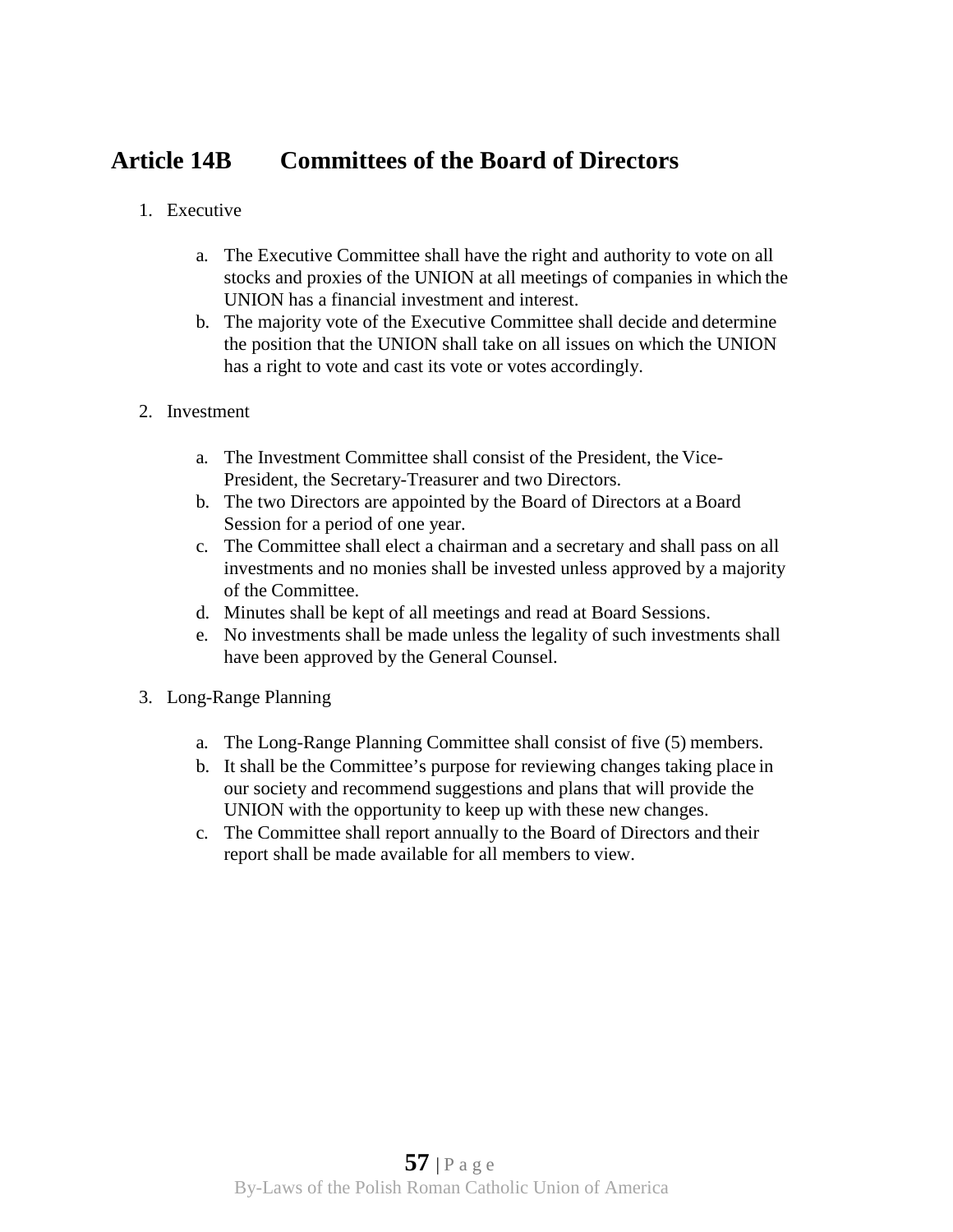## **SECTION FIFTEEN – DISTRICTS, CIRCUITS AND REGIONS**

#### <span id="page-57-0"></span>**Article 15A Districts**

- 1. Districts shall be composed of the representatives of the several Societies of the UNION.
- 2. Every Society shall be represented by one delegate. Societies having more than twenty-five (25) members have the right to one additional delegate for each additional twenty-five (25) members or fraction thereof.
- 3. The right to represent a Society cannot be delegated to different persons. Only representatives in person may vote in a District.
- 4. A Society may release its delegate at any time and elect another in his place, provided it notifies the Secretary of the District.
- 5. Each District may adopt its own By-Laws provided they are not contrary to the Constitution and By-Laws of the UNION. These must be approved by the President of the UNION.
- 6. All Societies existing or forming within the boundaries of the District are duty bound to belong to said District and to take part in its work through the delegates of the Society.
- 7. A Society belonging to a District for three successive months and not taking active part in its duties shall be reported by the District to the President of the UNION for suspension.
- 8. A Society suspended may be reinstated after it has made solemn declaration of its intention to share the duties of the District.
- 9. Election of delegates to the Districts shall take place in December of each year. Officers of other insurance organizations cannot be delegates to the Districts.
- 10. The delegates of the several Societies shall deposit their credentials with the Districts in the month of February. Election of the Officers of the District shall be held during February of each year.
- 11. The Presidents of the Societies are ex-officio delegates to the District.
- 12. The Secretary of the District shall advise each Society of District meetings and the approaching election by written notice timely mailed.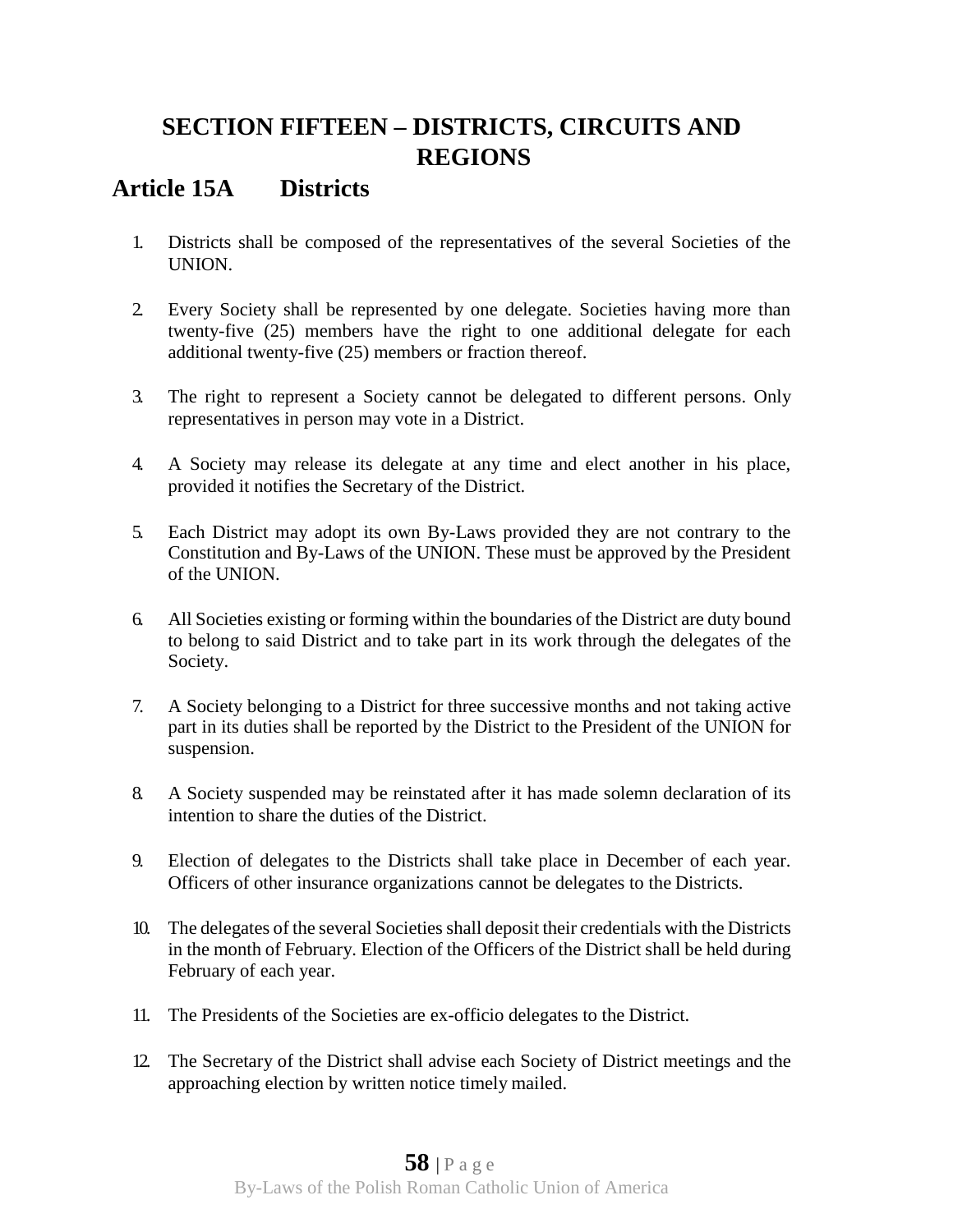- 13. The regular meetings of the Districts shall be held at least twice during each year. The written minutes of the meetings shall be sent to the Secretary-Treasurer of the UNION.
- 14. One-third (1/3) of all of the lawful delegates to the District shall constitute a quorum.
- 15. The District shall have original jurisdiction over grievances pertaining to local and Society matters.

## <span id="page-58-0"></span>**Article 15B Committees of the District**

- 1. Every District shall elect the following committees:
	- a. Committee on the Good of the District
	- b. Committee on Festivals and Manifestations
	- c. Committee on Grievances
	- d. Committee on Finances
	- e. Committee on Sports

In addition to the foregoing, the District may create such other committees as conditions and exigencies require. Committees shall be composed of three (3), five (5), or seven (7) members.

- 2. The Secretary of the District shall furnish the Executive Board with a list of members of the Board, of the several committees and the several Societies constituting the District.
- 3. The Board of the District is composed of: The President, Chaplain, Vice-President, Recording Secretary, Financial Secretary, Treasurer, Sergeant-at-Arms and two Trustees.
- 4. The Officers of the District shall fulfill the imposed duties in conformity with the Constitution and By-Laws of the UNION.

## <span id="page-58-1"></span>**Article 15C District Duties**

- 1. The Districts are the chief propagators and guardians of the ideas, aims and principles of the UNION within their confines.
- 2. It shall be the duty of the District to undertake every lawful action, which shall rebound to the growth and prestige of the Organization.
- 3. It shall be the duty of the District to arrange an Annual Sacred Heart Mass for the members within the boundaries of the District.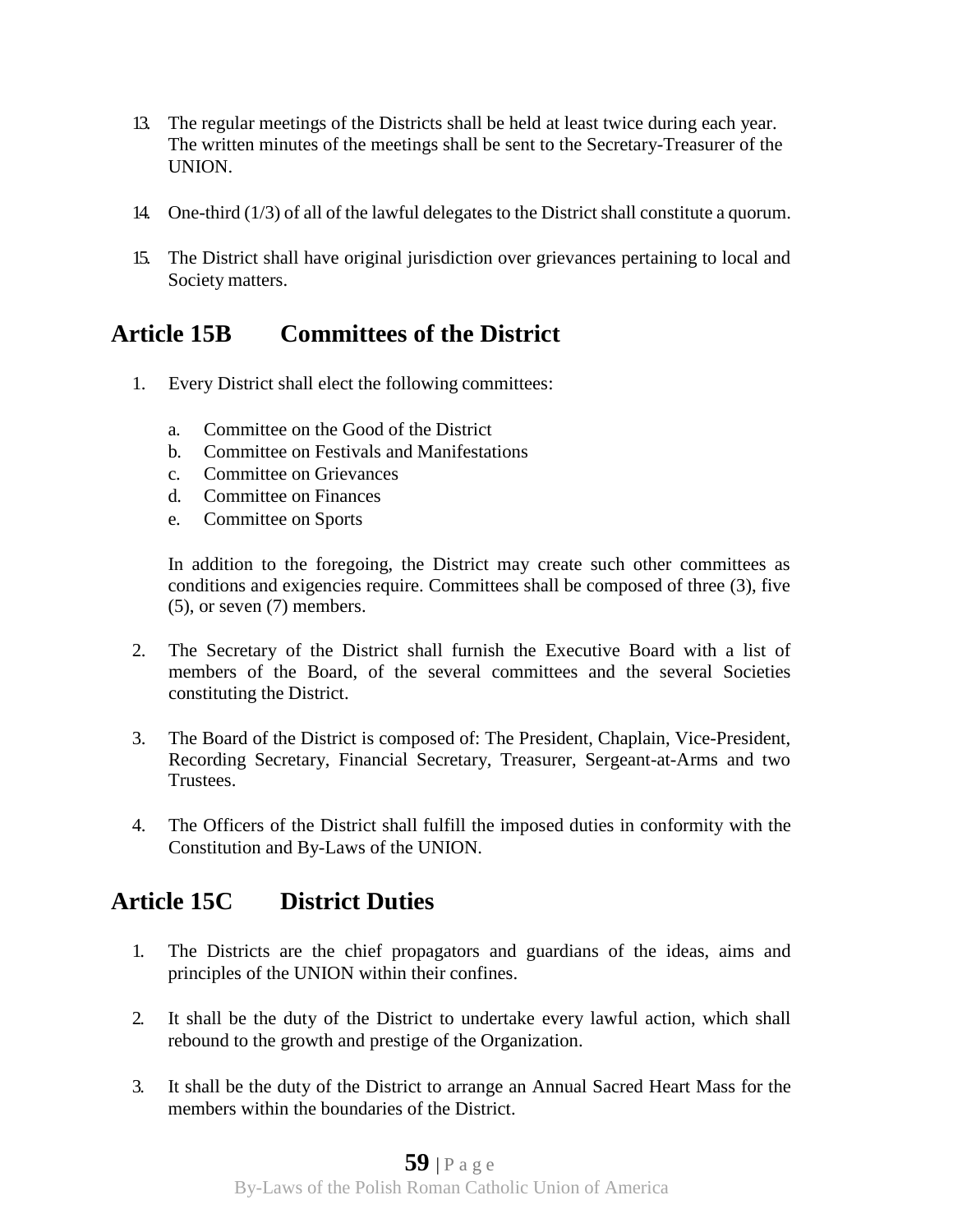## <span id="page-59-0"></span>**Article 15D Committees of the Regions**

- 1. As established by the Board of Directors, a Region shall create such committees as conditions and exigencies require. Committees shall be composed of three (3), five (5), or seven (7) members.
- 2. Committees of Regions shall provide reports to the Board of Directors at each Board Session or when called upon by the Board of Directors to provide a report.

## <span id="page-59-1"></span>**Article 15E Region Duties**

- 1. The Regions are the chief propagators and guardians of the ideas, aims and principles of the UNION within their confines.
- 2. It shall be the duty of the Region to undertake every lawful action, which shall rebound to the growth and prestige of the Organization.
- 3. It shall be the duty of the Region to arrange an Annual Sacred Heart Mass for the members within the boundaries of the Region.
- 4. It shall be the duty of the Region to uphold the rights of the Regions and their members, to exert beneficial influence over the youth of the UNION and to defend our language and our religion.
- 5. It shall be the duty of the Region to organize social meetings for the benefit of the Societies and Organization.
- 6. It shall be the duty of the Region to embrace Catholic Action in the manner prescribed by the President's proclamation and approval by the Board of Directors.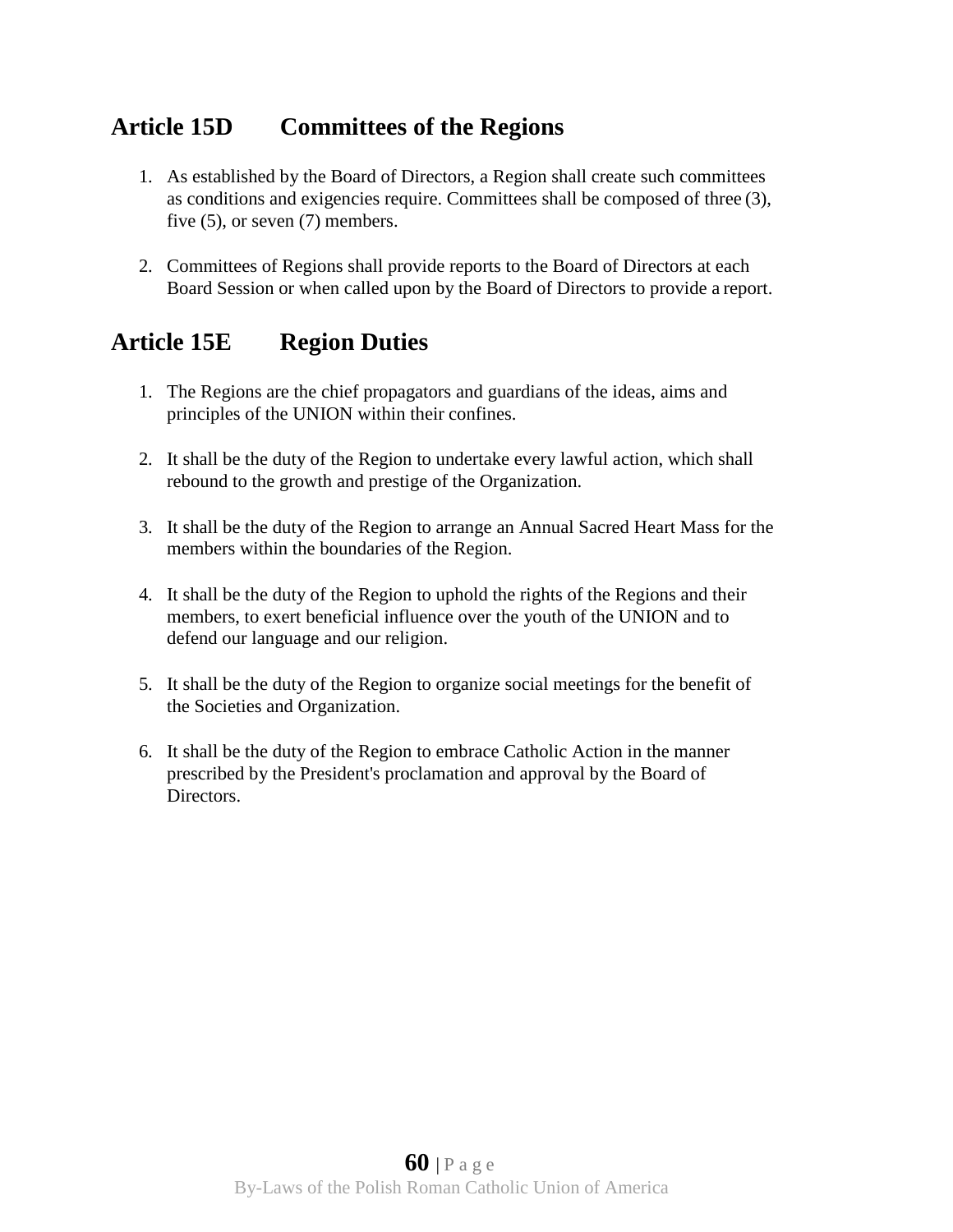## **SECTION SIXTEEN – SOCIETIES**

## <span id="page-60-1"></span><span id="page-60-0"></span>**Article 16A Rules for Societies**

- 1. No Constitution of a Society may be in conflict with the Constitution and By-Laws of the UNION, the laws of the United States or the laws of the State in which the Society operates.
- 2. All laws and amendments passed by the Society must be submitted to the Board of Directors for examination and approval.
- 3. Societies shall not be permitted to undertake or participate in any activities which are not expressly authorized by the Board of Directors of the UNION. Example: "public activities such as fundraisers, leases, mortgages, rentals or purchase of real estate, among other similar activities which involve the public at large." Districts and Societies shall apply for consent to the Board of Directors to undertake or participate in such activities. A two-thirds (2/3) majority vote by the Board of Directors shall be required to approve any such activities of the Districts or Societies.

### <span id="page-60-2"></span>**Article 16B Meetings**

- 1. The regular meeting of the Society shall be held at the time and place determined by the By-Laws of the Society at a regular interval.
- 2. Special Meetings may be called by the President of the Society, or at the written request of at least one-third (1/3) of the members of the Society; should the President refuse or fail to call a special meeting so demanded, then one-third (1/3) of members shall call the meeting.
- 3. At a Special Meeting only matters may be considered for which the meeting was called.
- 4. The Recording Secretary shall notify all the members of the Special Meeting, either personally or in writing at least two (2) days before the meeting.
- 5. Ordinary meetings do not require special notices.
- 6. In case of absence of the President, the Vice-President opens the meeting and presides at the meeting, and in case of the absence of both, the next ranking Officer of the Society, who then suggests to the meeting the election of a President pro tem. Any member elected by a majority of votes may act as a President pro tem.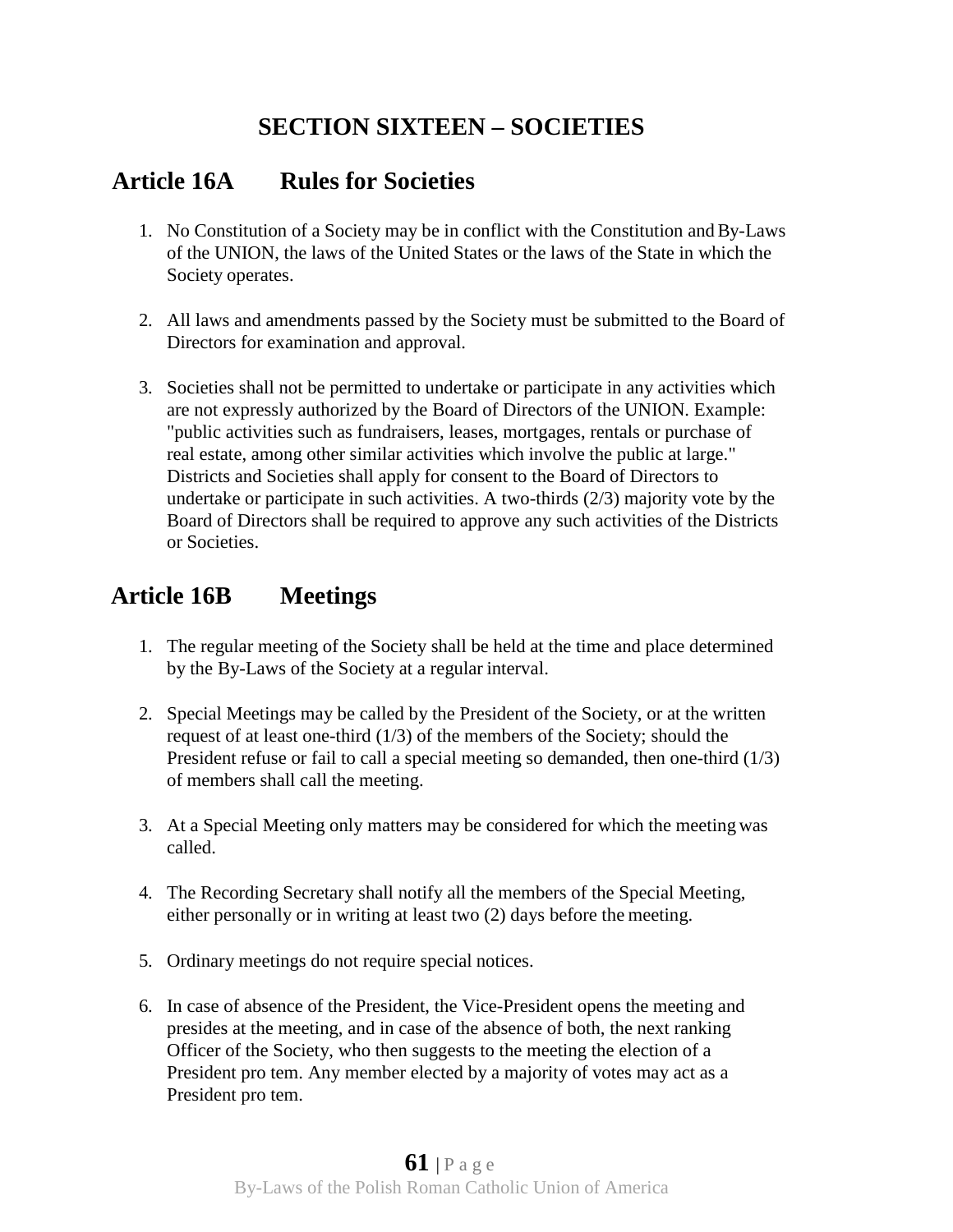## <span id="page-61-0"></span>**Article 16C Officers and Their Election**

- 1. Every member in good standing who has not been convicted of a felony, by a court having competent jurisdiction in the United States of America, may be a candidate for any office in the Society, except an agent of a life insurance company or a field worker of other fraternal benefit Societies. This prohibition does not apply to an agent of a life insurance company in which the UNION has a financial investment and interest and such agent may be a candidate for any office in a Society.
- 2. Officers shall be nominated and elected by a majority of votes at the firstregular meeting in December. The duration of their terms shall be one year or until successors are legally elected and inducted into office.

## <span id="page-61-1"></span>**Article 16D Officers' Duties, Bonds**

- 1. The Pastor of the local parish to which a Society may belong shall be ex-officio the Chaplain.
	- a. he may, however, designate another local priest to act as Chaplain. The Chaplain watches over the religious welfare of the Society and its members, and the moral side of the Society's aims and aspirations. He administers the oath to the newly elected Officers before they take over the duties of their office and performs all other duties connected with his office.
- 2. The President
	- a. presides at all meetings and enforces the Constitution and By-Laws of the UNION and the Society and the mandate of the Board of Directors;
	- b. decides all questions on the order of the day;
	- c. does not vote but acts as a judge and decides the result of the elections. He votes, however, when Officers are elected and candidates are to be submitted to the Society and whenever the votes are equally divided;
	- d. appoints all committees, unless the Society decides otherwise;
	- e. signs orders of the Treasurer for monies to be paid out of the Society's treasury;
	- f. convokes special meetings;
	- g. receives and keeps in his care the bonds of the Officers, if bonds are required by the Board of Directors of the UNION, and all documents executed by them;
	- h. represents the Society outside the meetings and performs all other duties that the Constitution and By-Laws of the Society shall require of him.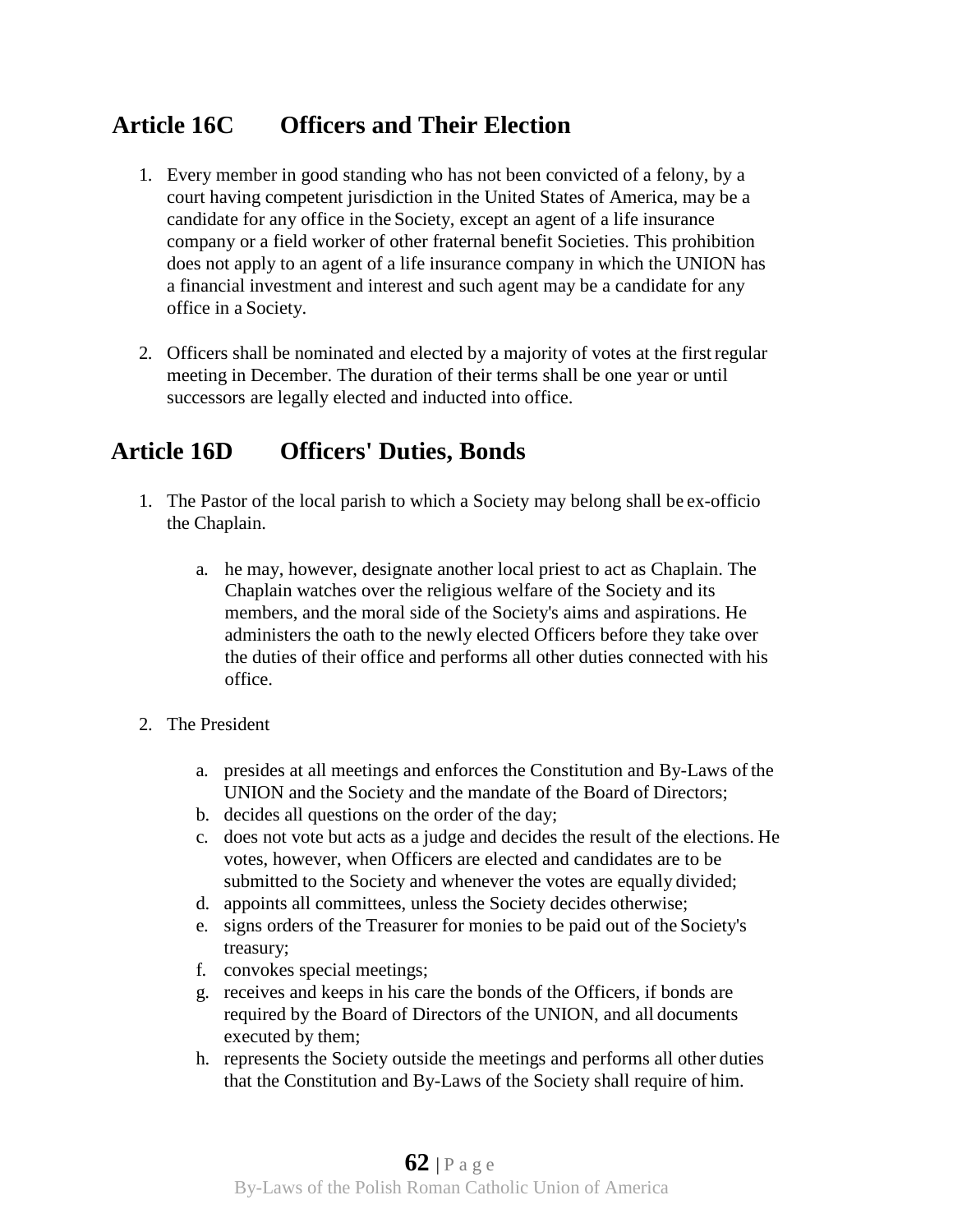- 3. The Vice-President
	- a. assists the President in conducting the meetings and in all other duties of his office, and
	- b. in case of his absence or disqualification, he presides and performs the duties of the President as above set forth.
- 4. The Recording Secretary
	- a. keeps the minutes of all regular and special meetings in a separate book;
	- b. conducts the general correspondence and the correspondence with the Board of Directors, and the office of the Secretary-Treasurer;
	- c. keeps in his charge all records and letters, reads them at the meetings;
	- d. keeps accurate addresses of the members and furnishes them to the Board of Directors to whom he also sends all prescribed reports and statements;
	- e. keeps the roll of candidates, informs the office of the Secretary-Treasurer in all matters pertaining to new members, as for instance, with reference to the names, the number, age, address and occupation of the new members;
	- f. advises candidates of their admission within five (5) days after the meeting asking them to submit to medical examination, and notes the names of the rejected candidates.
- 5. The Financial Secretary
	- a. furnishes the Recording Secretary with all the information concerning suspended, reinstated and expelled members, the names and number of the defaulting members, the amount of the assessments due and other dues in arrears;
	- b. collects all assessments and dues and records them properly;
	- c. shall be compensated for services as established by the Convention with the approval of the Illinois Department of Insurance.
- 6. The Treasurer
	- a. shall receive from the Financial Secretary all monies paid to him for the assessments due to the UNION and the Society, receipt for same and deposit the funds so received in a bank designated by the Society in the name of the Society. The funds thus deposited may be withdrawn by check only signed by himself as Treasurer and attested by the President and Financial Secretary;
	- b. shall keep accurate accounts of the mortuary fund and other funds in suitable books and does not permit use of these funds for purposes other than those they were made for;
	- c. shall keep the books in order and ready for examination at any time and shall close them not later than December 25th of each year.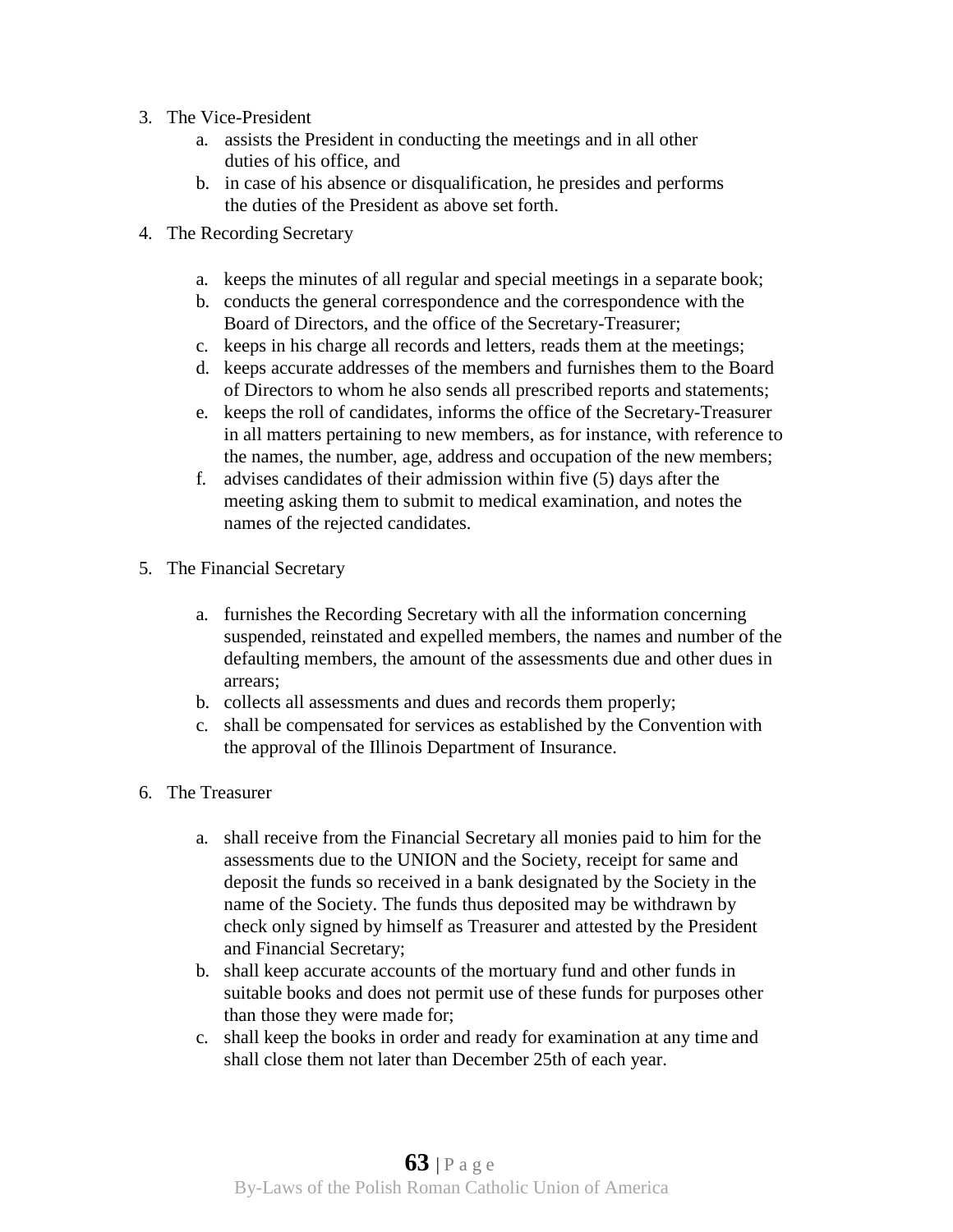- 7. The Sergeant-at-Arms
	- a. shall have charge of the emblems, badges, regalia and other property of the Society;
	- b. shall preserve order in the meeting hall and during the manifestations. In these matters he is assisting the President or any Officer taking the President's place.
- 8. The retiring Officers must surrender to the Society or their legally elected or appointed successors all the funds, books, records, badges and all property of the Society and render an account of their stewardship.
- 9. Officer Background
	- a. No person who has been convicted of a felony, by a court having competent jurisdiction in the United States of America, may serve or hold office as an Officer of the UNION;
	- b. Any Officer of the UNION who fails to comply with Paragraph 9.a above shall be removed from office by the Board of Directors by majority vote at a regular Board Session. Any Officer thus removed may demand trial and appeal from the decision of the Board of Directors to the Convention. Said procedure for removal shall be exclusive to this Section, notwithstanding the provisions of Article 4A.3 of the Constitution.

## <span id="page-63-0"></span>**Article 16E Complaints, Adjudications and Fines**

- 1. Any member of the UNION may have charges preferred against him.
- 2. A complaint filed with the Board of Directors must be signed by three (3) members in good standing and if a member is found guilty, the Board of Directors fixes the penalty by a two-third (2/3) majority vote at its regular or at a special meeting.
- 3. If a whole Society is under charge, it must not hold elections and installation of officers; it must not issue transfer cards, nor dispose of its funds or its property; in short, it cannot perform any function with exception of paying legal obligations, assessments and dues to the UNION, and sick benefits when insurance of members against sickness exists.
- 4. From all cases decided within the Society, an appeal may be made to the Board of Directors. In such cases the appellant must send his appeal to the President within thirty (30) days from the date the decision has been rendered by the Society, giving fully his reasons for such appeal.
- 5. When a member or Society is accused, all notices and summons, as well as copies thereof on members, officers and Societies, must be delivered personally to the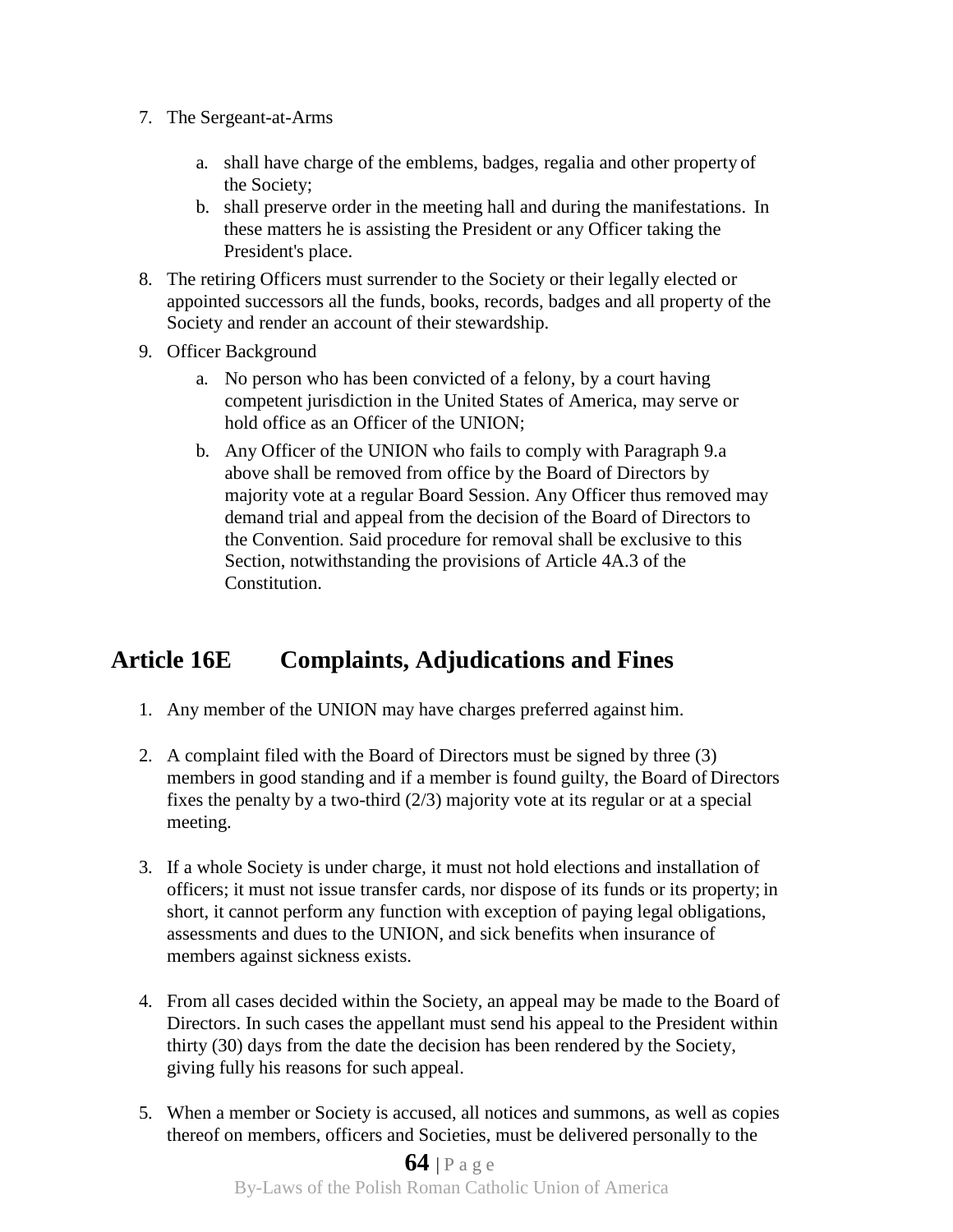parties involved, or sent by registered or certified mail to addresses as they appear on the books of the Secretary-Treasurer. The return receipt shall be sufficient evidence of the mailing of the documents to the involved parties.

- 6. Any member convicted by a Society's Judicial Committee of having committed offenses contrary to the Constitution, By-Laws, and Rules of the UNION may be punished by a fine, reprimand, suspension, or expulsion from the UNION.
- 7. A suspension shall not alter, change or modify the insurance benefits as provided in the member's certificate.

#### <span id="page-64-0"></span>**Article 16F Judicial Proceedings in Societies**

- 1. The complaint must be in writing,
	- a. specifically stating the offense and the section of the Constitution and By-Laws of the Society or the UNION violated;
	- b. signed by the member or members making the complaint;
	- c. and the complaint is to be filed with the President of the Society.
- 2. The complaint is read by the President at the next regular meeting of the Society and by a majority vote of the members present at the meeting; the complaint is referred to a Judicial Committee composed of five (5) insured members elected at the same meeting.
- 3. Immediately after election, the Committee shall meet, elect a Chairman and Secretary from its membership. The Secretary shall, at least five (5) days prior to the date of the trial of the accused member, serve personally or by registered mail a copy of the charges and a notice of the trial, giving the place, date, and hour when the trial will be held.
- 4. The accused has the right to defend himself or engage Counsel. Refusal or neglect to stand trial after having been duly served with notice of the time and place of trial, shall be an admission of guilt and a verdict of guilty shall be voted by the Committee. Only insured member and Counsel for the accused shall be admitted to the trial chamber.
- 5. After the trial is concluded, the Committee takes a vote and the majority vote decides the verdict, which verdict is reported by the Chairman of the Committee at the next regular meeting of the Society. If the verdict is "not guilty" and the majority of the members of the Society approve the verdict, the accused member shall be declared not guilty. If the Judicial Committee reports a verdict of "guilty of the charges" and a majority of the members approve the verdict, the accused member shall be declared guilty.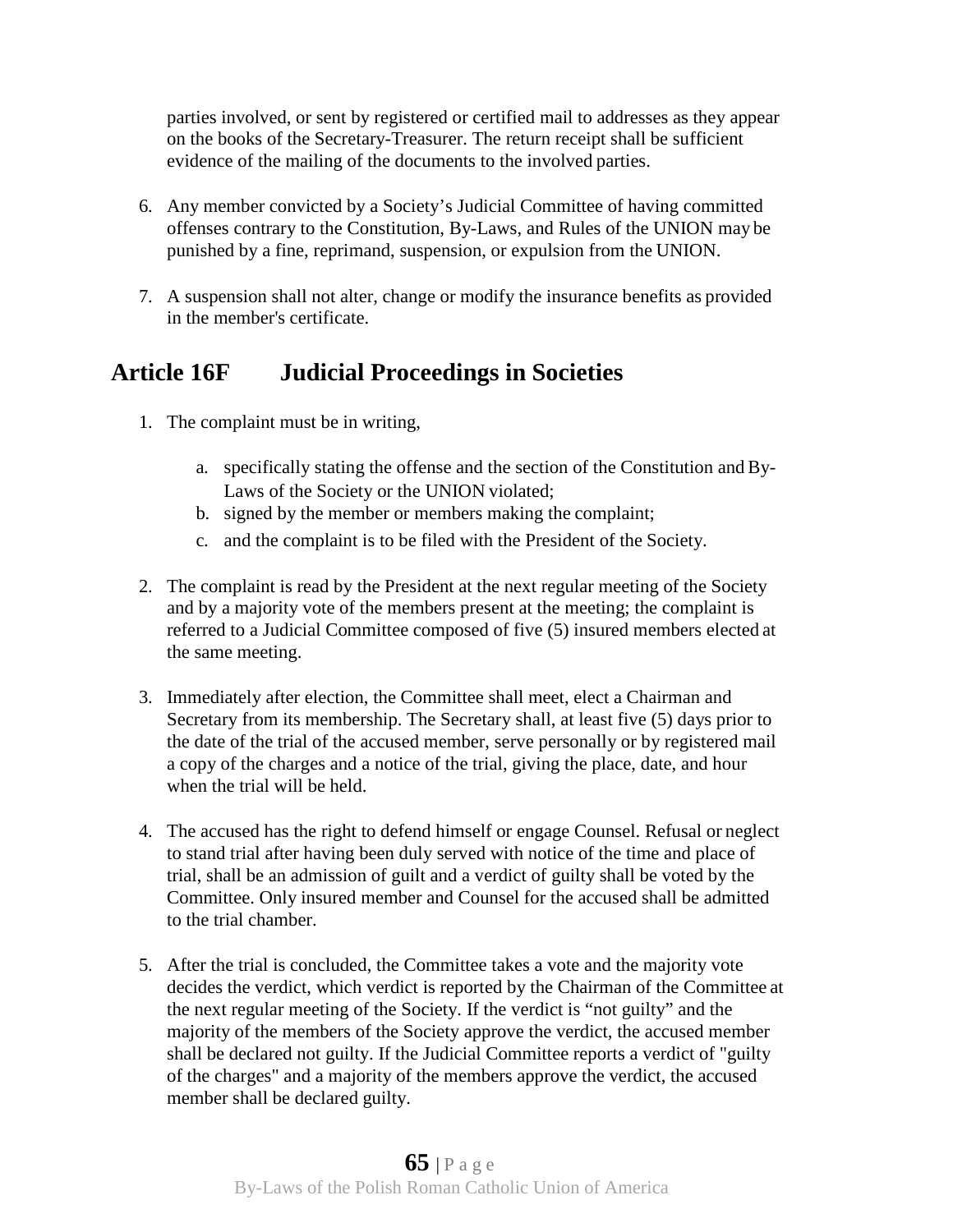- 6. The Society shall determine by a majority vote of the members present the penalty for the offense, however, decision imposing the penalty of expulsion shall be by vote of two-thirds (2/3) of the members present.
- 7. The accuser, as well as the accused, in a trial for violation of a section of the Constitution and By-Laws of the UNION, if the complaint is filed in accordance with the Constitution and By-Laws of the UNION, shall have the right before the commencement of the trial to demand in writing, a transfer of the case before a court of a different Society, also consisting of five (5) insured members. The purpose of such proceedings is to secure absolute impartiality, especially in more important cases. Such a written petition shall be duly founded and shall be addressed to the President of the UNION. The President then advises the Society that it shall elect a Committee to try the matter at issue.
- 8. From the decision of the Judicial Committee and Society, either the complainant or the accused may appeal to the Board of Directors by filing notice of appeal with the Recording Secretary of the Society and the Secretary of the Board of Directors within thirty (30) days thereafter, setting forth the reason for the appeal. The Recording Secretary shall, within ten (10) days, send all documents and a copy of all the minutes pertaining to the trial to the Board of Directors and it shall act on the appeal and render a decision as soon as practicable.

## <span id="page-65-0"></span>**Article 16G Transfer**

- 1. Every member in good standing wishing to transfer from one Society to join another must first obtain an acceptance from the Society he is joining, then present the application to the Society he is leaving.
- 2. When receipt of the application for a transfer card is properly filed, the Society must issue such to the member, unless he be under charges or unless charges shall be shortly preferred against him.
- 3. A member to whom a transfer card has been issued must file it within thirty (30) days with the Society he is joining, or he shall be suspended.
- 4. A member transferring to another Society must be a member of the new Society for one year before the Quadrennial National Convention before the transferee can qualify to become a Delegate from this Society.

## <span id="page-65-1"></span>**Article 16H Consolidation of Societies**

- 1. Two or more Societies of the Union may consolidate in accord with at least the following:
	- a. The consolidating Societies shall give notice to the Secretary-Treasurer of the UNION of the proposed consolidation prior to the consolidation being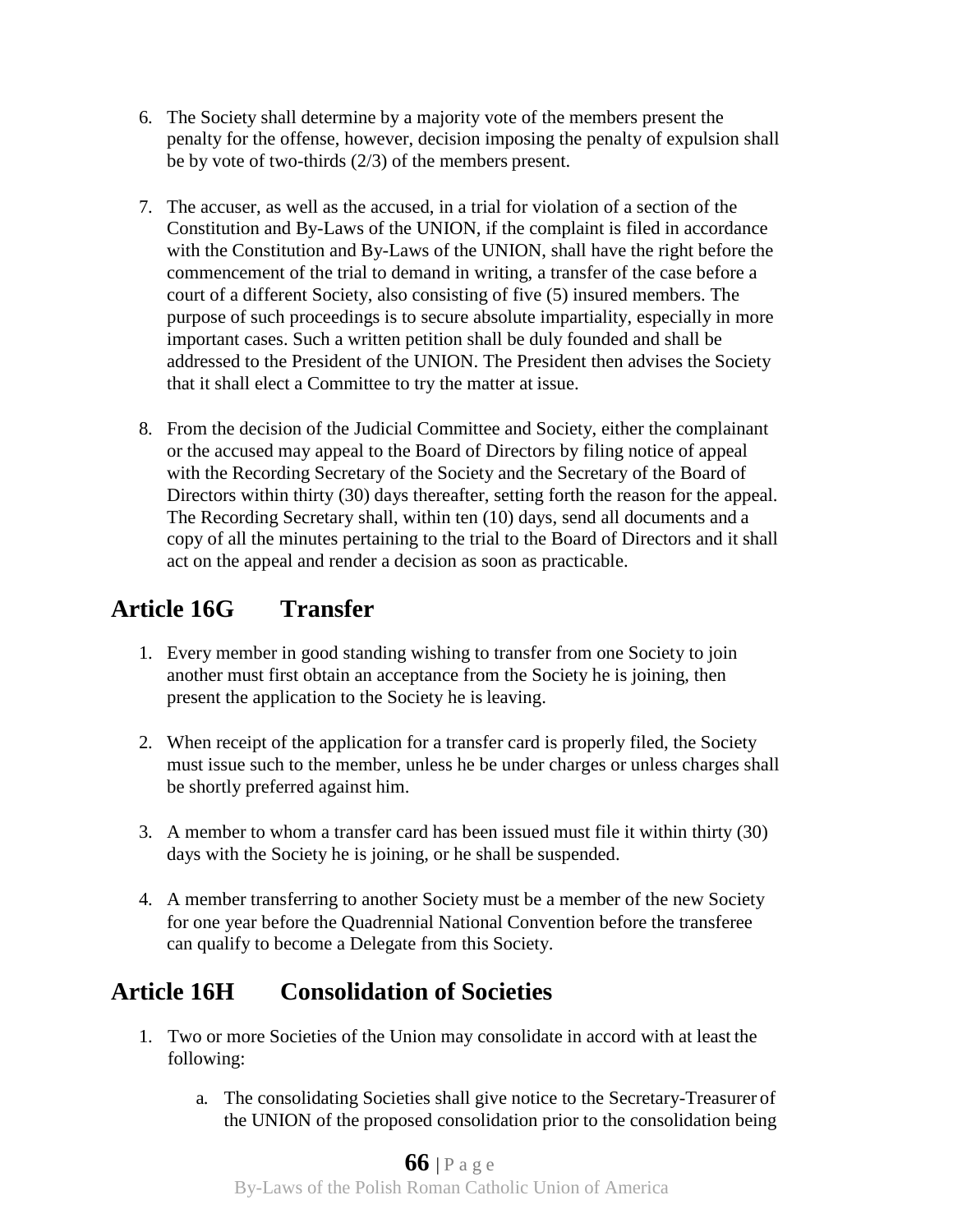effected, and also shall obtain from the Secretary-Treasurer current roster lists of all of the members of the consolidating Societies. The Secretary-Treasurer must provide, in a timely manner, those roster lists to the Societies involved upon request;

- b. The Secretary-Treasurer shall, prior to the consolidation being effected, inform the Directors of the proposed consolidation;
- c. The Officers of the consolidating Societies shall, after notice to the members of the Societies involved of the possible consolidation, agree on the terms of the proposed consolidation, including the distribution or use of any funds in the treasuries of the Societies involved;
- d. The consolidating Societies shall comply with any other reasonable rules and regulations of the Board of Directors of the UNION that are not inconsistent with any of the foregoing.

## <span id="page-66-0"></span>**Article 16I Dissolution of a Society**

1. A Society may be dissolved in accordance with the rules and regulations of the Board of Directors.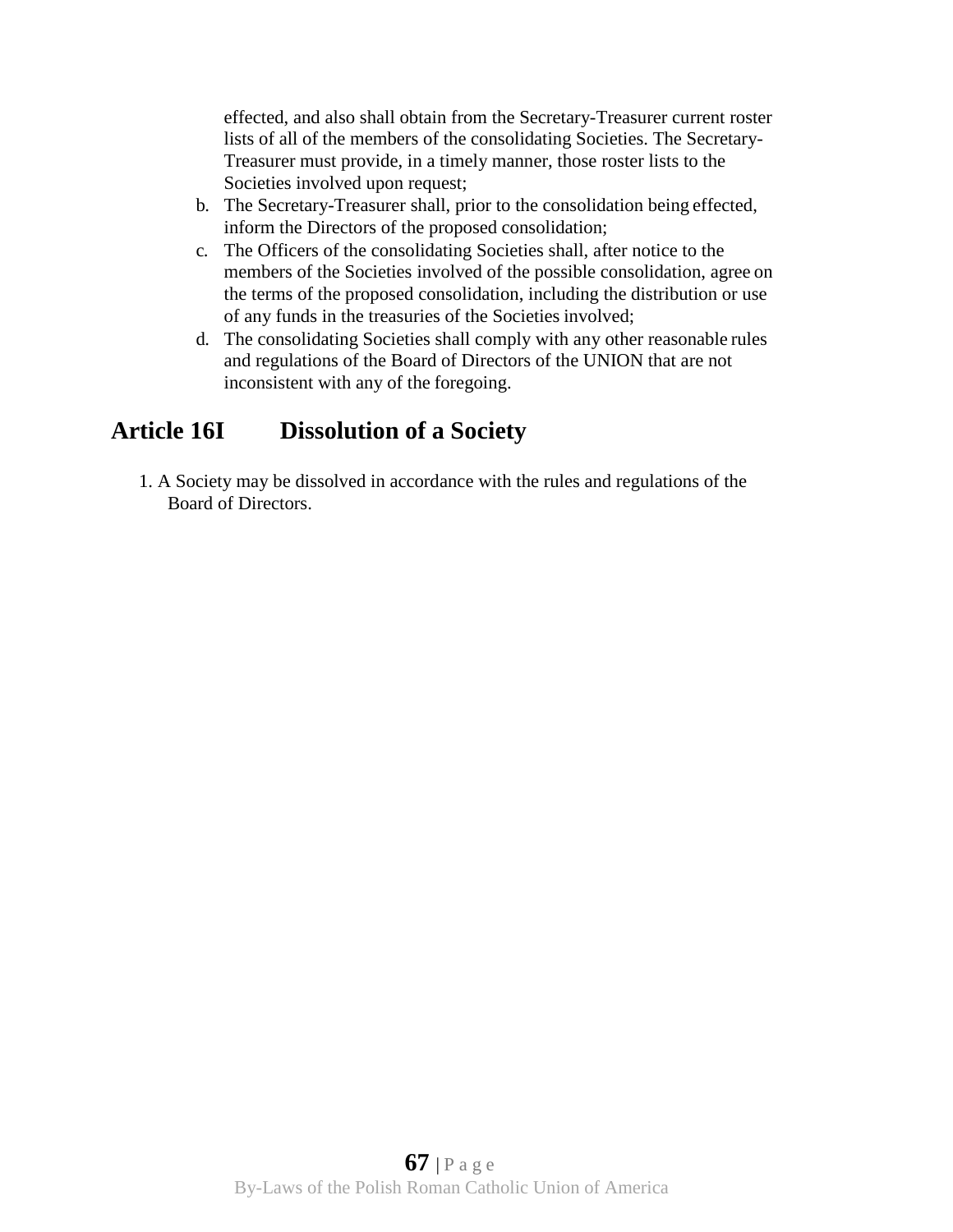## **SECTION SEVENTEEN - MERGERS**

## <span id="page-67-1"></span><span id="page-67-0"></span>**Article 17A Mergers**

- 1. If, and in the event that the UNION shall enter into an agreement whereby another fraternal organization shall merge into the UNION, then those persons who shall become new members of the UNION by and through such a merger shall be entitled to enjoy and exercise all of the rights and privileges afforded to them by virtue of their membership in the UNION. Such rights and privileges shall include those specifically provided for in an Agreement of Merger approved by the Board of Directors and thereafter by the requisite number of delegates to the Convention immediately preceding the merger, and may include, by way of example and not by way of limitation, eligibility to be a member of the Board of Directors of the UNION until the next Convention, eligibility to be a delegate at the next Convention and eligibility to be a candidate for elective office at the next Convention.
- <span id="page-67-2"></span>2. Notwithstanding anything to the contrary in Paragraph 1 of this Article 17A, the rights and benefits afforded in a Merger Agreement approved as set forth in Paragraph 1 of this Article, to those who would be new members of the UNION by and through any future merger, shall not:
	- a. be deemed to amend any provision of this Constitution;
	- b. permit any such new member to hold a position as an officer of the UNION without running for election at the Convention next following the merger;
	- c. permit more than one such new member to hold a position as a Director of the UNION during the period following the merger and until the Convention next following the merger; and
	- d. if such a new member is permitted to hold a position as a Director of the UNION as part of the merger agreement, then such right and position shall continue only until the Convention next following the merger and at which time the position shall cease to exist and such new member must, if desirous of being a Director of the UNION, qualify and run for the position of Director in accord with the provisions of this Constitution.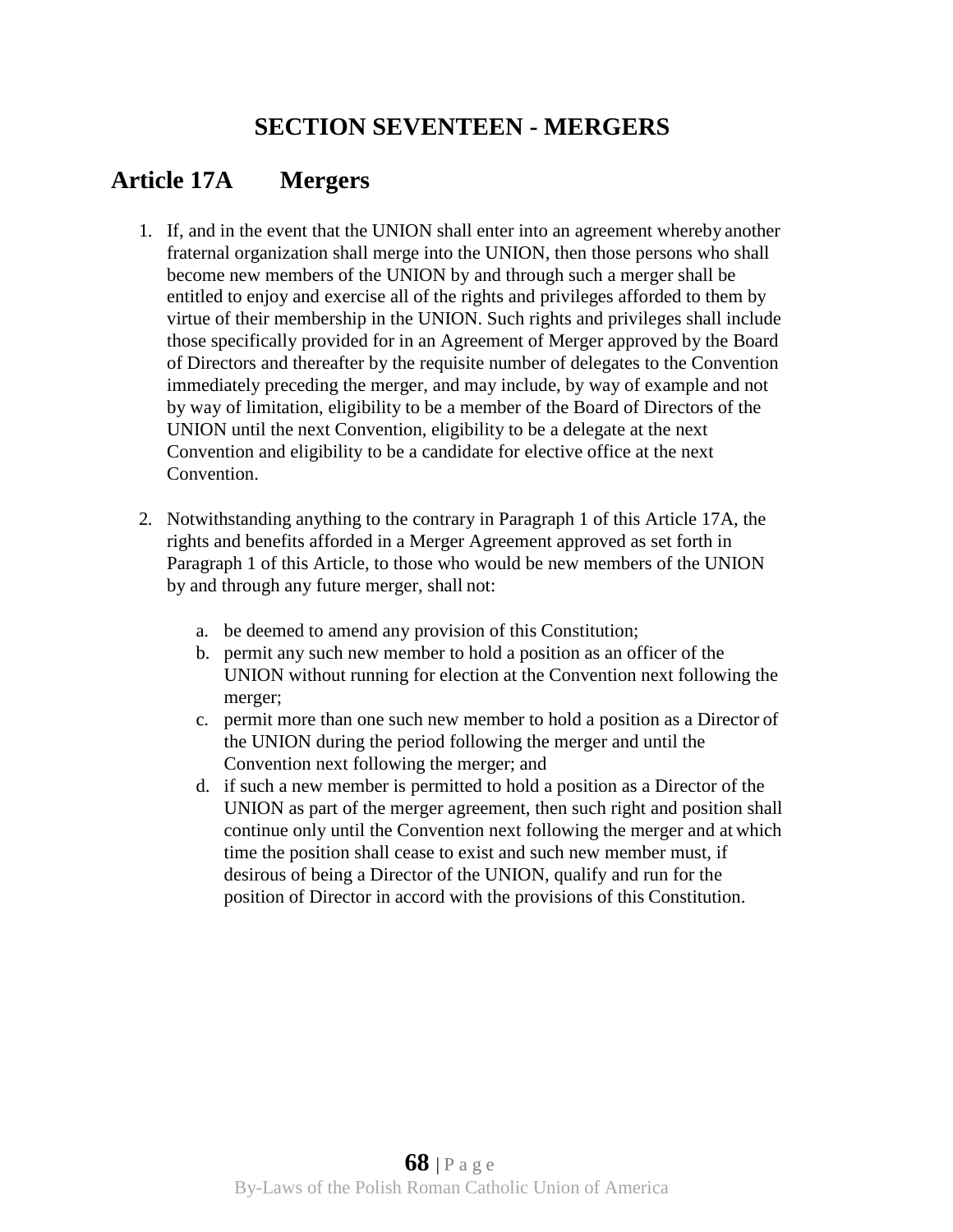### **SECTION EIGHTEEN**

## <span id="page-68-0"></span>**Article 18A Pronouns**

1. All pronouns and any variations thereof are deemed to refer to the masculine, feminine, neuter, singular or plural as the identity of the person, persons, or entity may require.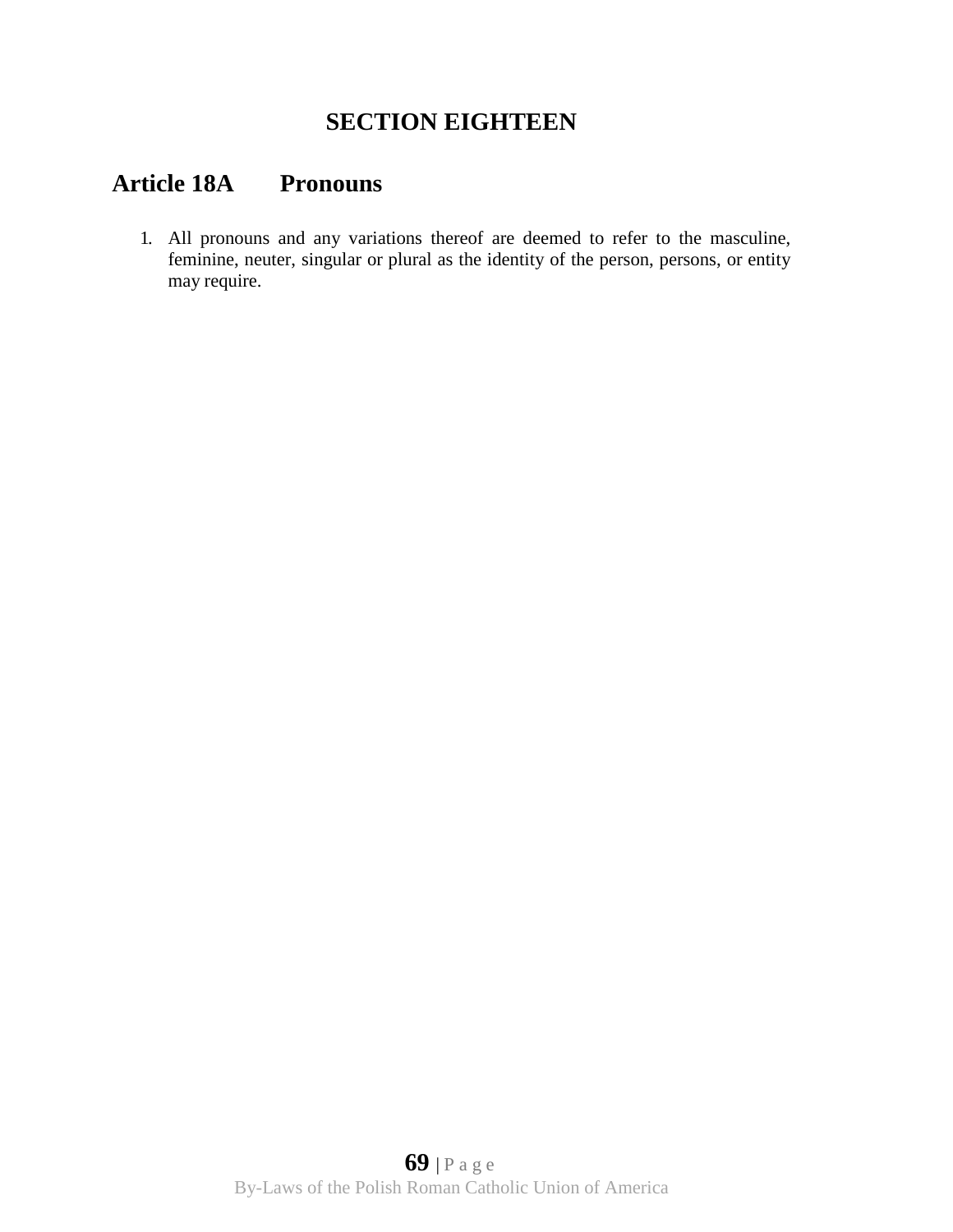# **PROCEDURES & DOCUMENTS**



## **OF THE POLISH ROMAN CATHOLIC UNION OF AMERICA**

## **ADOPTED AT THE 60th CONVENTION Rosemont, IL WITH AMENDMENTS ADOPTED AT THE 61st CONVENTION, Toledo, OH and 62nd CONVENTION, Dearborn, MI**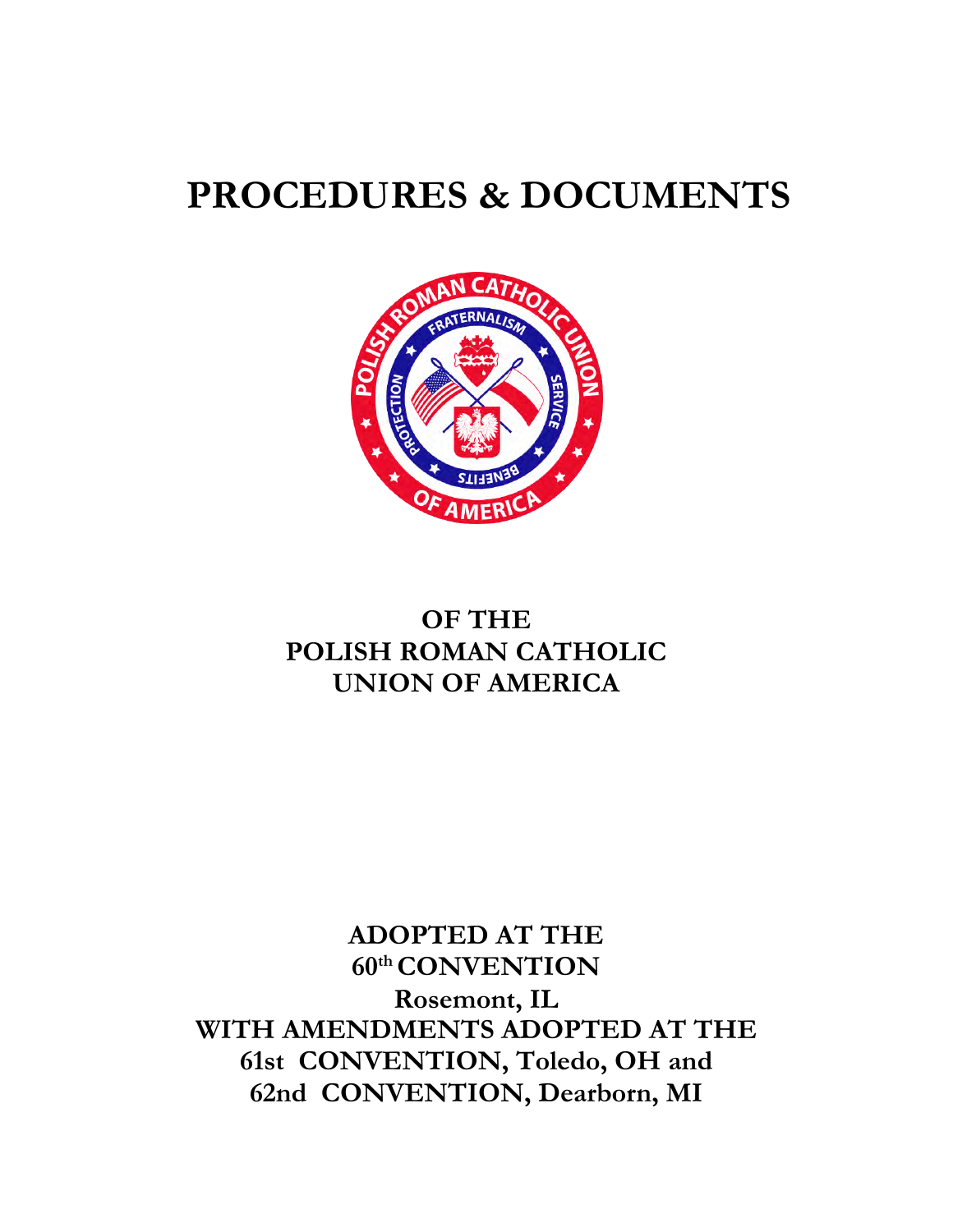**71** | P a g e Procedures and Documents of the Polish Roman Catholic Union of America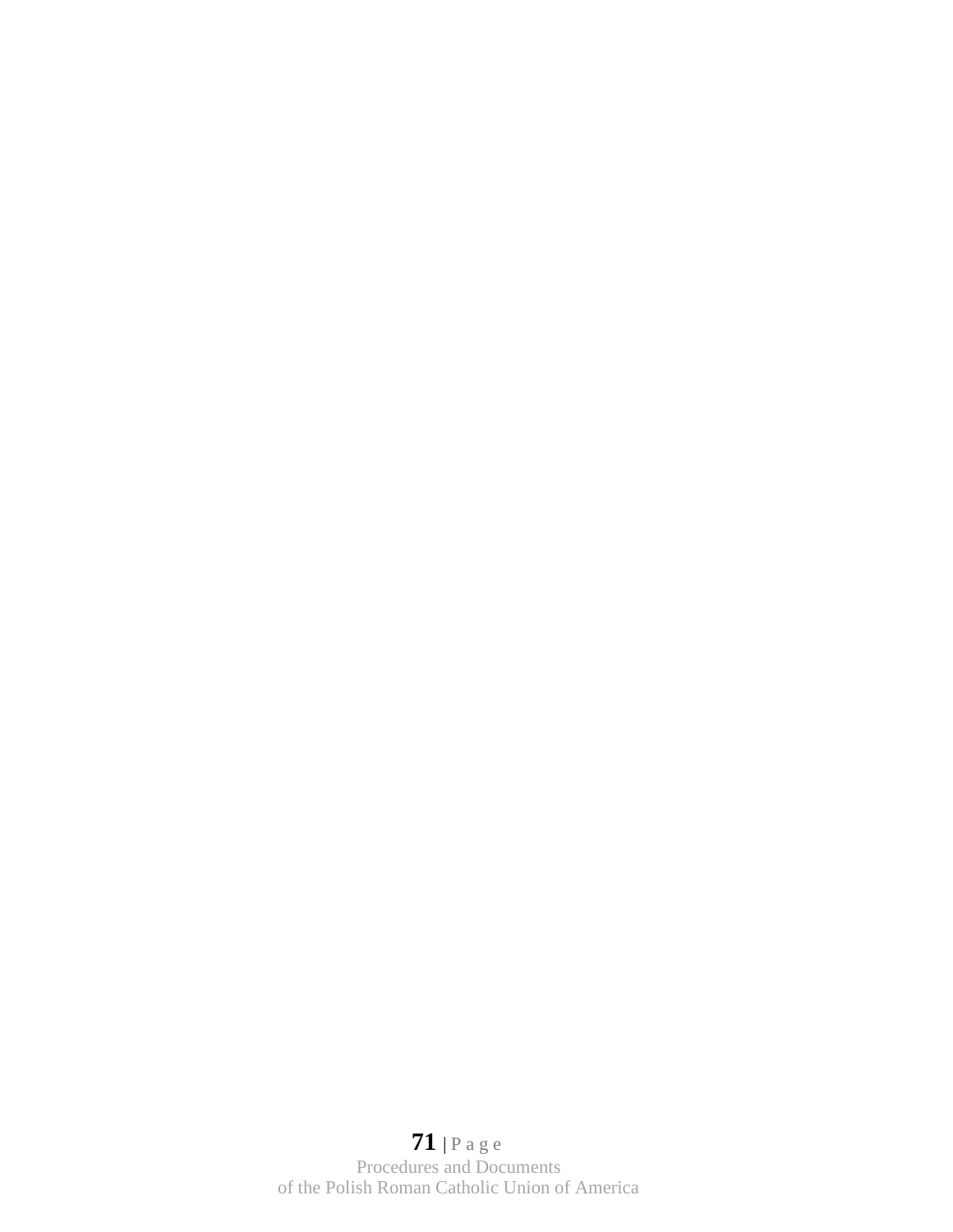## Table of Contents

#### **SECTION TWENTY ONE**

| Article 21A |  |
|-------------|--|
| Article 21B |  |
|             |  |

#### **SECTION TWENTY TWO – OATHS OF THE UNION**

| Article 22A |  |
|-------------|--|
| Article 22B |  |
| Article 22C |  |
| Article 22D |  |
| Article 22E |  |

#### **SECTION TWENTY THREE - FORMS**

|--|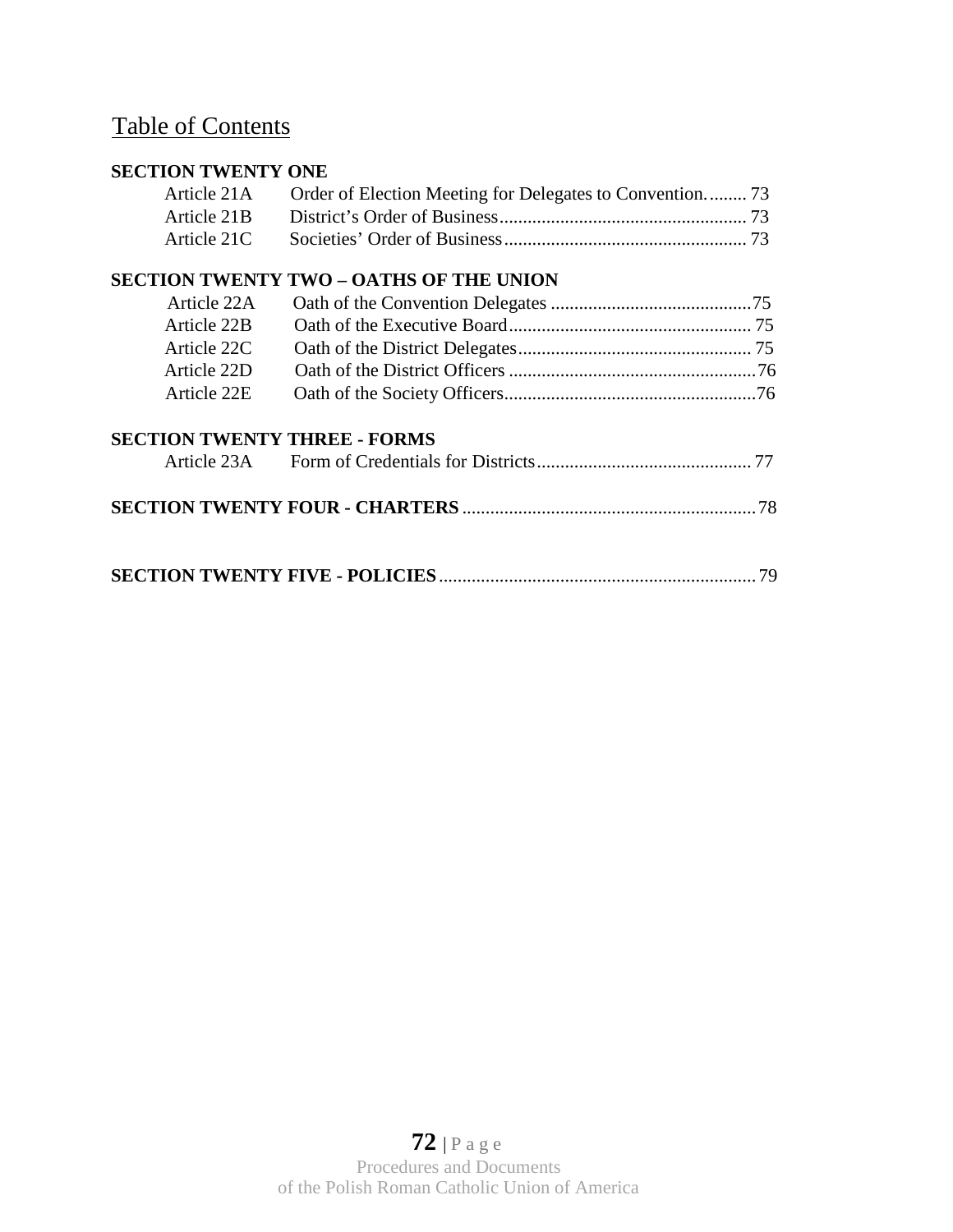# **SECTION 21 – ORDER OF MEETINGS**

# **21A Order of Election Meeting for Delegates to Convention**

On the day, at the time and place fixed, the members of the Society meet for the purpose of electing delegates. The order of election is as follows:

- 1. Formal opening of the meeting by the President of the Society
- 2. Roll call
- 3. Resolution as to how the election shall be held
- 4. Election of the Chairman of the election
- 5. Election or appointment of three judges of the election
- 6. Nomination of candidates
- 7. Voting
- 8. Counting of votes
- 9. Announcement of the result of election

## **21B District's Order of Business**

The order of business transacted at the meetings of Districts belonging to the UNION shall in principle be as follows:

- a. Opening and invocation
- b. Roll call
- c. Reading of minutes
- d. Reading of correspondence
- e. Reports of Officers and committees
- f. Unfinished business
- g. New business
- h. At yearly meetings administration of oath to new Officers and election of committees
- i. Prayer and adjournment

The manner of electing Officers and committees is left to the discretion of the District.

## **21C Societies' Order of Business**

The order of business transacted at the meetings of Societies belonging to the UNION shall in principle be as follows:

- a. Opening of meeting with a prayer
- b. Roll call of Officers
- c. Reading, correcting and approval of minutes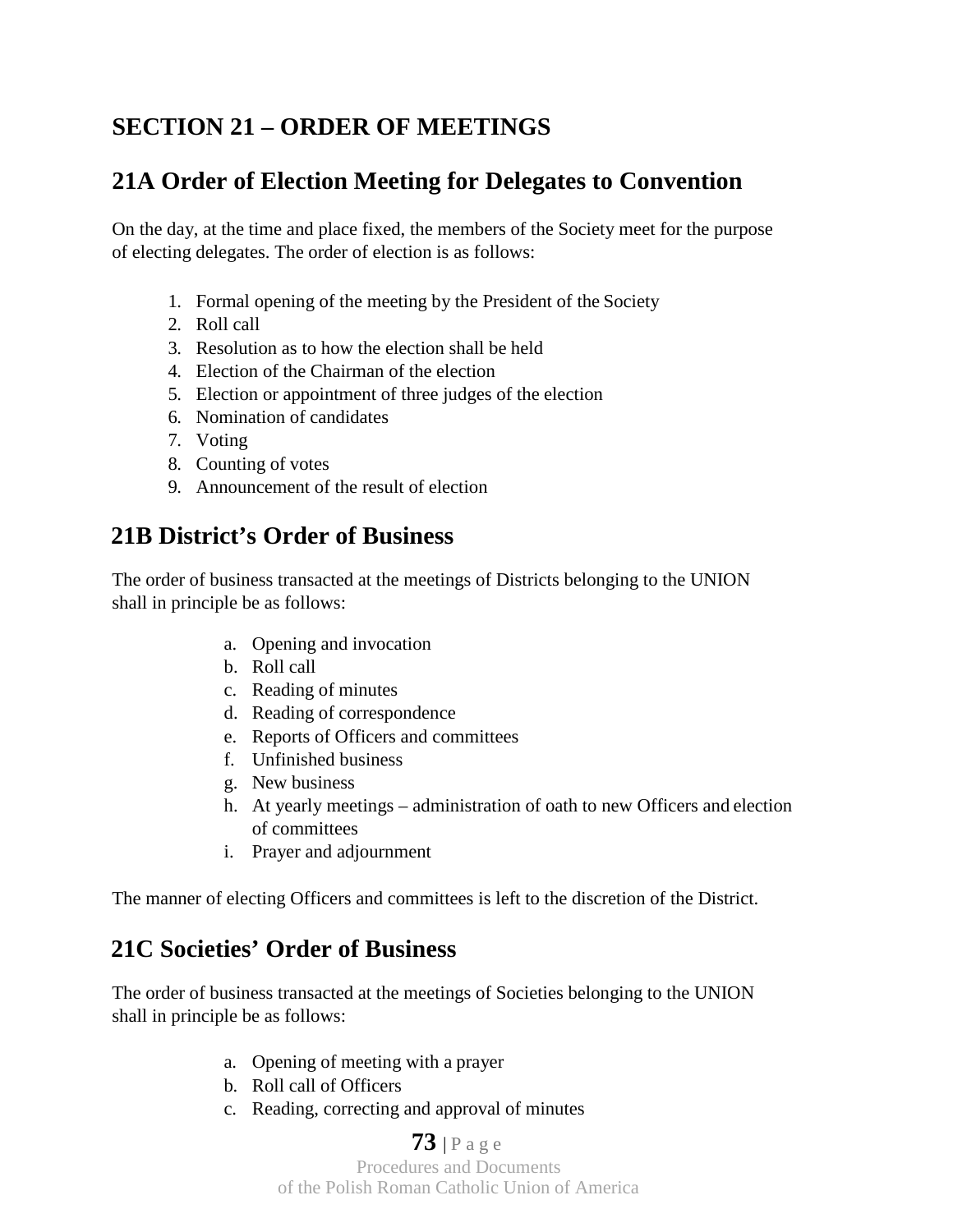- d. Admission of candidates
- e. Report of members of investigating committee
- f. Balloting on candidates
- g. Initiation of candidates
- h. Appointment of committees
- i. Reading and disposition of correspondence
- j. Report on ailing members
- k. Report of special committees
- l. Receipt and settlement of accounts
- m. Unfinished business
- n. New business
- o. Report of officers
- p. Nomination and election
- q. Installation of officers
- r. Oath of office
- s. Good of society
- t. Suspension of members
- u. Closing of meeting with a prayer

2. All meetings, regular and special, shall be held in the above order. Only by resolution of the Society is a change possible in the above order.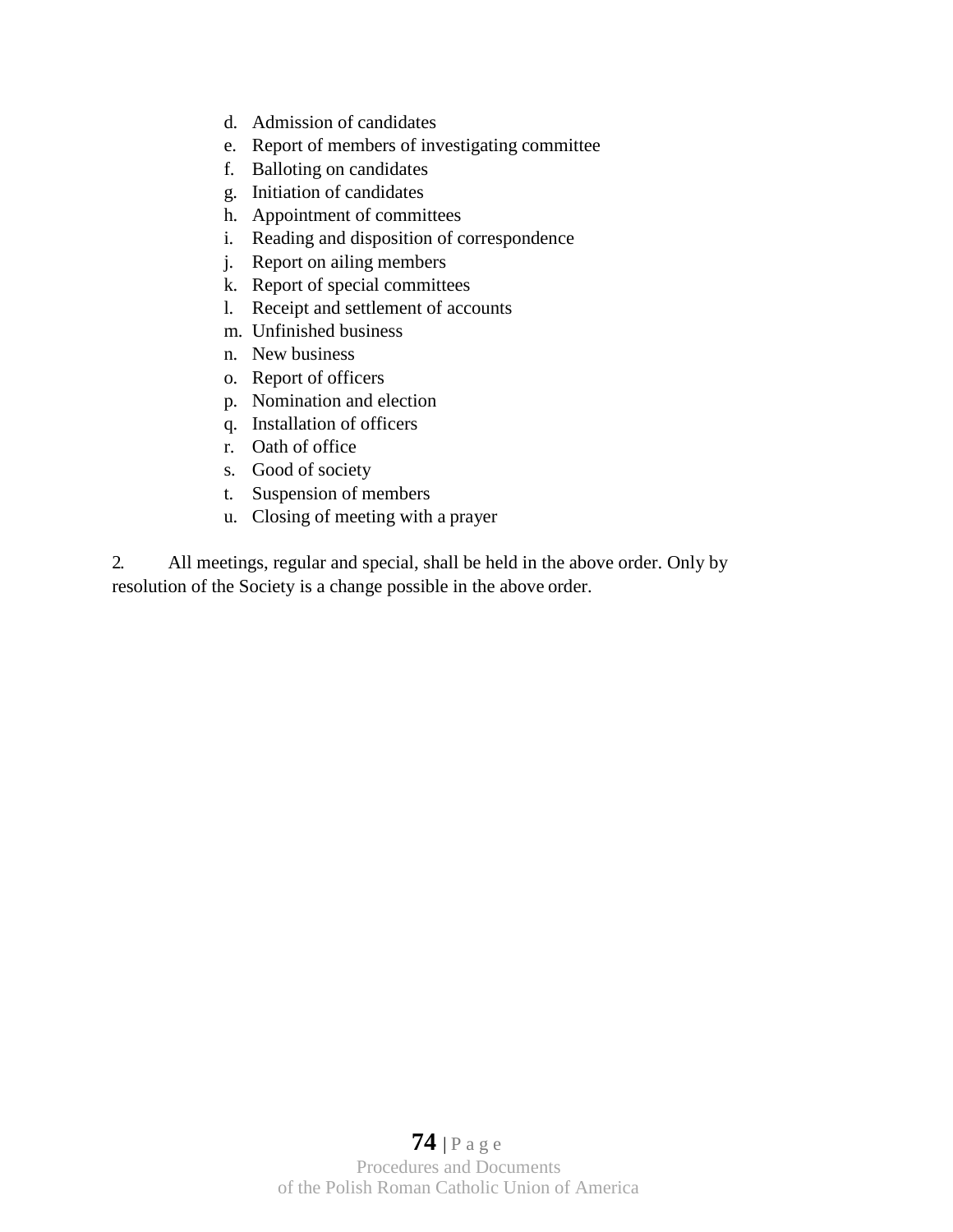# **SECTION 22 – OATHS OF THE UNION**

# **22A Oath of the CONVENTION DELEGATES**

When the Credentials have been examined and accepted by the Committee, the Chaplain or some other priest present at the Convention, will administer the oath to the delegates as follows:

"We, delegates elected to the Convention of the POLISH ROMAN CATHOLIC UNION OF AMERICA, do solemnly swear that we will faithfully perform the duties placed upon us to the utmost of our ability. With all our strength we shall work for the good and development of the Organization. In our Counsels and Resolutions, we shall follow the dictates of our conscience always bearing in mind the good and welfare of the Organization. In the fulfilling of this oath so help us the Sacred Heart of Jesus. Amen."

## **22B Oath of the EXECUTIVE BOARD**

After the approval of the election, the new Officers and Directors take the following oath:

"I, (name) elected by the Convention to the office of (name of office), do solemnly swear that I shall conscientiously and faithfully perform the duties of my office in the spirit of the Constitution of the POLISH ROMAN CATHOLIC UNION OF AMERICA; that I shall earnestly promote the good and welfare of the Organization. In the keeping of this oath, so help me the Sacred Heart of Jesus. Amen."

## **22C Oath of the DISTRICT DELEGATES**

This oath shall be administered by the Chaplain, or any other priest present. In case there is no priest present, the President or oldest member of the UNION shall administer the oath.

"We Belegates of the Society of the POLISH ROMAN CATHOLIC UNION OF AMERICA, do solemnly swear, that we honestly and conscientiously will perform all our duties as members of District No.  $\qquad \qquad$ , that we will advance the welfare of the Districts always bearing in mind the good of the Societies and the development of the POLISH ROMAN CATHOLIC UNION OF AMERICA, so help us the Sacred Heart of Jesus. Amen."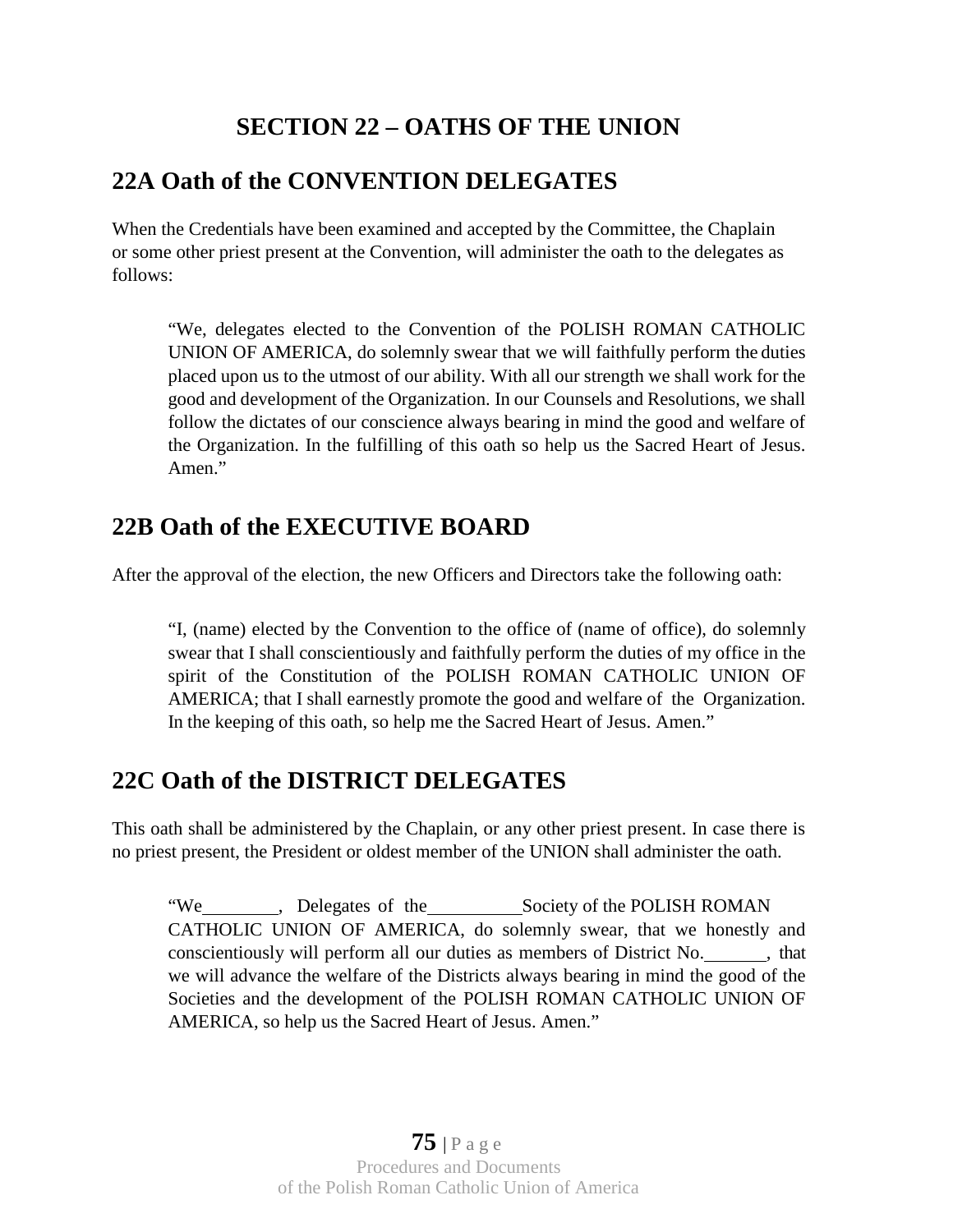#### **22D Oath of the DISTRICT OFFICERS**

"I, (name of officer) elected to the office of (name of office), of District No. , do solemnly swear that I shall conscientiously, honestly and justly perform the duties of my office and that I shall never violate the Constitution of the POLISH ROMAN CATHOLIC UNION OF AMERICA. The Sacred Heart of Jesus so help me to keep this oath. Amen."

#### **22E Oath of the SOCIETY OFFICERS**

"I, (name of officer) elected to the office of (name of office), of Society No.<sub>, do</sub> solemnly swear that I shall conscientiously, honestly and justly perform the duties of my office and that I shall never violate the Constitution of the POLISH ROMAN CATHOLIC UNION OF AMERICA, nor the Constitution of this Society, so help me the Sacred Heart of Jesus. Amen."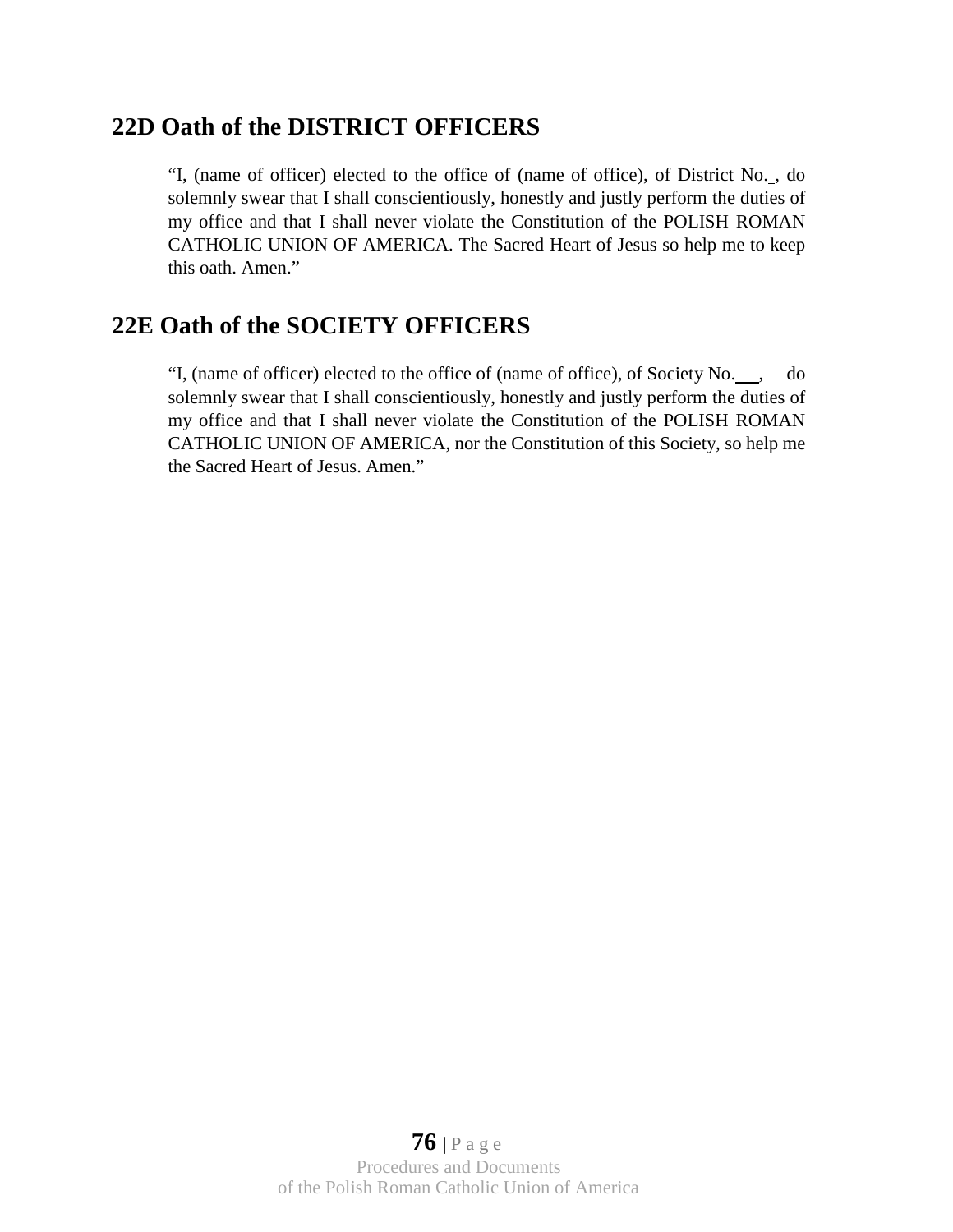### **SECTION 23 – FORMS**

### **23A Form of Credentials FOR DISTRICTS**

At the annual meeting of Society No. held the day of \_\_\_\_\_\_\_ A.D. 20\_\_\_\_\_\_\_\_\_\_\_\_ Delegate has been commissioned to represent our Society in District No. of the POLISH ROMAN CATHOLIC UNION OF AMERICA with full voting powers. Anything the above named Delegate shall do at the meetings of the District shall be fully binding upon this Society.

In witness whereof, we have hereunto set our hands and seal of the Society, this day of A.D.  $20$ , at ...

(SEAL)

PRESIDENT

**CHAPLAIN** 

RECORDING SECRETARY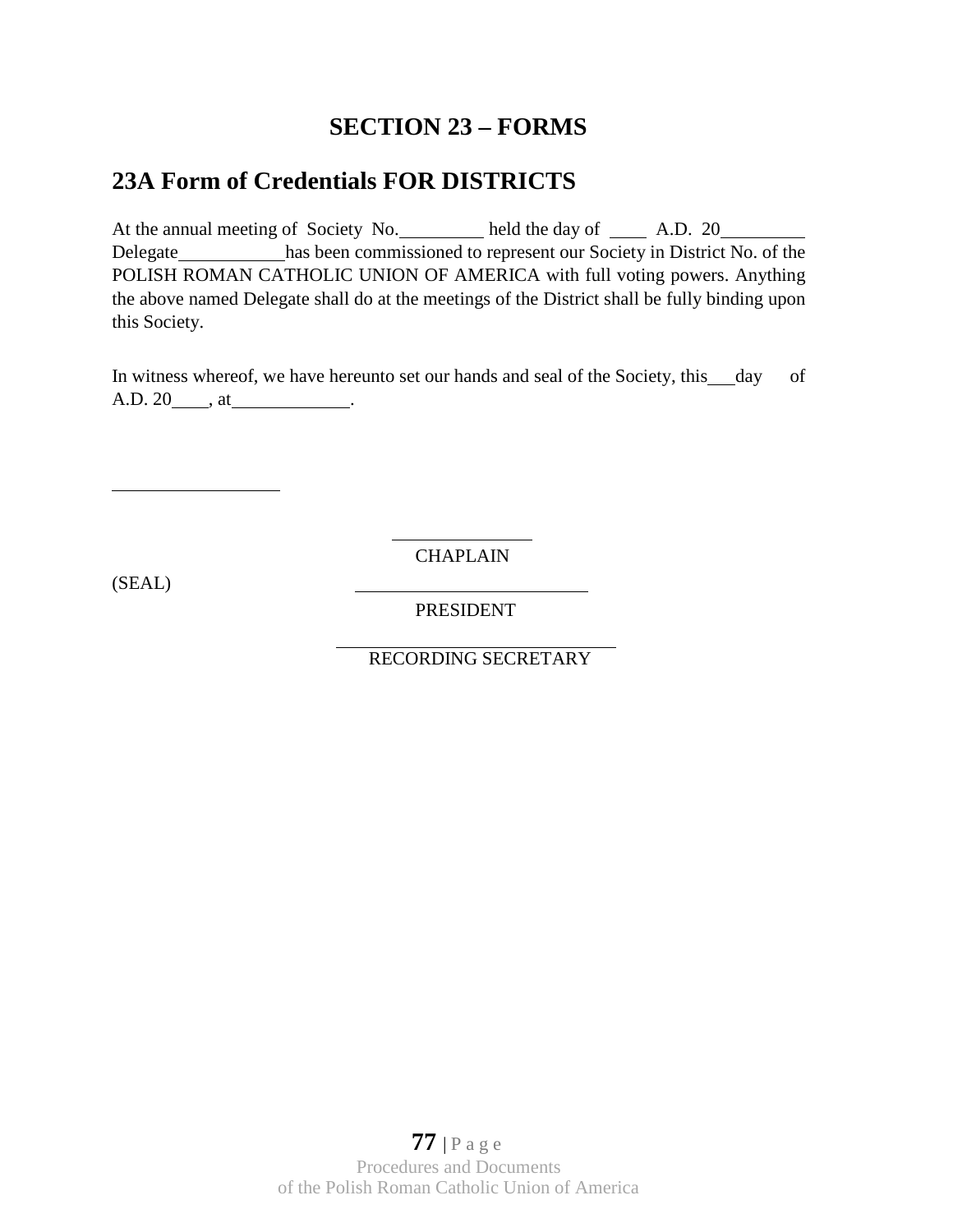# **SECTION 24 – CHARTERS**

This page left intentionally blank.

**78** | P a g e Procedures and Documents of the Polish Roman Catholic Union of America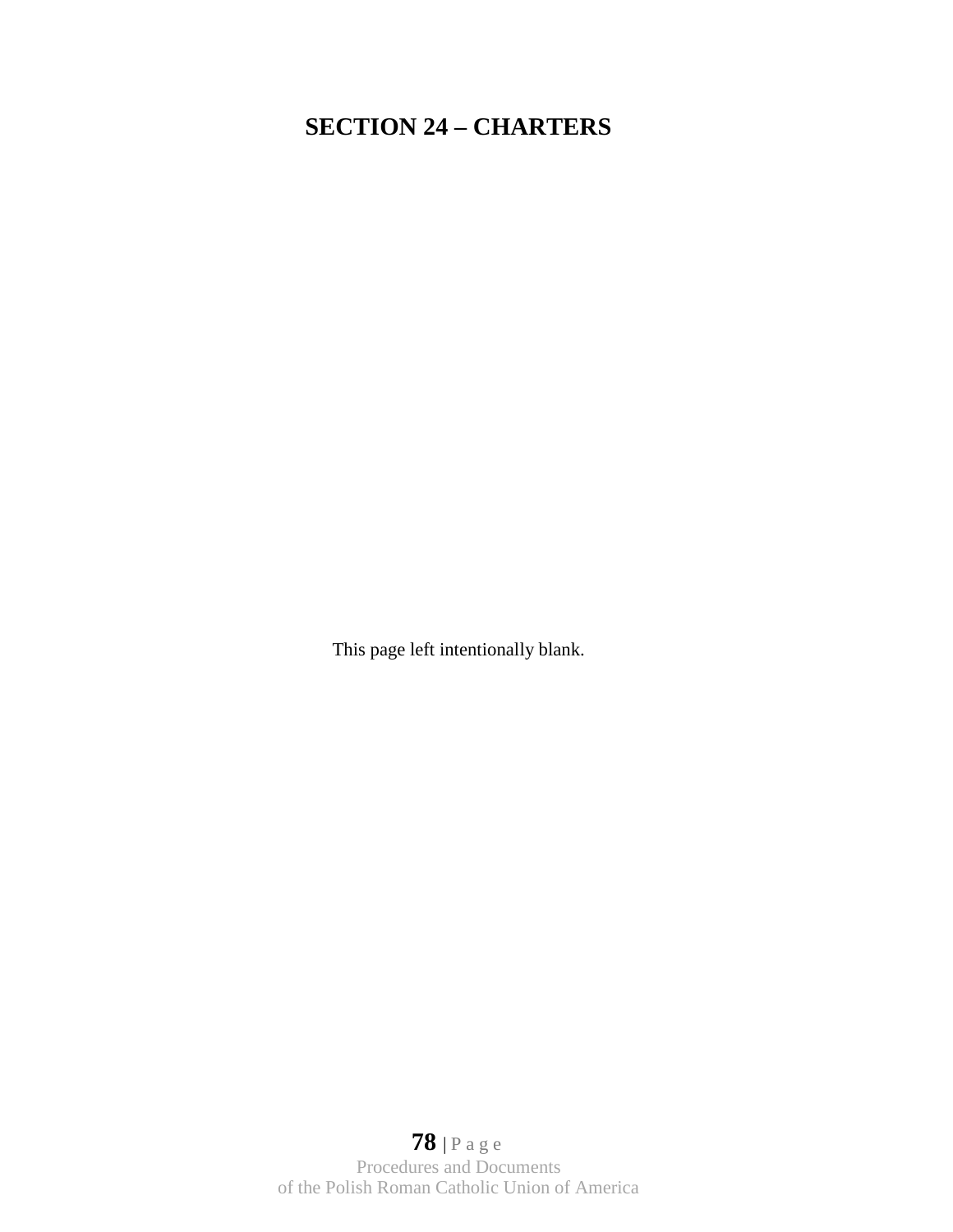# **SECTION 25 – POLICIES**

This page left intentionally blank.

**79** | P a g e Procedures and Documents of the Polish Roman Catholic Union of America